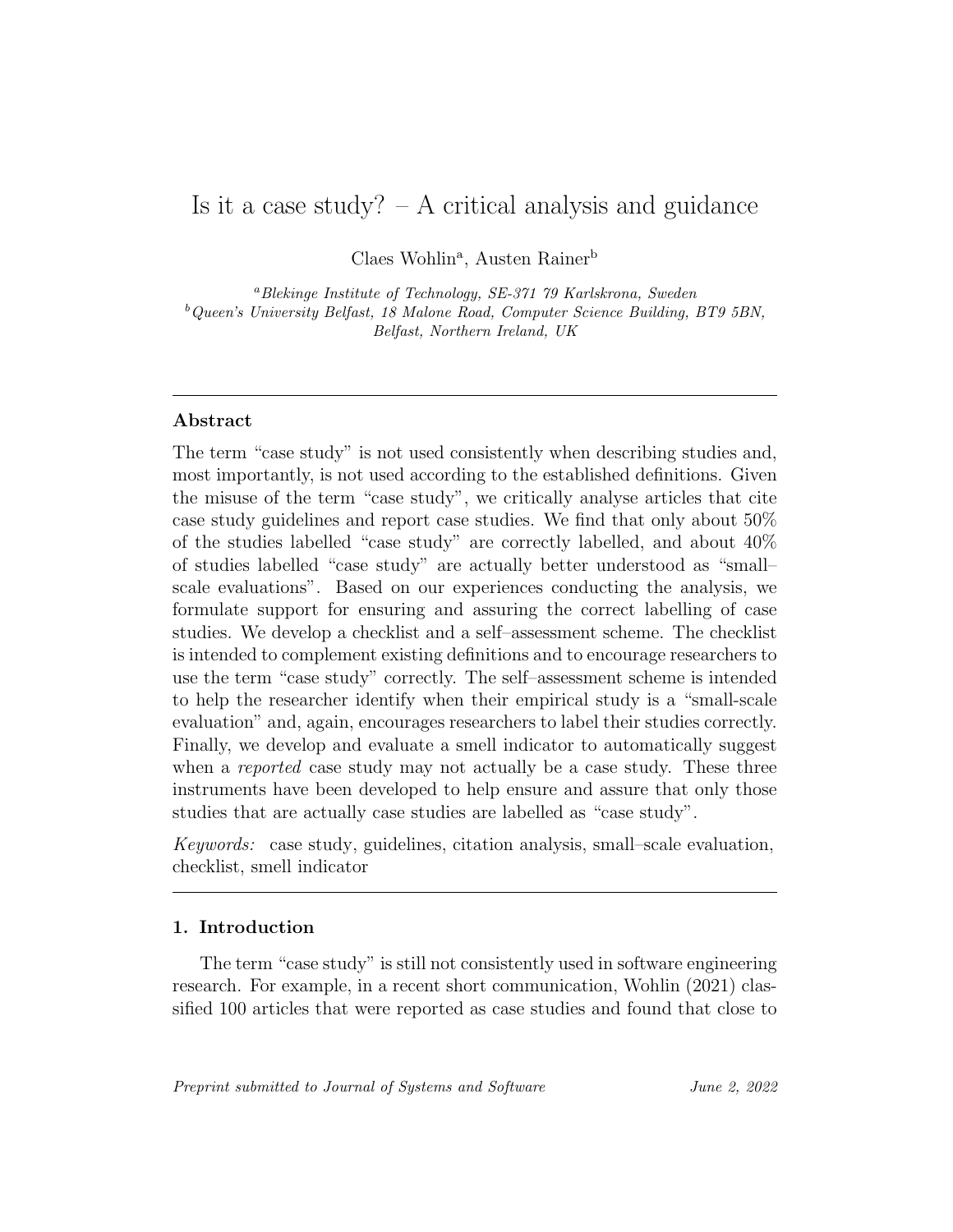half of those articles were not case studies according to the established definitions. Similar findings were reported over 15 years ago. Zannier et al. (2006) conclude, from a study of articles published at the International Conference on Software Engineering, that, ". . . our sample indicated a large misuse of the term case study." Runeson and Höst  $(2009)$  reached a similar conclusion: ". . . the presented studies range from very ambitious and well organised studies in the field, to small toy examples that claim to be case studies." Despite the problem being pointed out by several authors, and over many years, the problem of the misuse of the term "case study" persists.

Our initial motivation for this article was to extend the preliminary work of Wohlin (2021) as we wanted to more deeply investigate the extent of misuse (however unintentional) of the term "case study". We identified a dataset of 188 articles for analysis. Our analysis identified a number of misclassified studies. We organised these into several categories of misclassification. One category, which we label "small–scale evaluation", dominated the misclassifications. Our findings both corroborate previous investigations that approximately 50% of studies reported as case studies are not case studies according to the definitions, but also reveal a type of study – the "small–scale evaluation" – that is often mislabelled as "case study".

Given these findings, we then started to think about practical support that we might provide to researchers in their use of the term "case study". We started by developing a checklist for distinguishing a case study from other types of study. The checklist is not concerned with designing, conducting, or reporting a case study (cf. Runeson and Höst  $(2009)$ ), but instead concerns determining whether a study is in fact a case study. The checklist is intended to be used as a self–checking instrument for authors or for assessment by, for example, reviewers and other readers. To complement the checklist, we also develop a self–assessment scheme and a smell indicator. The self–assessment scheme is intended to help the researcher identify whether their empirical study is a "small-scale evaluation". The smell indicator is intended to help researchers automatically check whether an article being reported as a case study is, in fact, not a case study.

Whilst we have not formally evaluated or validated the checklist or the scheme, we did want to illustrate the application of both. We therefore identified a small number of additional articles, independent of our original dataset, for those illustrations. Furthermore, we apply the checklist and the smell indicator to six articles identified as exemplars of case study by the Empirical Standards for Software Engineering Research (Ralph, 2021). Formally, the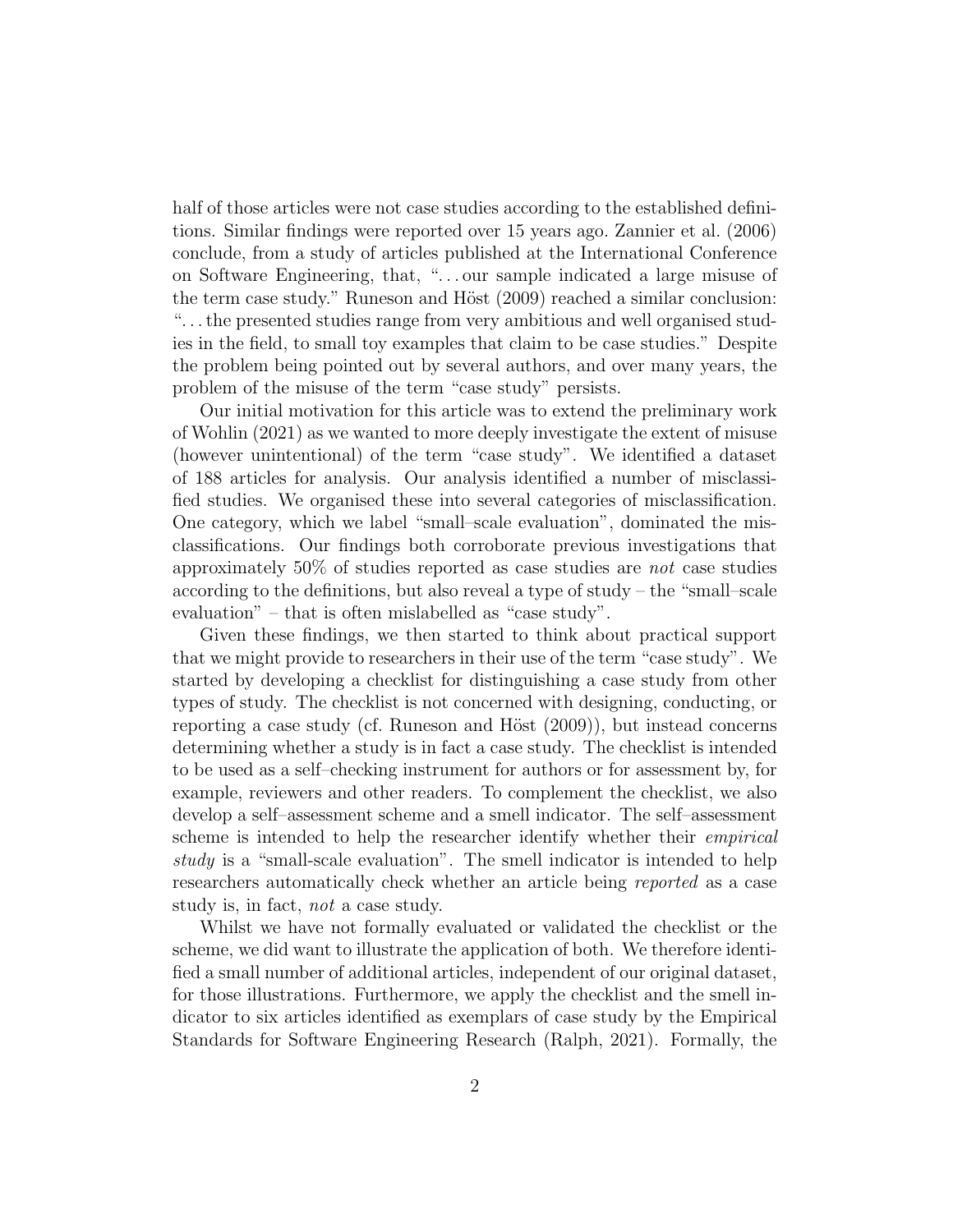Empirical Standards were initially developed by the ACM SIGSOFT Paper and Peer Review Quality Task Force, who released the first version of the standard in October 2020 (Ralph, 2021). In the absence of any alternative set of standards, these standards are referred to as "the Empirical Standards for Software Engineering Research" or simply "Empirical Standards."

The remainder of the article is structured as follows. Background, related work and some examples concerning the misuse of the term "case study" are presented in Section 2. Our research approach is described in Section 3. The subsequent five sections, i.e., Section 4 through Section 8, then each present our work relating to one or more of the research contributions. Section 4 focuses on the analysis of the articles citing the case study guidelines by Runeson and Höst (2009) and presents high–level results, including introducing the "small–scale evaluation". Section 5 presents our more detailed analysis of studies that were not actually case studies. Section 6 presents the checklist, intended to ensure that studies are correctly classified as case study. The self–assessment scheme is presented in Section 7. Section 8 then introduces our smell indicator, intended to assure that studies are correctly labelled as case study by suggesting studies that are more likely to not be case studies. Section 9 discusses the limitations to our research and, finally, Section 10 presents conclusions.

## 2. Background and related work

For this section, we begin, in Section 2.1 with a brief review of the history of case studies in software engineering, and of the definitions of case study. Then, in Section 2.2, we focus on the challenges of labelling studies correctly, considering research method terminology and misunderstandings concerning case study research. Having established background and related work, we then present and discuss examples of the misuse of the term "case study", in Section 2.3. We use these examples to illustrate our motivation for this article.

## 2.1. Background – Case study research

Case study research is common in many disciplines and a range of general guidelines have been published. The most well–known source in software engineering research is probably the book by Yin (2018) with the first edition published in 1984. As a precursor to the book, an article was published by Yin (1981), where some reflections on case study research are presented.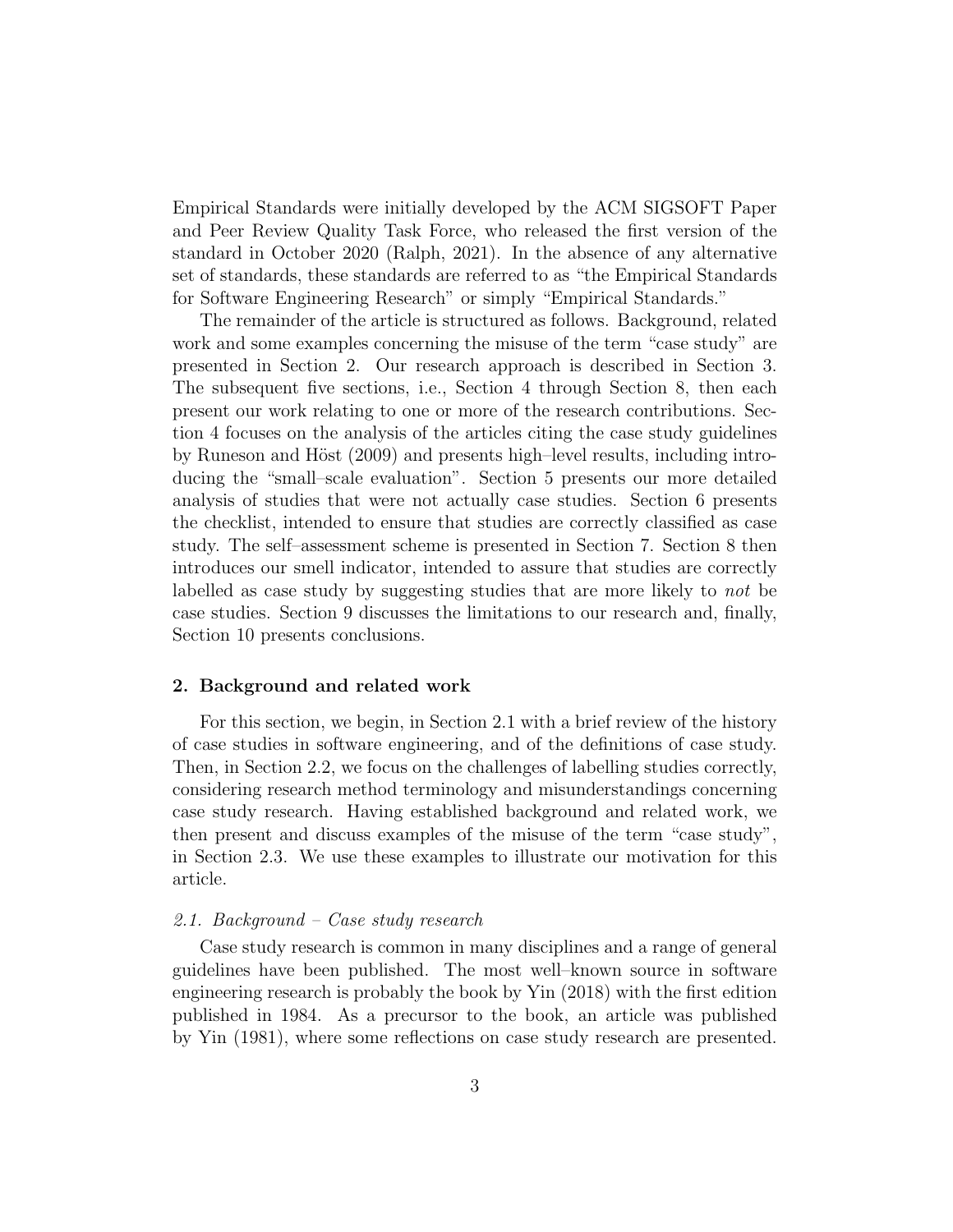Case studies have become more common in software engineering and are primarily used as a way to study software development in the field. Some early guidelines for case study research were published by Kitchenham et al. (1995). New and more detailed guidelines have subsequently been published in software engineering by, for example, Runeson and Höst (2009), Verner et al. (2009) and Runeson et al. (2012).

Runeson and Höst (2009) do not provide a definition of case study of their own; instead they highlight several other definitions, including those provided by Benbasat et al. (1987), Robson (2002) and Yin (2003). Runeson and Höst (2009) do, however, stress the real world setting: "Case studies are by definition conducted in real world settings, and thus have a high degree of realism, mostly at the expense of the level of control."

We noted earlier that the most well–known source for case study research in software engineering is probably the book by Yin (2018). Yin (2003) provides the following definition for case study, which is used in the case study guidelines by Runeson and Höst (2009):

"A case study is an empirical inquiry that investigates a contemporary phenomenon within its real–life context, especially when the boundaries between phenomenon and context are not clearly evident."

Although not stated explicitly in his definition, one of Yin's principles of case study research is the use of multiple sources of evidence.

Runeson et al. (2012) do provide an explicit definition of case study for software engineering, basing their definition on definitions from other areas including the definitions by Yin (2003), Benbasat et al. (1987) and Robson (2002). The definition by Runeson et al. (2012) is as follows:

"Case study in software engineering is an empirical inquiry that draws on multiple sources of evidence to investigate one instance (or a small number of instances) of a contemporary software engineering phenomenon within its real–life context, especially when the boundary between phenomenon and context cannot be clearly specified."

Based on the definitions cited above, Wohlin (2021) proposed a revised definition of case study, intended to help clarify the need for more than a single data collection *method* for case studies, and not just multiple *sources* of evidence. Furthermore, Wohlin included a formulation to separate case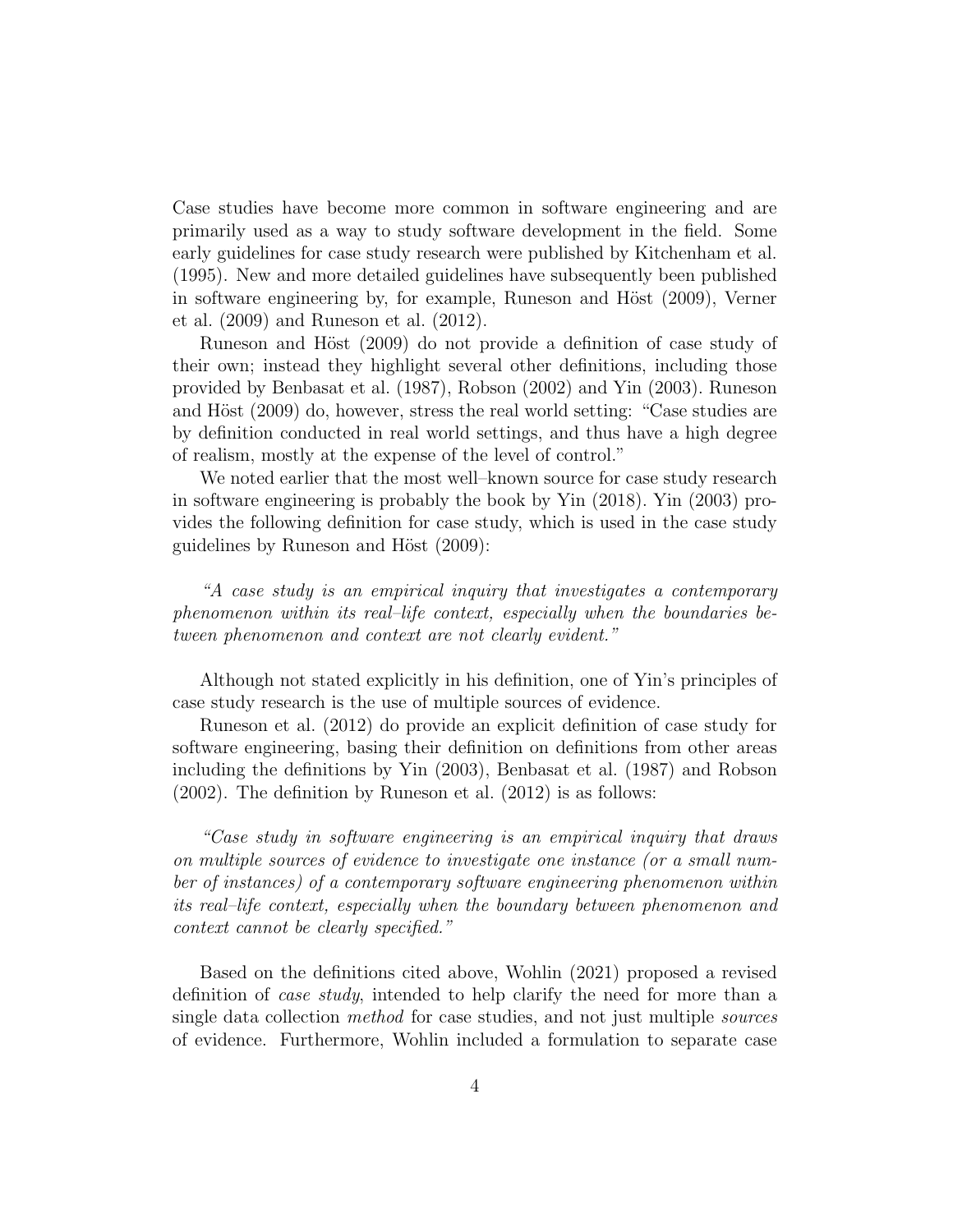studies from action research. Wohlin's (2021) definition is:

"A case study is an empirical investigation of a case, using multiple data collection methods, to study a contemporary phenomenon in its real–life context, and with the investigator(s) not taking an active role in the case investigated."

The definition by Wohlin (2021) includes the following five essential components for a case study:

- Empirical investigation of a case,
- Multiple data collection methods,
- Contemporary phenomenon,
- Real–life context, and
- Investigator's role.

#### 2.2. Related work

As recognised in Section 1, the term "case study" is often misused in software engineering research. The term "case study" may be misused for a study because no clear alternative term is available. A common example is the study of an instance of a phenomena: the method of study does not conform to the definition of, or the guidelines for, a case study, however as there is a single instance being studied, the instance is treated as a case leading to the use of the term "case study" (cf. (Wohlin, 2021)).

Baker et al. (1992) uses the term, "method slurring" to refer to situations where researchers " $\dots$  blur distinctions between the various qualitative approaches and combine their methodological prescriptions eclectically." They take two research approaches, grounded theory and phenomenology, and contrast them in terms of role, sources of data, sampling, data collection and analysis, and validity. Similarly, Haslam (2016) presents two forms of "concept creep" in psychology, i.e., "horizontal" and "vertical" concept creep, and discusses several instances of these forms. With these two examples, i.e., Baker et al. (1992) and Haslam (2016), it is clear that the concern is not unique for software engineering. Within software engineering, activities often takes places in the context of software projects that seek to deliver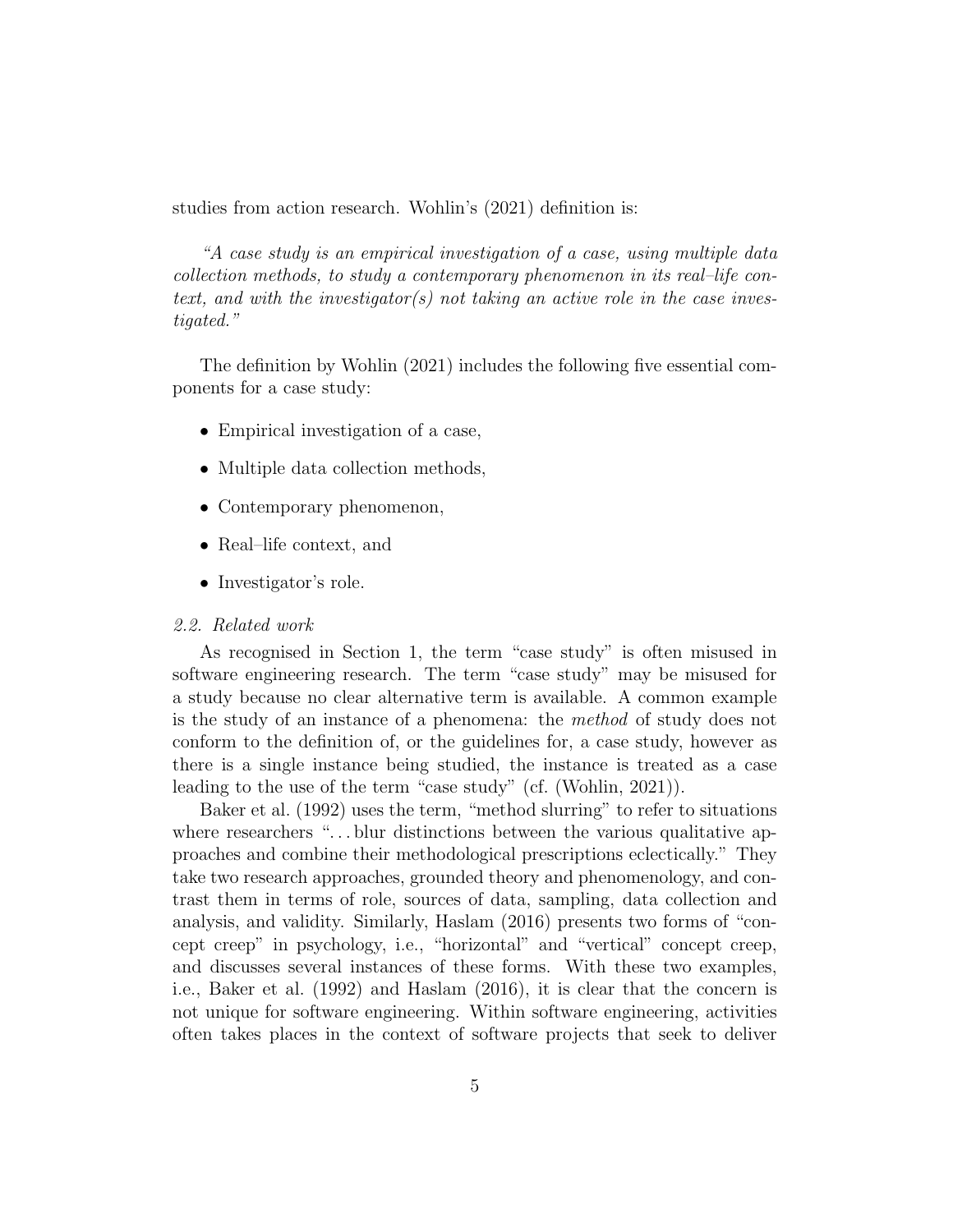on some concept of requirements, we may understand "method slurring" or "concept creep" as a kind of "research method creep" or "research method label creep", i.e., in a similar way as scope creep in software projects. We define "research method label creep" as when a research method label is used beyond the boundaries originally set by an established definition of the research method label.

The misuse of the label is a different, though related problem, to the misuse of the method itself: a *method* may be used beyond its proper scope, whilst a *label* may be misused to describe a study. Later in this article, we show an example where a high–quality ethnographic study has been subsequently labelled by others (not the original authors) as a "case study". The example illustrates how others change a label in relation to how the study was originally presented. However, our main focus for this article is on the mislabelling of studies by the original authors.

There is also definitional confusion in terminology (Yin, 2003), and a lack of consensus on definitions. For example, on the one hand, Yin (2003) views ethnography and participant–observation as data collection techniques. He states that a definitional flaw has resulted in confusing these techniques with the case study research strategy. But, on the other hand, in the Empirical Standards for Software Engineering Research (Ralph, 2021), case study research subsumes ethnography, e.g., that ethnography is a particular type of case study. In their book on case study research in software engineering, Runeson et al. (2012) also subsume ethnography within case study research. Others, such as Sharp et al. (2016) and Easterbrook et al. (2008), argue for ethnography as a research method in its own right, and not as a data collection technique or a type of case study.

The different opinions concerning ethnography are not critical to our discussion, however our preference is to view ethnography separate from case study. Doing so is consistent with our separation of the case study method from action research. The Empirical Standards also separate action research from case study. Furthermore, the Empirical Standards separate grounded theory from case study, recommending the use of grounded theory when research questions are not formulated upfront, and data collection and analysis are interleaved. As a contrast, others (e.g. Allen (2003)) take the view that the main difference between case study and grounded theory is that in case study research, hypotheses are intended to be formulated upfront, while in grounded theory hypotheses are intended to emerge based on the data analysis. The Empirical Standards state that when a study intervenes in the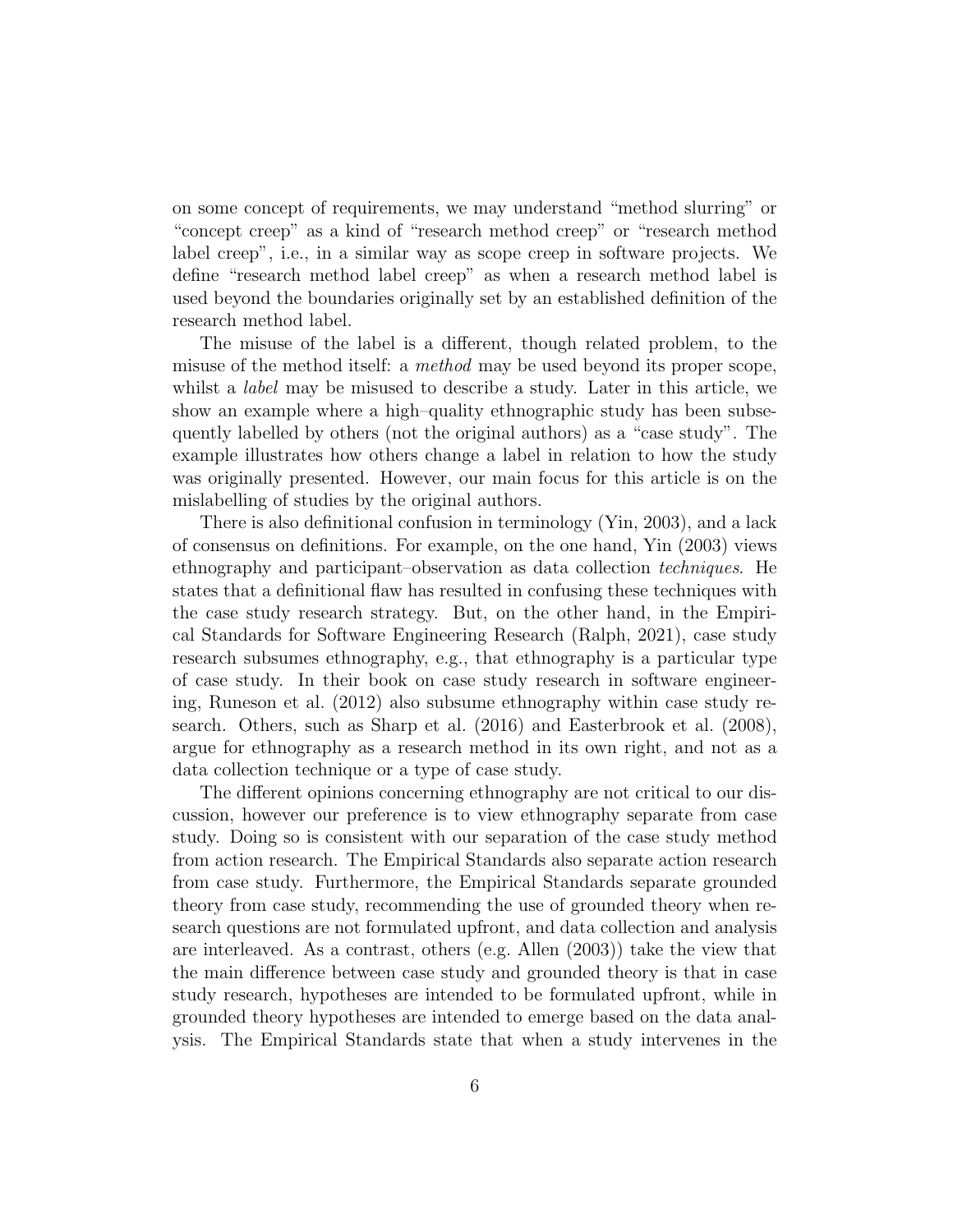context then action research ought to be considered. The latter is aligned with the case study definition by Wohlin (2021).

The problem of labelling studies incorrectly does not only occur for case study research. In software engineering, Ayala et al. (2021) observe a similar problem with the term "experiment" in research related to mining software repositories. Another example, described by Stol et al. (2016), relates to the use of grounded theory in software engineering. According to Stol et al. (2016), several articles in software engineering claim to use grounded theory but they do not include all core characteristics of such a study.

In our view, it is essential to label empirical studies correctly to avoid misunderstandings. This requires three steps: 1) the research community should develop appropriate and clear definitions, 2) authors should cite which definition they use, and 3) authors should label their studies in a way that is consistent with the definitions they use. For case studies, the research community has already covered step 1: we have definitions. We therefore focus on steps 2 and 3 in this paper.

## 2.3. Motivational examples of the misuse of the term "case study"

Two common features relating to the misuse of the term "case study" are the lack of real–life context and the limited use of data collection. We consider these in turn.

The first common misuse of the term "case study" appears to relate to the context of the case, i.e., whether the case being studied actually occurs in a real–life context. Unfortunately, the definitions of case study research do not define what constitutes a real–life context. Whether a context is "real–life" depends on the research objective, e.g., a case study of a student programmer tackling a programming problem may be a legitimate real–life context if the objectives of the research are to better understand how students tackle programming problems. But this situation is not a real–life context when the objectives are to infer from the study of students the behaviour of professional programmers tackling a programming problem for a commercial software product.

To study a real–life context in software engineering research often requires the conduct of a study in close collaboration with industry, which implies observing, over time, some authentic professional environment, e.g., being present in a face–to–face office environment, or interviewing a distributed team with team members working remotely. The latter example may include open source projects, where contact with the development community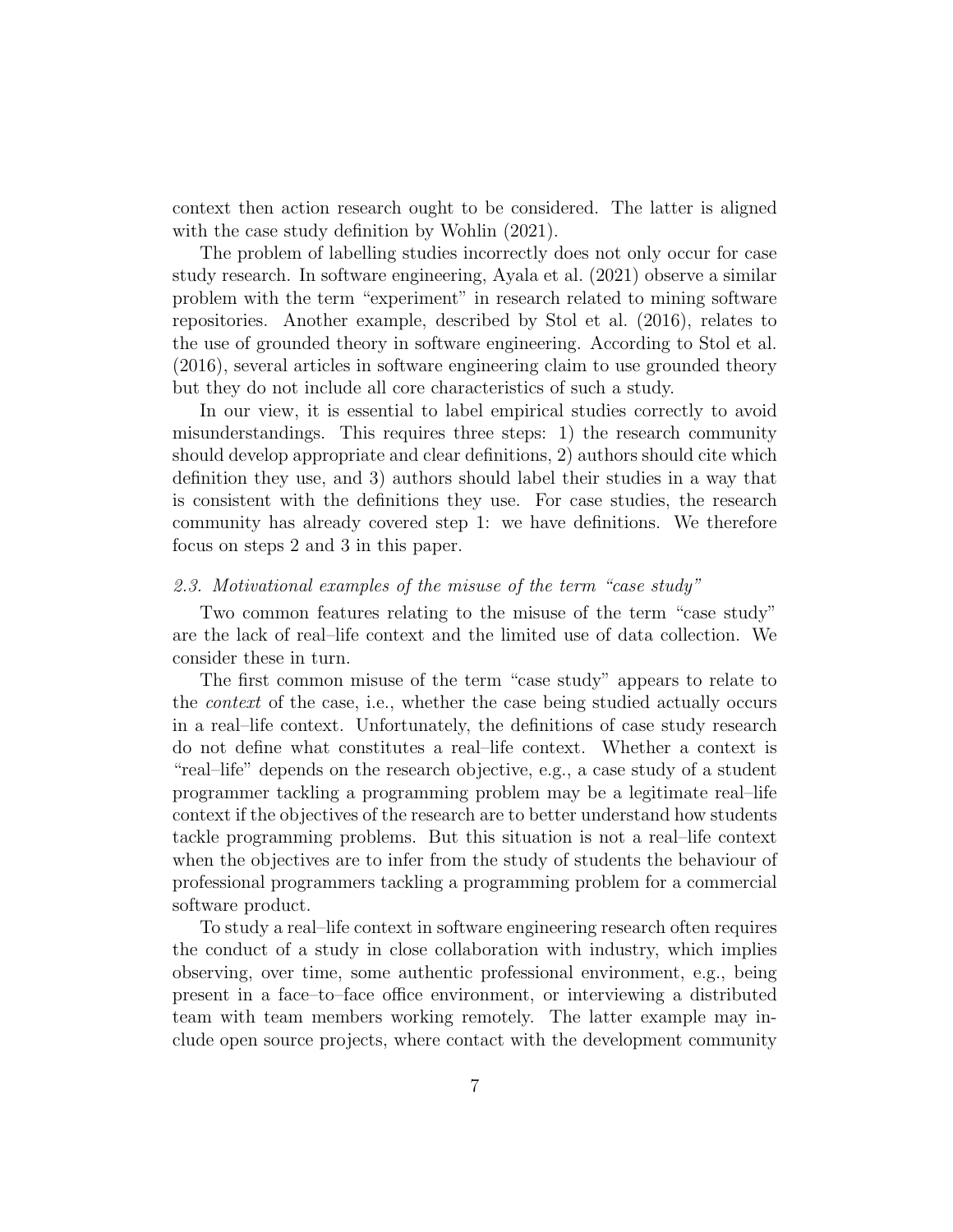may be combined with collecting and analysing information generated in a project. In other words, a case study requires studying some ongoing development, which often includes direct contact with people in the project being studied. One example is the study by Llerena et al. (2019), where the authors investigate the use of usability techniques in four open source projects.

Examples of investigations that are not case studies include:

- "Harvesting" *historical* data, such as from one or more open source projects, does not make for a study a case study, e.g., because this is no longer the study of a contemporary phenomenon.
- Conducting a study in a laboratory environment is not a case study, even when "real" artifacts are used, or when professional practitioners are asked to participate in the laboratory study, as the study is not conducted in a real–life context.
- Re-analysing a previously conducted case study, potentially with some change, is also not a case study as it is no longer a study of a contemporary phenomenon.

The second common misuse relates to data collection. It seems that some researchers are assuming that multiple instances of one method of data collection, e.g., multiple interviews, constitutes multiple sources of evidence. The definition by Runeson et al. (2012) states that case studies should draw on evidence from multiple sources. This is also highlighted by Yin (2018). In the book by Yin (2018), the first core principal is that multiple sources of evidence should be used for triangulation purposes. But Yin (2018) refers to six main evidence sources: documentation, archival records, interviews, direct observation, participant-observation, and physical artifacts; other sources may also be relevant, such as films and pictures. These sources require different methods of data collection. Also, given that all research methods have limitations and, therefore, the triangulation of data from different sources is important, multiple methods of data collection are needed for case study research.

Overall, our examples indicate the importance of accessing people at the time of the real–life context and also of collecting information from multiple sources. Further examples of the misuse of the term "case study" are presented in Section 5 based on our analysis of articles citing the guidelines by Runeson and Höst  $(2009)$ .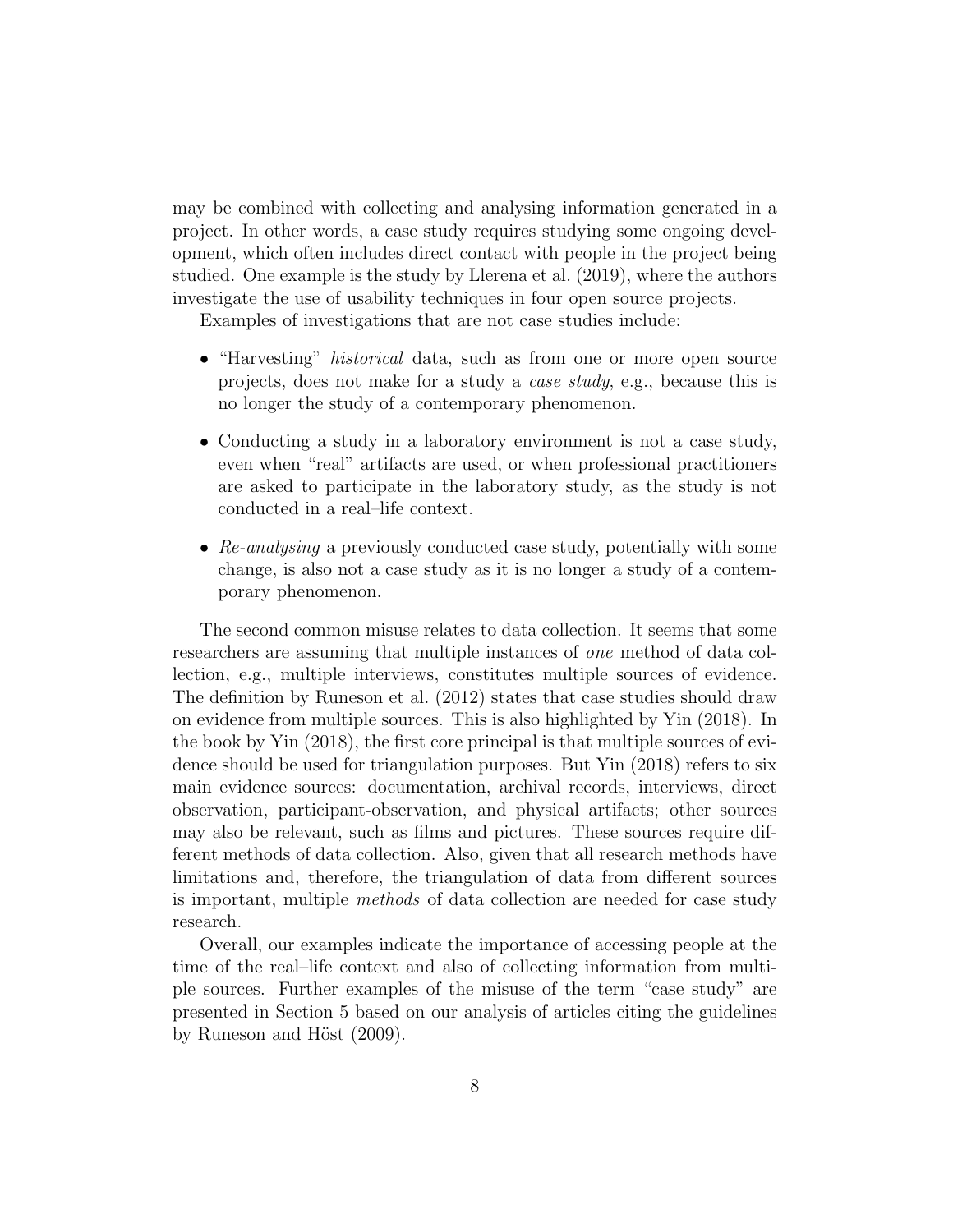In summary, researchers need to become more aware of the appropriate labels to use for the research studies being conducted and reported, and use those labels appropriately. Here, our focus is on research method label creep of case study research within software engineering.

## 3. Research approach

In this section, we first explain how we identified a dataset of articles being reported as case studies and, following that, how we identified a sample of additional articles for illustration purposes. Then, we explain how we classified our dataset of articles. This is followed by a discussion concerning how we developed and illustrated our checklist, and how we subsequently assessed the Empirical Standards against that checklist. We then discuss how we formulated and illustrated the self–assessment scheme for "smallscale evaluations". Finally, we discuss how we developed and applied the case study smell indicator.

#### 3.1. Identifying a dataset of articles reported as case studies

We chose to focus on articles citing the guidelines by Runeson and Höst (2009) instead of conducting a systematic literature review. The objective was not to identify all articles misusing the "case study" label. Our focus has been to highlight the problem of "research method label creep", or "method slurring" as expressed by Baker et al. (1992) and Stol et al. (2016). The primary motivation to focus on citations to the guidelines by Runeson and Höst  $(2009)$  (henceforth also referred to as R&H guidelines) is that we believe that studies citing the guidelines are more likely, or at least ought to be more likely, to adhere to established definitions of case study research.

To identify an appropriate dataset of articles to analyse, we focused on journal articles that reported as case studies and that also cited the case study guidelines of Runeson and Höst (2009). Journal articles usually have a more in–depth and iterative review process, compared to most conference papers, and therefore ought to be of higher quality, or at least provide more information on their research methodology. Also, by citing Runeson and Höst (2009), these studies should be aware of the definition and guidelines for case study research in software engineering.

We used the following procedure to search and select articles:

1. We used Scopus to conduct the initial searches. The choice of Scopus is motivated by the fact that Scopus has a good coverage of different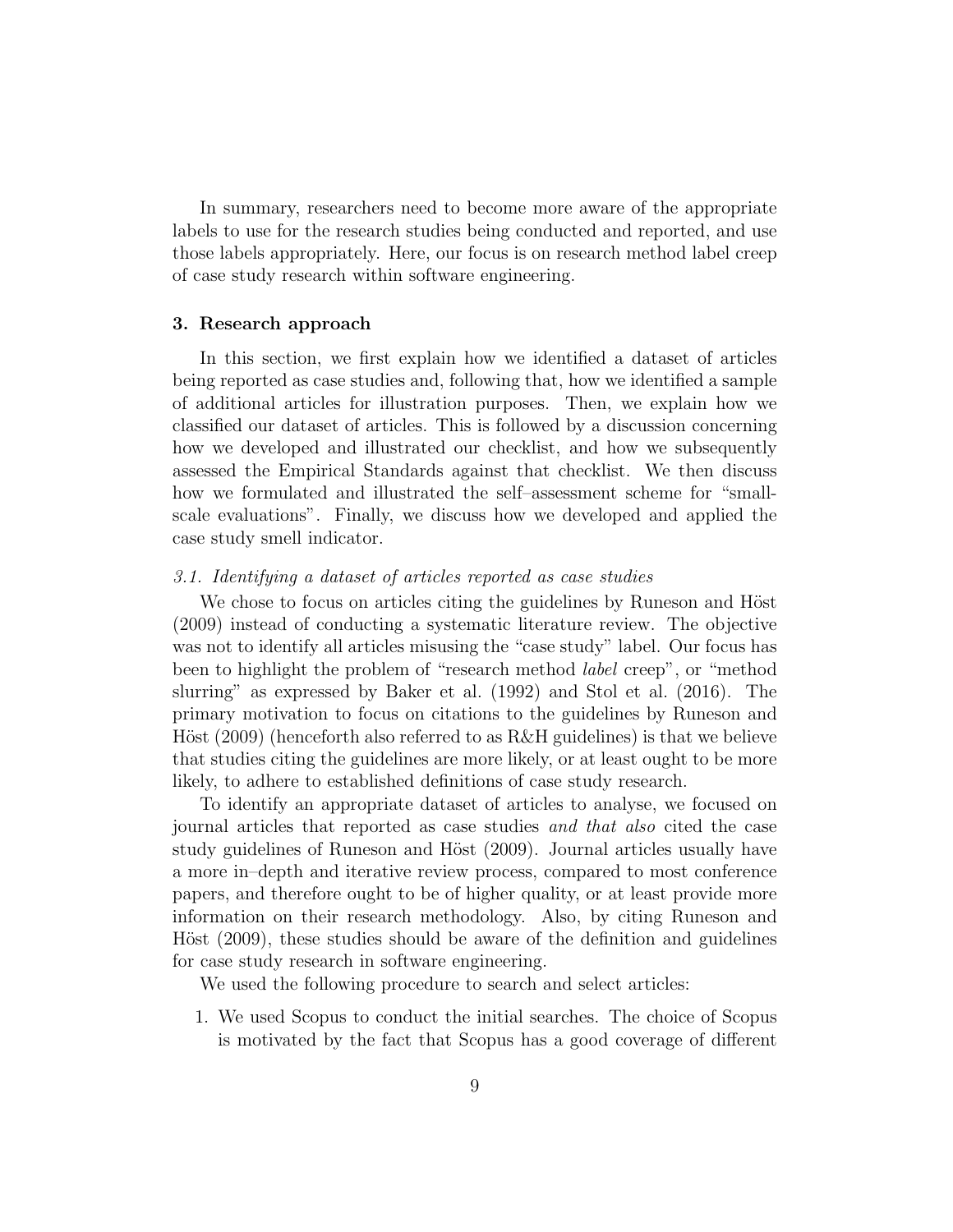

Figure 1: Search and selection process.

outlets (Dieste et al., 2009), including publications from many different publishers. Similar conclusions concerning Scopus have been reached by others, for example, by Garousi and Mäntylä (2016) and Mourão et al. (2020).

- 2. All searches were conducted by the first author.
- 3. We investigated all citations to the R&H guidelines in Scopus.
- 4. The inclusion criteria for full article analysis are: publication in software engineering journals, with the term "case study" present in the title or the abstract of the article.
- 5. The search for articles citing the case study guidelines was conducted on December 10, 2020.
- 6. The total number of citing articles retrieved was 1753. Including only articles published in software engineering journals, and excluding all others, retained 399 articles. Retaining only articles where the term "case study" was mentioned in the title or the abstract left 198 articles. A further 10 articles were subsequently removed during the analysis. Eight of these articles were methodological articles or SLRs. The other two articles were not accessible, i.e., behind paywalls. We therefore had 188 articles to analyse.

We note here that *none* of the six studies identified by the Empirical Standards (Ralph, 2021) as exemplars of case studies we retrieved in our search.

The process of search and selection is illustrated in Figure 1. A complete listing and classification of the 188 articles with links to the articles being assessed can be found through the link provided in Appendix A.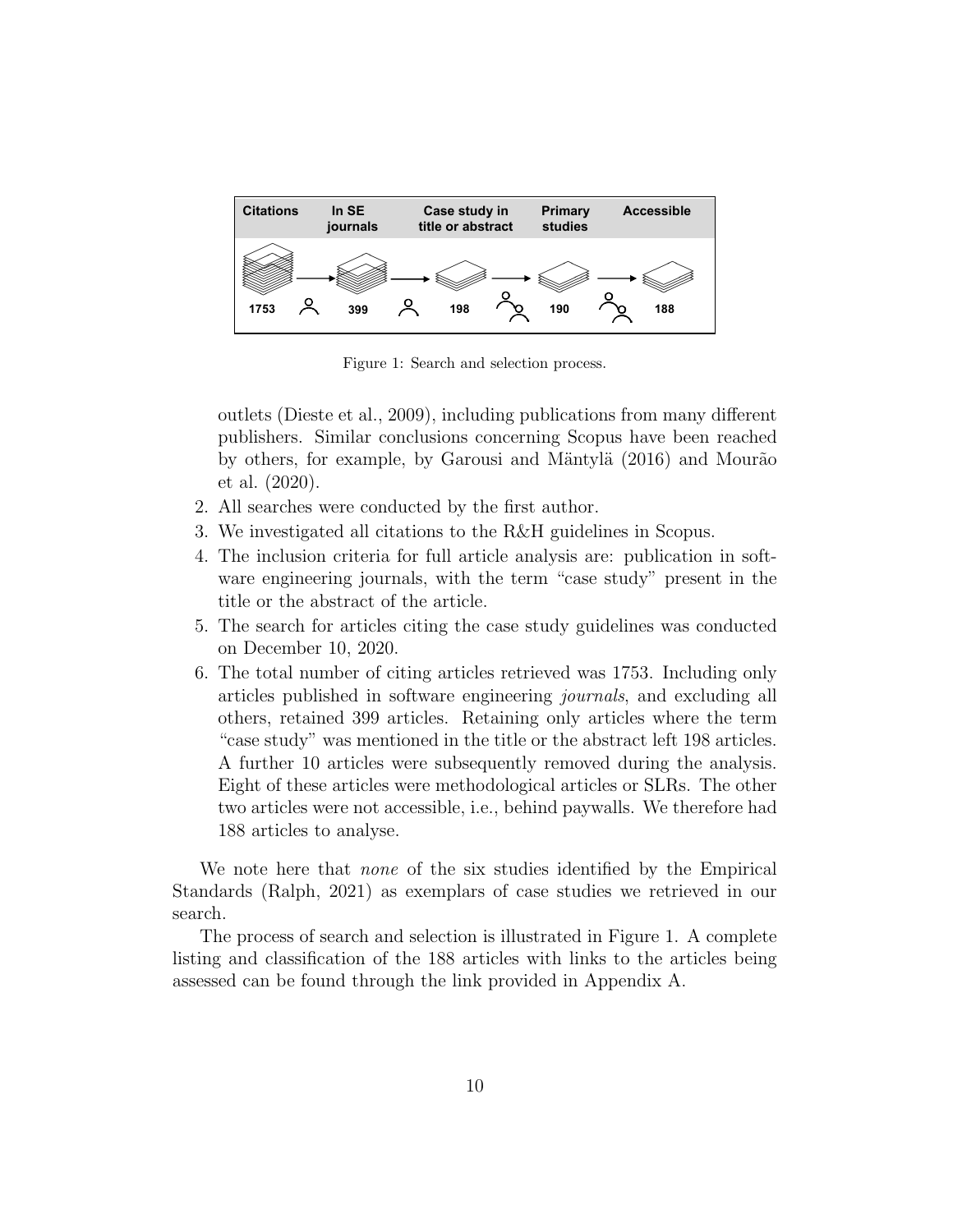#### 3.2. Identifying a sample of articles for use as illustrations

We did not formally evaluate or validate the checklist we developed, or the self–assessment scheme of "small-scale evaluations". But we did want to illustrate the checklist and the self–assessment scheme, and we wanted this illustration to be on a set of articles independent of the 188 articles we initially classified. We therefore used the following procedure to search for and select additional articles for the illustrations:

- 1. A search for articles published in 2021 and citing the guidelines by Runeson and Höst (2009) was conducted in Scopus for the Computer Science subject area, unfortunately only six articles were identified using the inclusion and exclusion criteria below. This was judged to be too few, hence we decided to do a search in Google Scholar instead. It is worth noting that articles published in 2021 were not included in the original search, since the original search was conducted in December 2020, hence there is no overlap with the 188 articles. Also, we searched both journal articles and conference papers.
- 2. We used the following inclusion criteria the articles should:
	- relate to software engineering,
	- focus on research and not education,
	- be published in venues with peer–review, e.g., journals and conferences,
	- be published in English, and
	- include "case study" in the title.

We also used the following exclusion criterion – the articles should *not* include:

• more than one case study, since we wanted articles focusing on as single case study.

Our procedure identified 12 articles from 347 articles citing the guidelines by Runeson and Höst (2009), when the search was conducted on October 19, 2021. We ranked the 12 articles in the order they were found and then selected the six odd–ranked articles in the list to illustrate the application of the checklist, and used the six even–ranked articles in the list to illustrate the "small-scale evaluations". The decision to use odd and even numbered articles for two different purposes is equivalent to a random assignment,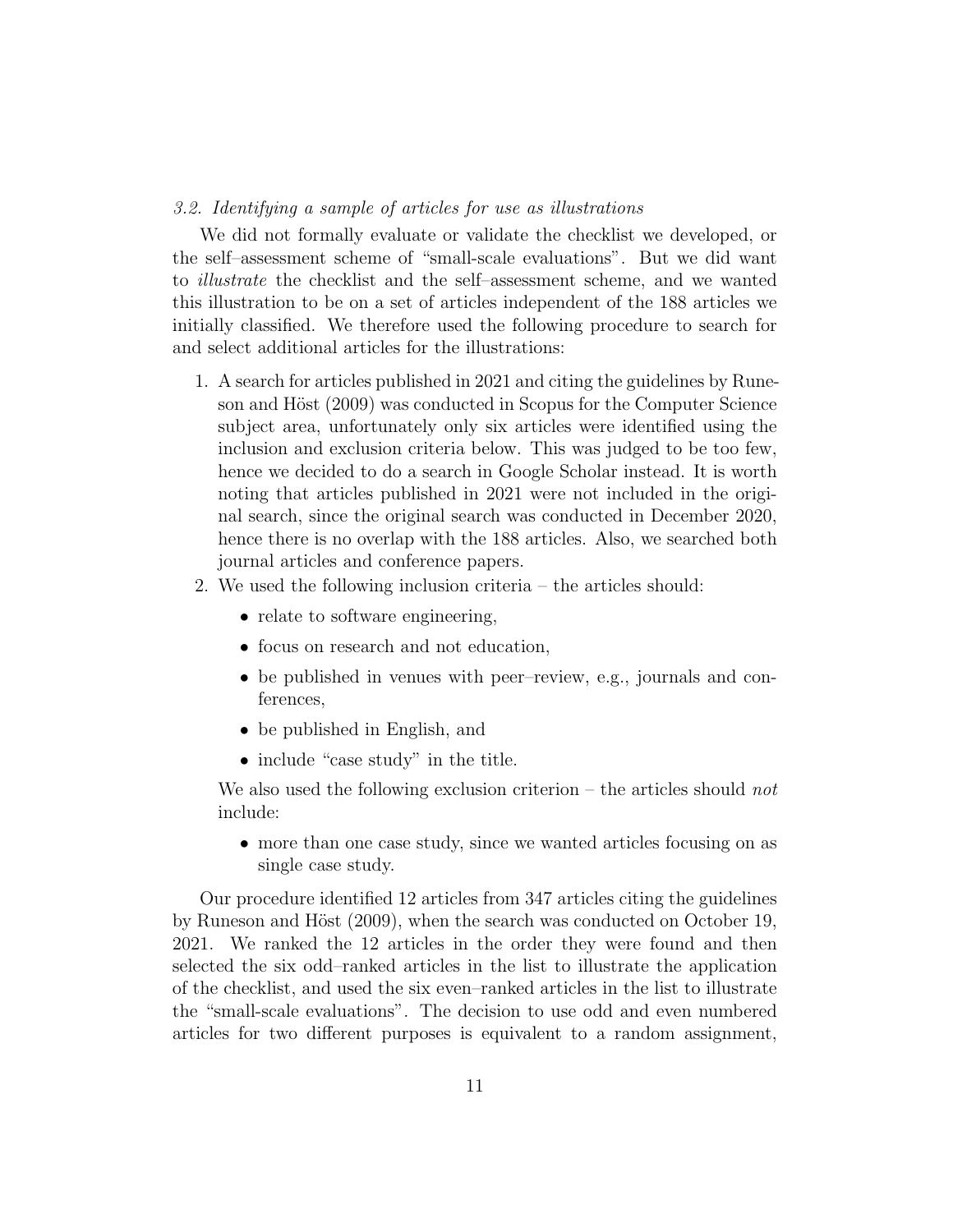since the order in which the articles appear is not related to the illustration objectives. A listing of the 12 articles and their classification can be found through the link provided in Appendix A.

## 3.3. Classifying the dataset of articles reported as case studies

We used the following procedure to analyse and classify the 188 articles:

- 1. Although we search for articles that cite the R&H guidelines, we use the Yin (2003) definition of "case study" and his principle concerning multiple data sources. We do this because Runeson and Höst (2009) did not provide an explicit definition in their guidelines, but instead cite the definition from the third edition of Yin's (2003) book.
- 2. We organised our analysis of articles into batches of 10 articles each.
- 3. We selected an initial sample of ten articles to pilot our classification. Essentially, we sorted the articles by journal and then took the first article in each journal. We independently classified all ten articles, then discussed all ten articles to agree on a classification. We concluded that a second pilot was warranted.
- 4. We selected a second sample of ten articles (second article from each journal) and again independently classified those, discussing all ten articles.
- 5. We then decided to proceed in samples of ten articles each, i.e., one author would classify a batch and, concurrently, the second author would classify the next batch in the sequence. Each author would then identify any articles that required independent review from their respective batches. Then we discussed the two batches (twenty articles in each round of analysis), resolving differences.
- 6. Each reviewer assessed sufficient parts of the full articles to feel confident in his judgement. If, after discussion, we considered that the study being reported was on the borderline of being or not being a case study, we accepted the study as a case study. An example of this situation is the study by Demirsoy and Petersen (2018). They refer to the conduct of a validation of their interviews, however they refer to this validation only in the discussion section of their paper, and not earlier in their paper, e.g., in the data collection or analysis sections. We accepted that some kind of validation occurred, and we view this as a second method of data collection hence more than one method of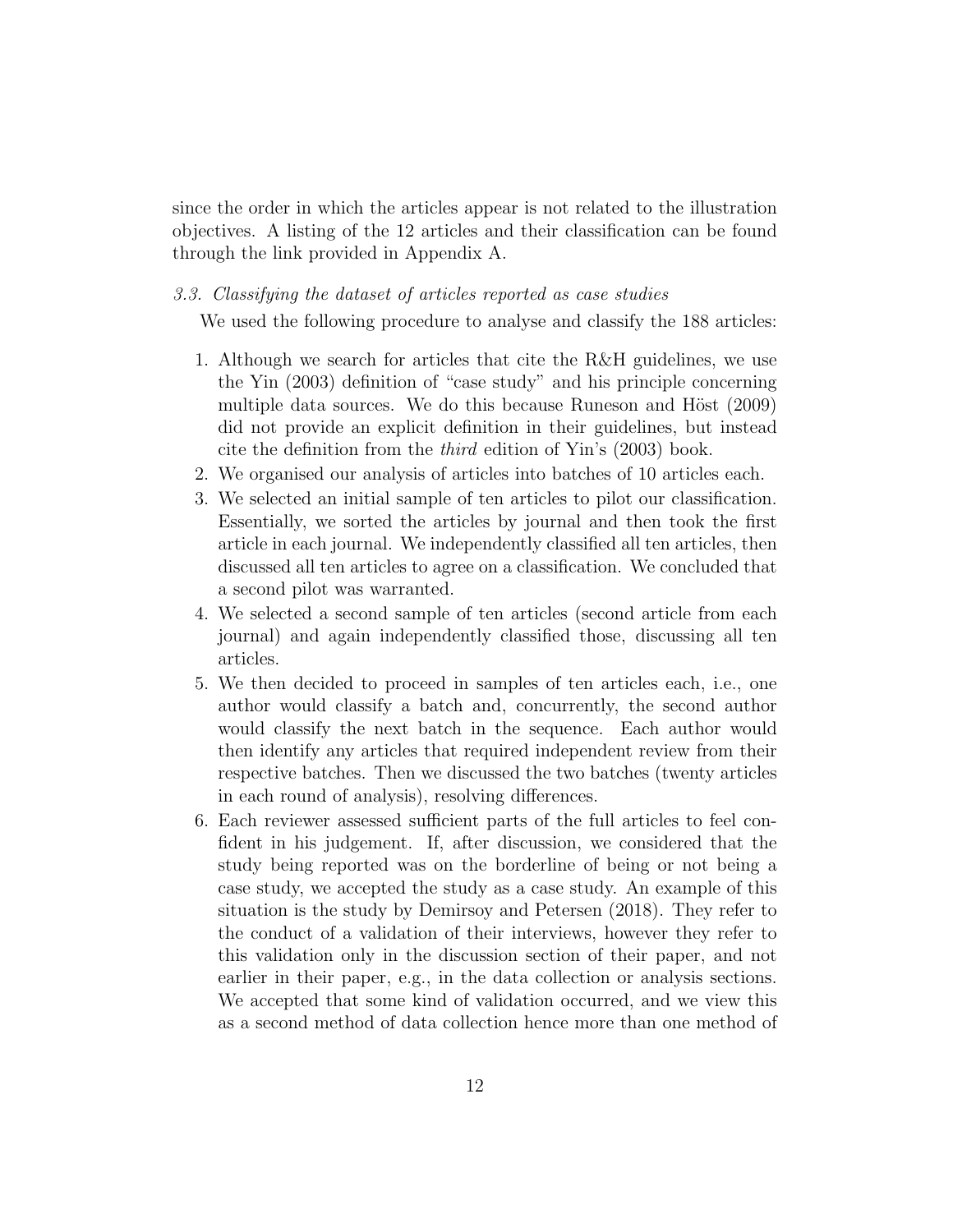data collection was used in their study. Thus, we accepted their self– classification of "case study". One implication of our heuristic (i.e., for borderline papers, to err on the side of "generousity") is that we may be over–reporting the number of actual case studies.

Section 4 presents the results of our analysis, and Section 5 discusses examples of studies that are reported as case studies but that are not actually case studies, according to our application of the definition of "case study".

#### 3.4. Developing and illustrating the checklist

During our analysis of the first 60% of the articles (strictly speaking, the first 113 articles, i.e., our two pilot batches plus the next 10 matches in the dataset, less seven rejected articles), we each independently developed our own list of items for checking that a study is indeed a case study. Upon completion of the first 60% of the articles, we then discussed our respective lists, aggregating these items into one checklist.

Our aggregated checklist has not been formally evaluated, or validated, using the remaining 40% of articles (75 articles). We did not formally evaluate or validate the checklist because we wanted to continue with the same process to assess all 188 articles. The checklist is, however, consistent with the components identified in the case study definitions, as discussed in Section 2.1, and the checklist was *sense–checked* as we continued with the remaining articles in our dataset. The checklist is presented in Section 6.1.

As noted in Section 3.2, we identified six articles, independent of the 188 classified articles, to illustrate the application of the case study checklist, as described in Section 6.2.

## 3.5. Assessing the Empirical Standards' exemplars with the checklist

In addition to the articles that we use to illustrate the checklist, we also use the checklist to assess the exemplar articles for case studies, identified in the Empirical Standards (Ralph, 2021). We discuss the assessment of the Empirical Standard's exemplars in Section 6.3. A listing of the six articles and their classification can be found through the link provided in Appendix A. The six exemplar articles are also listed in the Empirical Standards (Ralph, 2021).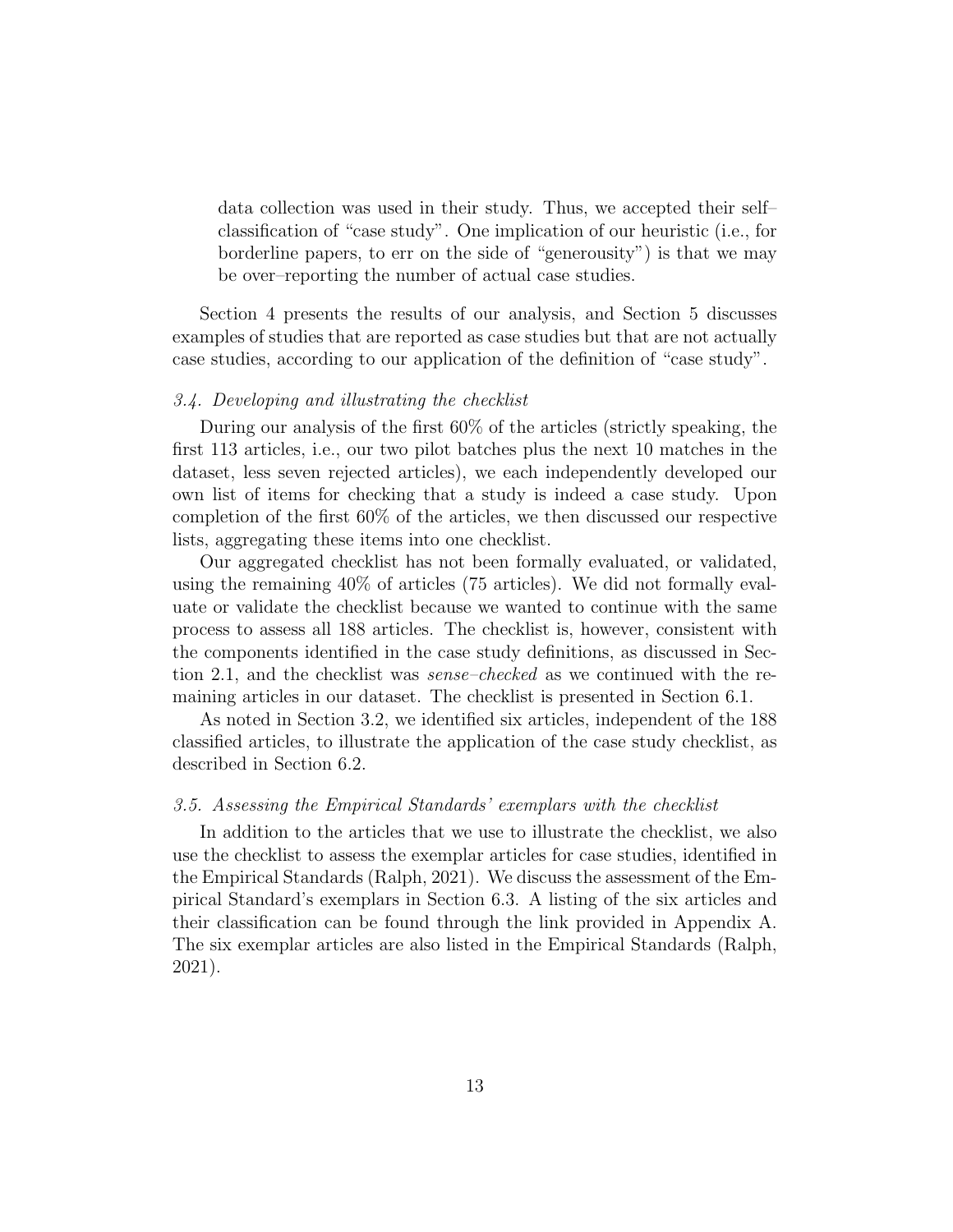#### 3.6. Formulating and illustrating the assessment of small–scale evaluations

Again, as noted in the preamble to this section, we noticed, as we assessed the 188 articles, that a majority of the misclassified studies were of a common type, a type we refer to here as "small–scale evaluations" (Robson, 2017). Thus, we saw a need to separately illustrate how these small–scale evaluations may be identified. Given this observation, we discussed aspects separating small–scale evaluations from case studies. Three core aspects were identified and provided the basis for formulating the self–assessment scheme for small– scale evaluations. The distinguishing aspects of a small–scale evaluation are discussed in Section 7.1.

To illustrate the assessment scheme, as explained above, we took the second six articles from a set of 12 additional articles, and used these to illustrate the identification of small–scale evaluations. Our intentions here are to highlight that small–scale evaluations, as a type of empirical study, can be misclassified as case studies, and to highlight why, or how, these misclassifications might occur. The assessment scheme is illustrated in Section 7.2.

## 3.7. Formulating a case study smell indicator

We also wondered, as the assessment of articles progressed, whether it might be possible to formulate an indicator for studies that may not be case studies. Our objective was to develop something similar in concept to a code smell. We emphasis here that the indicator is *only* intended to be used for studies being reported as case studies. Here, the indicator has been validated and evaluated against studies being classified as case studies and which also cite the R&H guidelines.

During our assessments of the R&H articles, we each independently developed a candidate smell indicator. Then, having completed the assessment of 113 articles, we compared the performance of the two indicators. We found that one smell indicator (described below) was both more powerful in its predictions and simpler in its design; but also "contentious", for reasons we explain in due course. We selected this indicator and subsequently evaluated it using the remaining 75 articles of our dataset. The smell indicator is also applied to the six exemplar case study articles listed in the Empirical Standards (Ralph, 2021).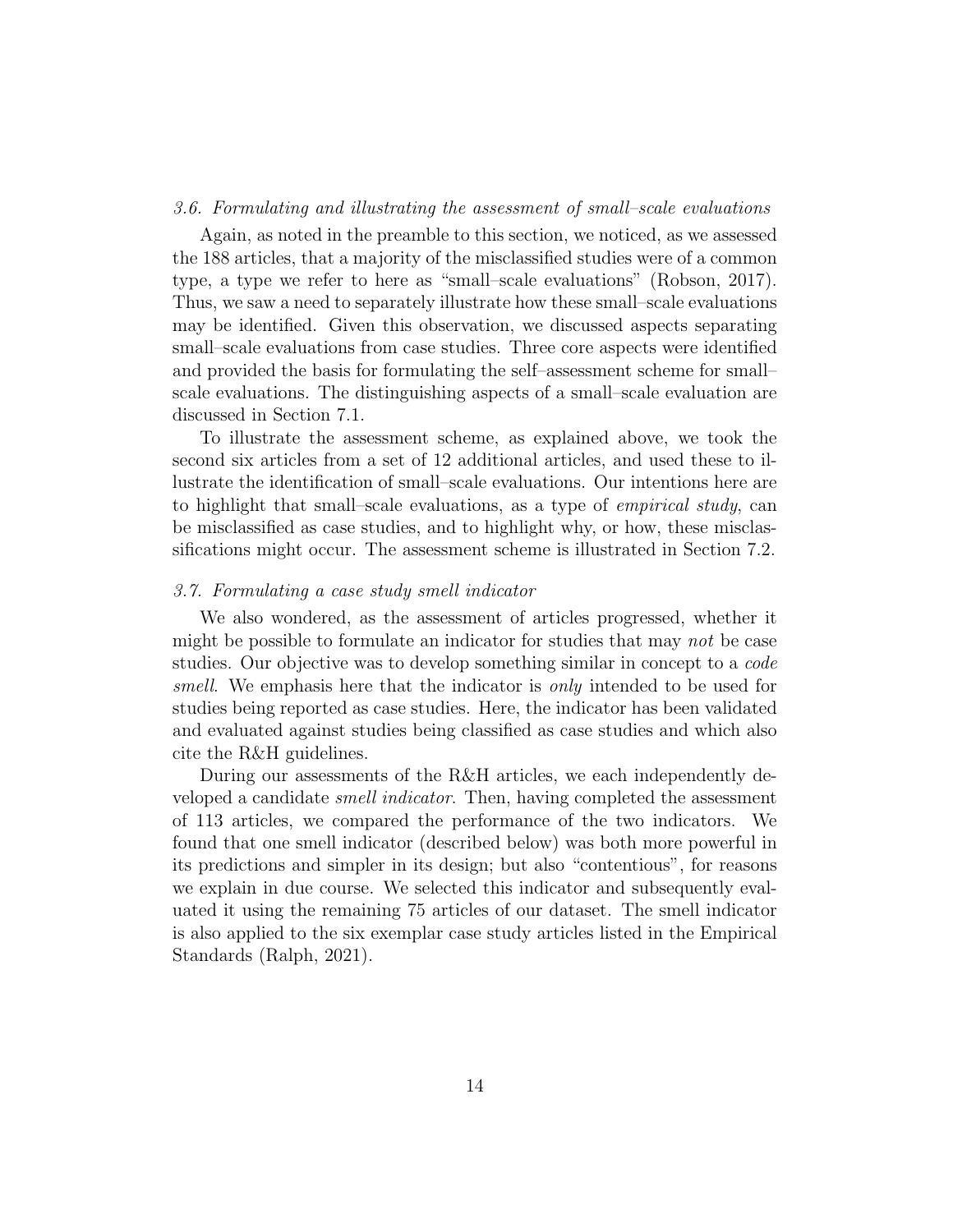#### 4. Analysis of articles citing the Runeson and Höst guidelines

In this section we first present a summary of our analysis of the 188 articles being reported as case studies, and then summarise the types of misclassification. We discuss the misclassifications in more detail in the next section, Section 5, where we present examples of those misclassifications.

## 4.1. Summary of the correct classification of articles

Table 1 presents the high–level results from our analysis of the articles in the listed journals citing the guidelines by Runeson and Höst  $(2009)$ . The table is organised and ranked by journal. For each journal, the table shows the number and percentage of articles presenting true case studies (see columns entitled True case study), according to the definition of case study by Yin (2003). For the four journals publishing the most case study articles, the percentage of true case study articles varies between about 40-70%. The percentages of true case studies published in the other journals varies substantially. One explanation for this variation is that the samples are small.

|                                                      |                | True case study |            |
|------------------------------------------------------|----------------|-----------------|------------|
| Journal                                              | Total          | Count           | Percentage |
| Information and Software Technology                  | 57             | 27              | 47%        |
| Journal of Systems and Software                      | 45             | 18              | $40\%$     |
| Empirical Software Engineering                       | 21             | 12              | 57%        |
| Journal of Software Evolution and Process            | 19             | 13              | 68%        |
| Requirements Engineering                             | 9              | $\overline{4}$  | 44%        |
| Software Quality                                     | 9              | $\overline{4}$  | 44%        |
| Software and Systems Modelling                       | 6              | $\overline{2}$  | 33%        |
| Software Practice and Experience                     | $\overline{4}$ | $\overline{2}$  | $50\%$     |
| Transactions on Software Engineering                 | $\overline{4}$ | 1               | 25%        |
| Automated Software Engineering                       | 3              | 1               | 33%        |
| e-Informatica Software Engineering                   | 3              | 3               | 100\%      |
| <b>IET Software</b>                                  | 3              | 1               | 33%        |
| Software Engineering and Knowledge Engineering       | $\overline{2}$ | $\Omega$        | $0\%$      |
| Open Source Software and Processes                   | 1              | $\Omega$        | $0\%$      |
| Software Engineering and its Applications            | 1              | 1               | 100%       |
| Transactions on Software Engineering and Methodology | 1              | $\mathbf{1}$    | $100\%$    |
| Total                                                | 188            | 90              |            |

Table 1: Classification of studies citing the R&H guidelines and being reported as case studies.

Overall, 90 (48%) articles are correctly classified as case studies though, as recognised earlier, this number might be over–reporting. In other words, less than 50% of the articles being classified as case studies are actually case studies and this percentage might be even lower. Our results are close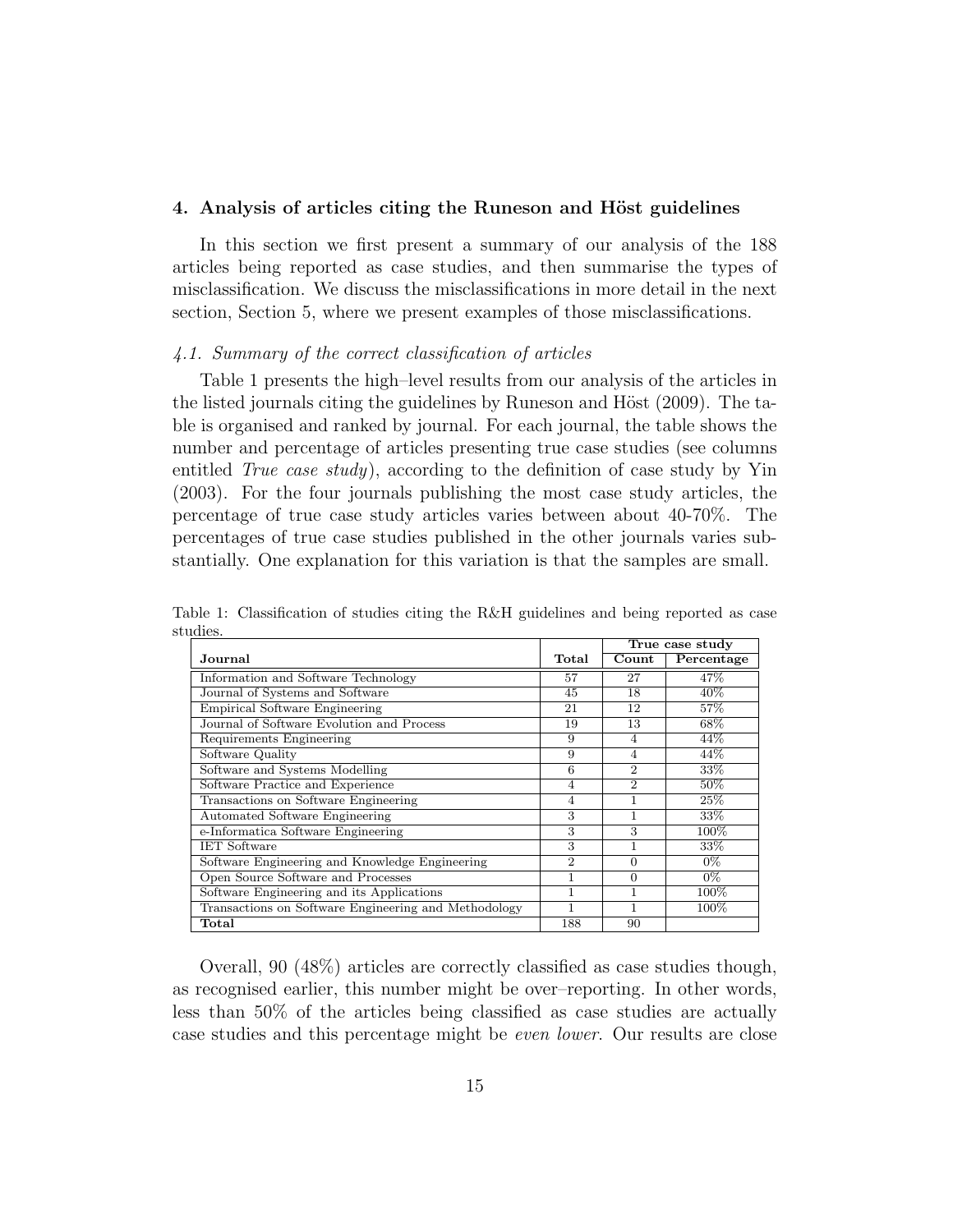to those found previously by Wohlin (2021), who used a different dataset, where the number of correctly classified *case study articles* was 53%. The main difference between our dataset and Wohlin's (2021) is that we restrict our search only to journal articles that cite the guidelines by Runeson and  $H\ddot{o}st$  (2009).

#### 4.2. A high–level breakdown of the misclassification of articles

Given that over 50% of the articles were *misclassified*, we looked more closely at how these non–case study articles should be classified. Table 2 breaks down the different types of study. The definition of these types is given below:

| Type of study           | <b>R&amp;H</b> |            |
|-------------------------|----------------|------------|
|                         | Total          | Percentage |
| Case study              | 90             | 48\%       |
| Small-scale evaluation  | 72             | 38\%       |
| Interview study         | 14             | 7%         |
| Archival analysis       | 9              | $5\%$      |
| Action research         | $\mathcal{D}$  | $1\%$      |
| Discourse analysis      |                | $0.5\%$    |
| Survey                  |                | $0.5\%$    |
| Workshop or focus group |                | $0\%$      |

Table 2: Our classification of articles being reported as "case study".

• **Small–scale evaluation** is the most common type of study that has been misclassified as case study. According to Robson (2017), a smallscale evaluation comprises a single researcher or a small team, run over a short period, with limited resources, and most often occurring at a single site. Robson's (2017) description fits well with studies where researchers would like to illustrate, demonstrate, prove a concept, conduct a feasibility study or, in some other way, show the value of a research endeavour. Small–scale evaluations are closely related to engineering research where something novel is constructed and its (prospective) value needs to be assessed. These evaluations are essential for software engineering and software engineering research however such evaluations are not case studies.

The term "small–scale evaluation" is focused on the objective of the study, which then may be conducted using different approaches, for example, simulation or benchmarking. This is well–aligned with case study research, which is defined in terms of the objective of conducting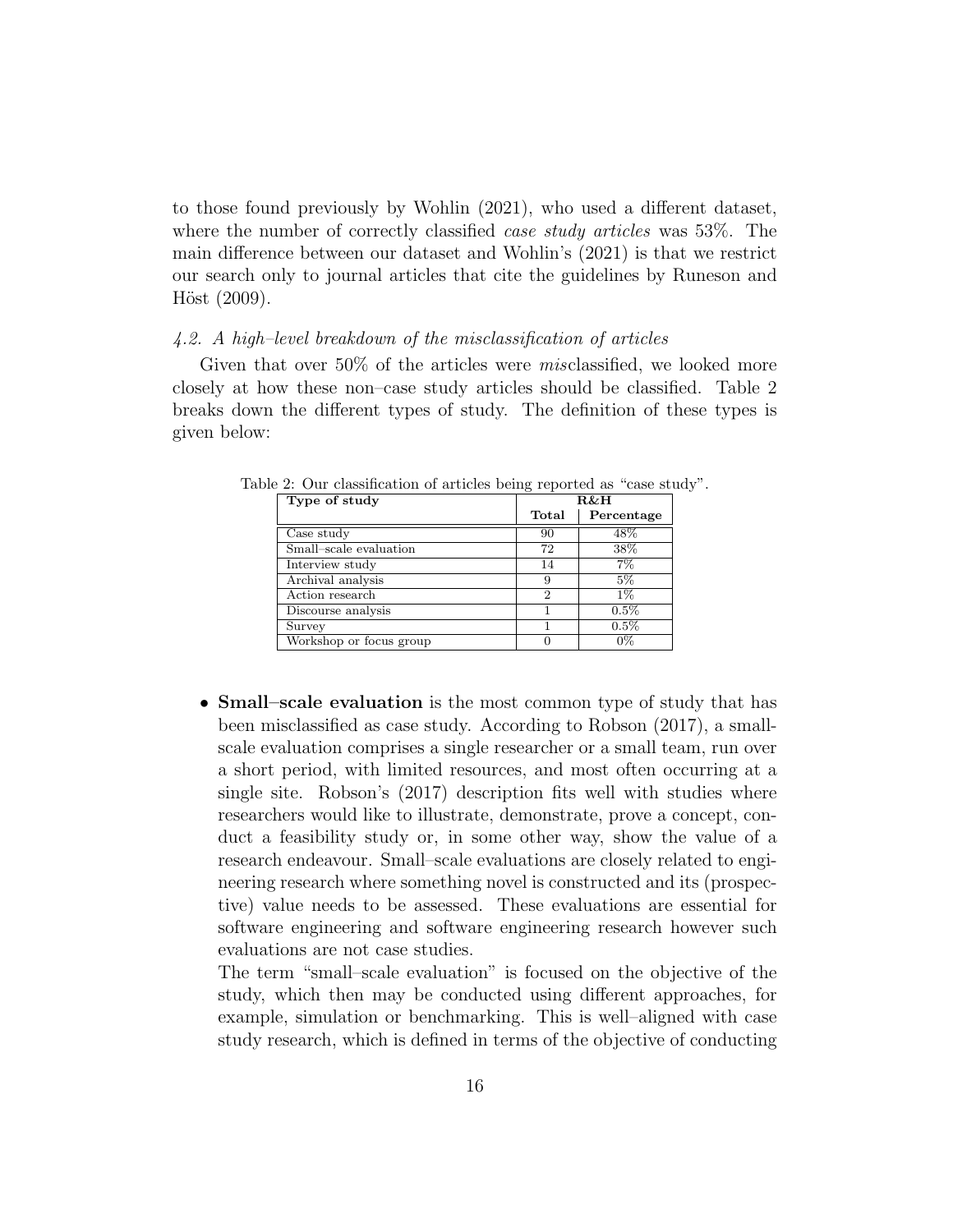a study of a contemporary phenomena in a real–life context, and then different data collection methods may be used, for example, interviews and document analysis.

A potential drawback with the term "small–scale evaluation" is that it may not be perceived as sufficiently "impressive". However, it is essential that we, as researchers, label our studies correctly and do not mislabel them to make them sound more substantive than they are. It also implies that the research community ought to see the real value of small–scale evaluation, e.g., as a natural and valuable stepping stone to propose new research solutions.

## • Other methods

- Interview study A research method for obtaining data from individuals through direct interaction in person, either face–to–face or via some other media such as a phone call.
- Archival analysis A research method that obtains data through extraction from archives, such as email records or, potentially, code repositories.
- Action research A research method which, whilst sharing many similarities with the case study research method, focuses on active participation for change, i.e., the researcher is a change agent.
- Discourse analysis A research method for analysing the written or spoken language within its social context.
- Survey A research method for collecting data from a sample of items (often individuals) from (ideally) a predefined population to solicit opinions or experiences.
- Workshop or focus group A research method for obtaining data from people as a group of people, e.g., interview several people collectively.

Table 2 shows that the main challenge is to separate different types of small–scale evaluation from case studies. This is discussed in more detail in the next section.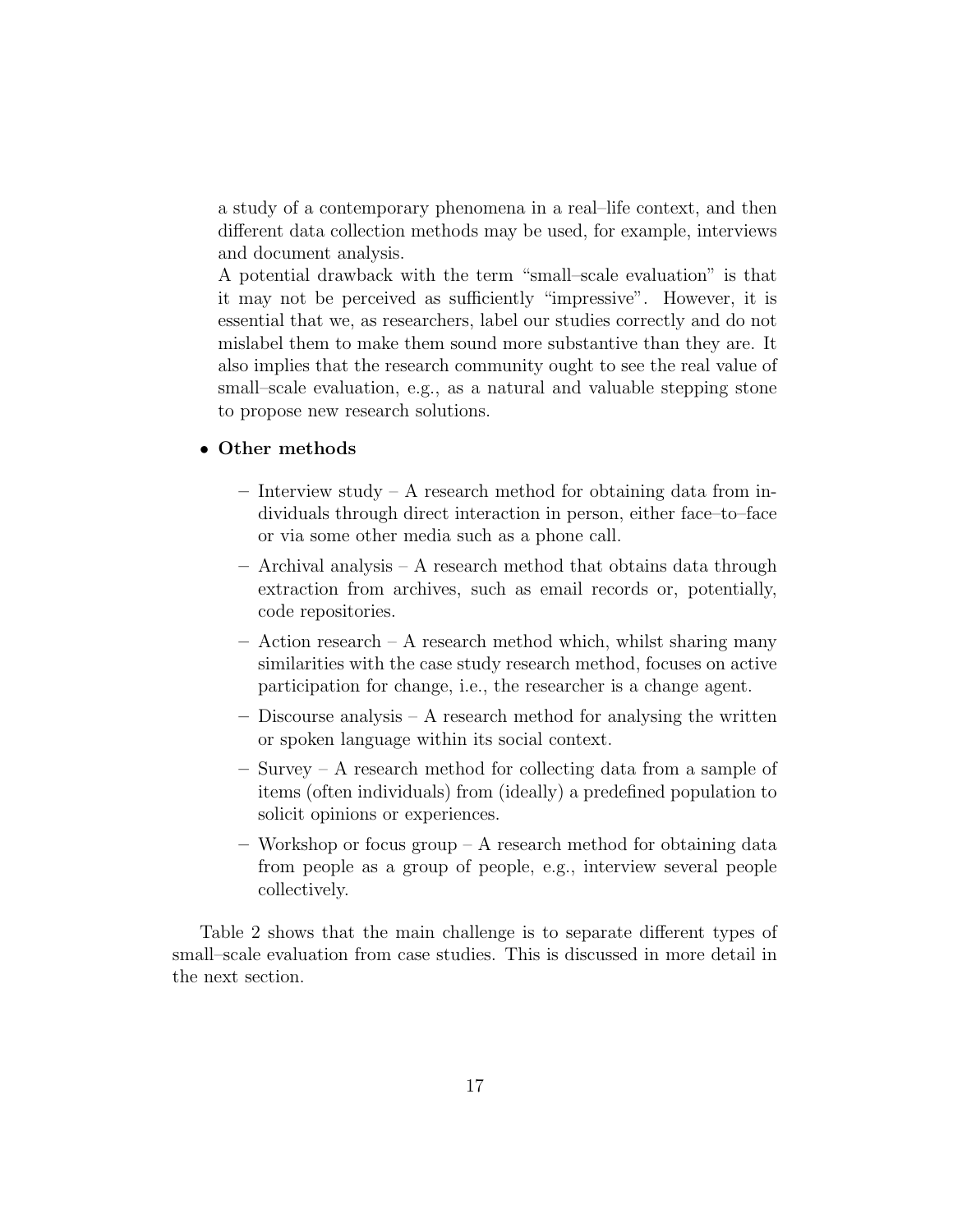#### 5. Exemplification of misuse of the term case study

As indicated in the preceding section, we realised that there was a substantial subset of the articles that may be better understood as some kind of "research evaluation", rather than case study. These articles were not case studies. They were empirical studies of an instance but these instances did not occur in natural settings. In this section we review some of these variations. To illustrate how studies are incorrectly presented as case studies, some examples are taken from our analysis. When citing and discussing examples, our intention is not to criticise the study; our objective is only to give examples of the types of issues that we identified.

The variations we discuss map to Table 2 and are presented in the following sections. Section 5.1 discusses different forms of small–scale evaluation. Other types of studies not being case studies include: studies conducting archival analysis, as discussed in Section 5.2; using a single data collection method, most often only interviews, as discussed in Section 5.3; mining and analysing conversations from a forum or repository, which is further discussed in Section 5.4; studies being better described as action research, as discussed in Section 5.5; and one survey conducted within a company, as discussed in Section 5.6.

## 5.1. Small–scale evaluations

We found a number of articles that conducted some kind of empirical investigation but not in a real–life context. Instead the researchers use some kind of constructed environment or a simulated environment, or reuse an existing case study for new objectives.

Researchers often evaluate a technology (e.g., research method, technique, process, or tool) or some other research outcome, after having first built or adapted a suitable piece of software. For example, Arcaini et al. (2020) present a proof–of–concept by modelling a solution using open source software. In other cases, authors are explicit about addressing an industrial challenge, but then they build software for evaluating a potential solution for the problem identified in a laboratory setting, for example, as presented by Aleti (2015). Furthermore, authors conduct studies in a laboratory setting, but then discuss the study with practitioners. However, consulting or asking practitioners concerning a study is insufficient to make it into a case study. For example, Yang et al. (2017) asked software architects to use a framework developed through the research for a real and non–trivial project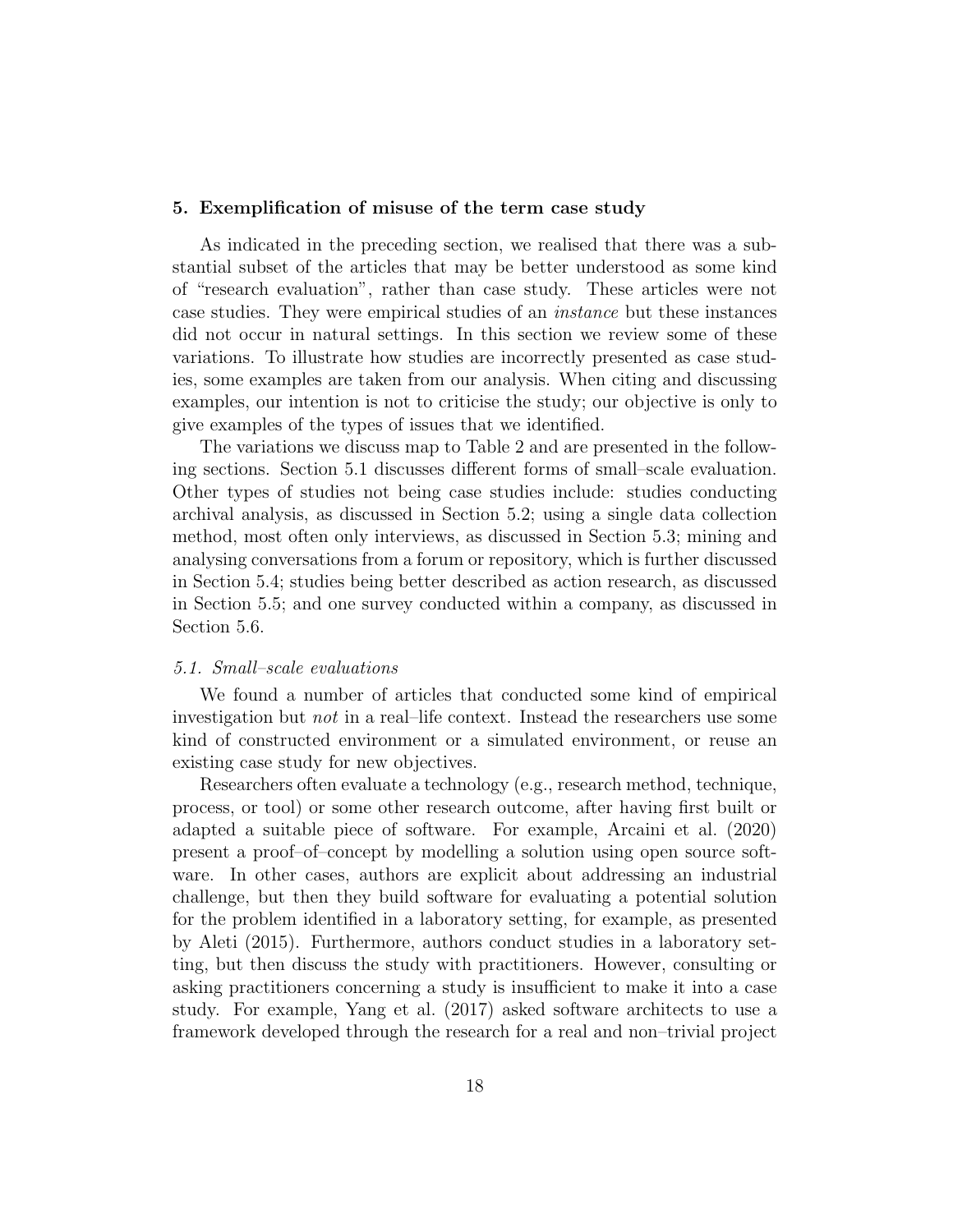from their work. However, the non-trivial project was not undertaken within the participants' everyday work environment; it was done as an extra activity to demonstrate and evaluate the framework. Thus, the study is not conducted in a real–life context, since it is an extra activity albeit with practitioners participating.

In other studies, authors use an existing case study and adapt it for their evaluation objective, for example, as presented by Pohlmann and Hüwe (2019). It is originally a case study, but it is adapted and hence the study is neither conducted in a real–life context, nor is it any longer the study of a contemporary phenomenon. In an article by Rainer (2010), the author reused a case study (previously conducted by himself) for a different purpose, but without making any changes to the case study. This article is classified here as a case study article, although the focus of the article is not to present the case study as such.

We found articles that report evaluation studies based on using data from available online resources. For example, Herbold et al. (2017) use three datasets from different sources to compare and evaluate global vs. local models for cost estimation. The first two datasets came from the tera-PROMISE repository, containing 35 and 12 projects respectively. The third dataset was also publicly available online, and contained five projects. If one treats each project as a case, then there is data on 52 cases. Furthermore, these cases have been removed from their contexts. The projects are not being investigated as contemporary cases in their contexts; they are used for evaluation purposes.

We also found articles that report studies using data from open source projects. Such studies may be acceptable as case studies, e.g., where the researchers conduct an investigation of an on–going open source project, as reported by Llerena et al. (2019). By contrast, Amanatidis et al. (2020) use fifty open source projects with two programming languages (Java and JavaScript) to illustrate and evaluate their proposed framework; again, these projects are not studied as cases in their contexts.

In a formal case study, researchers would typically collect information from, or about, people who naturally participate in the case being studied, e.g., software engineers, project managers, or potentially also students if education is the focus of the case study.

We found articles where the researchers used students or other kinds of non–representative participants in their studies. For example, students are not representative participants if the objective is to generalise to an industrial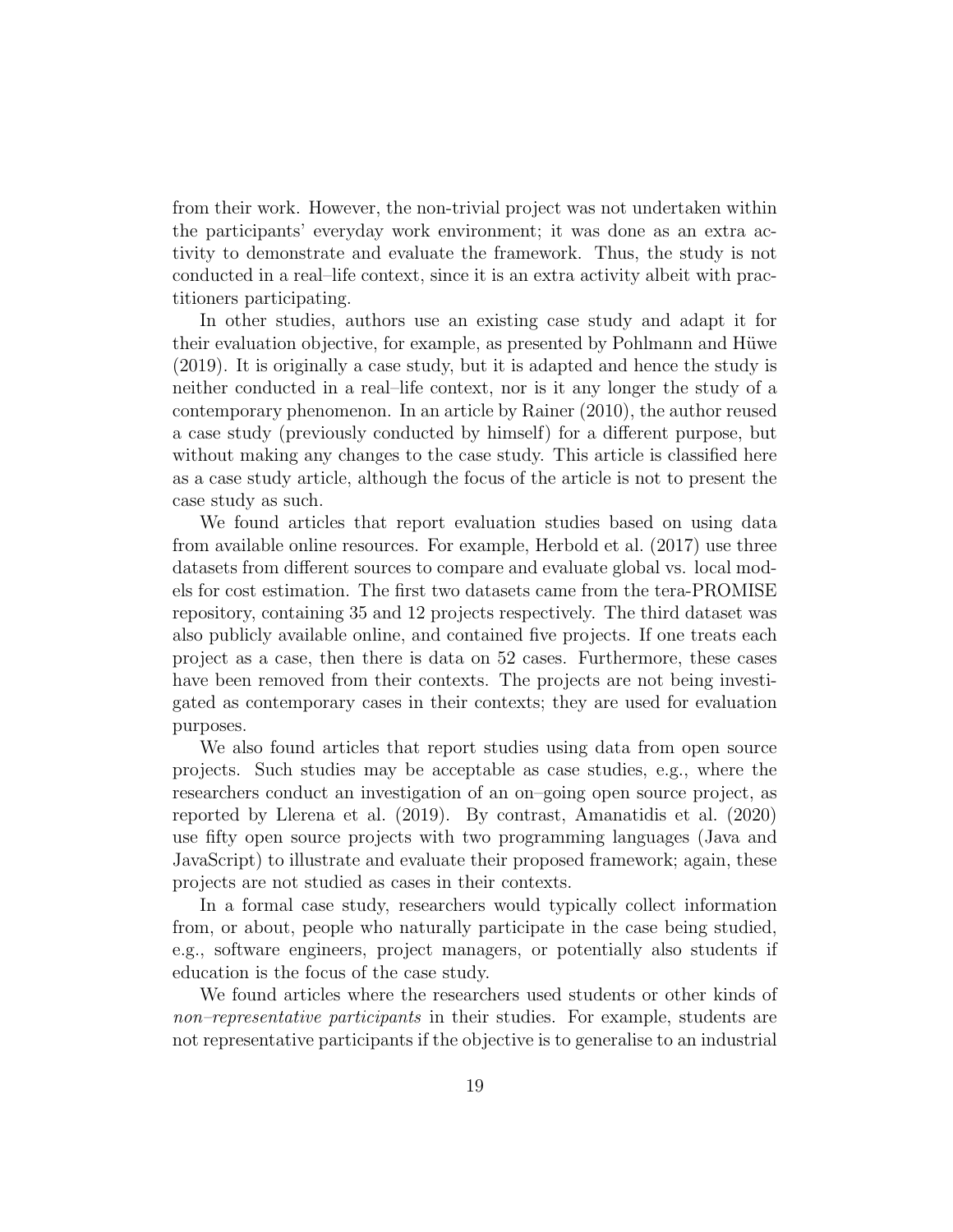context. However, they may be representative if it is a case study related to studying the educational environment as such. As one example, Razavian et al. (2016) use students to investigate design thinking, but formulate conclusions concerning software designers, which give the impression that the conclusions are valid for other kinds of participants than students.

#### 5.2. Archival analysis: Non–contemporary phenomenon

We discussed the use of repositories earlier in relation to studies conducted for evaluation purposes. Another way in which repositories might be used is to analyse historical phenomenon. For example, Lehtinen et al. (2017) analyse 37 sprint retrospectives in a large, distributed and agile software development organisation. Thus, the study is done in an industrial setting. However, the study is not of a contemporary phenomenon, since the analysis is done on historical data. We recognise that this example, and this issue (of non–contemporary phenomenon) is something of an edge–case because one can report historical case studies. In software engineering, archival analysis is often labelled data mining or mining repositories.

## 5.3. Using only a single data collection method

As noted earlier, case study research is expected to use more than a single data collection method. In some studies, only a single data collection method is presented in the article, and hence it is not a case study. For example, Bjarnason et al. (2014) only describe interviews.

In other studies, researchers use a primary data collection method, for example, interviews. The primary method is complemented with one or more other methods, although the complement is very limited. For example, and as briefly discussed earlier, Demirsoy and Petersen (2018) use interviews and validation workshops with the main contact person at the company. The latter is not primarily for data collection, but it may be assumed that additional information is conveyed in the workshops. It should also be noted that interviews are mentioned in the title of the article, but in the article it is presented as a case study. Thus, the article is borderline to not being a case study. For the latter type of study, we have accepted it as a case study. However, it is essential that authors clearly describe the research methods used and how they are combined to form a case study.

In the article by Akarsu and Yilmaz (2020), the authors use a survey hence it is also an example of using a single data collection method. This article is further described below.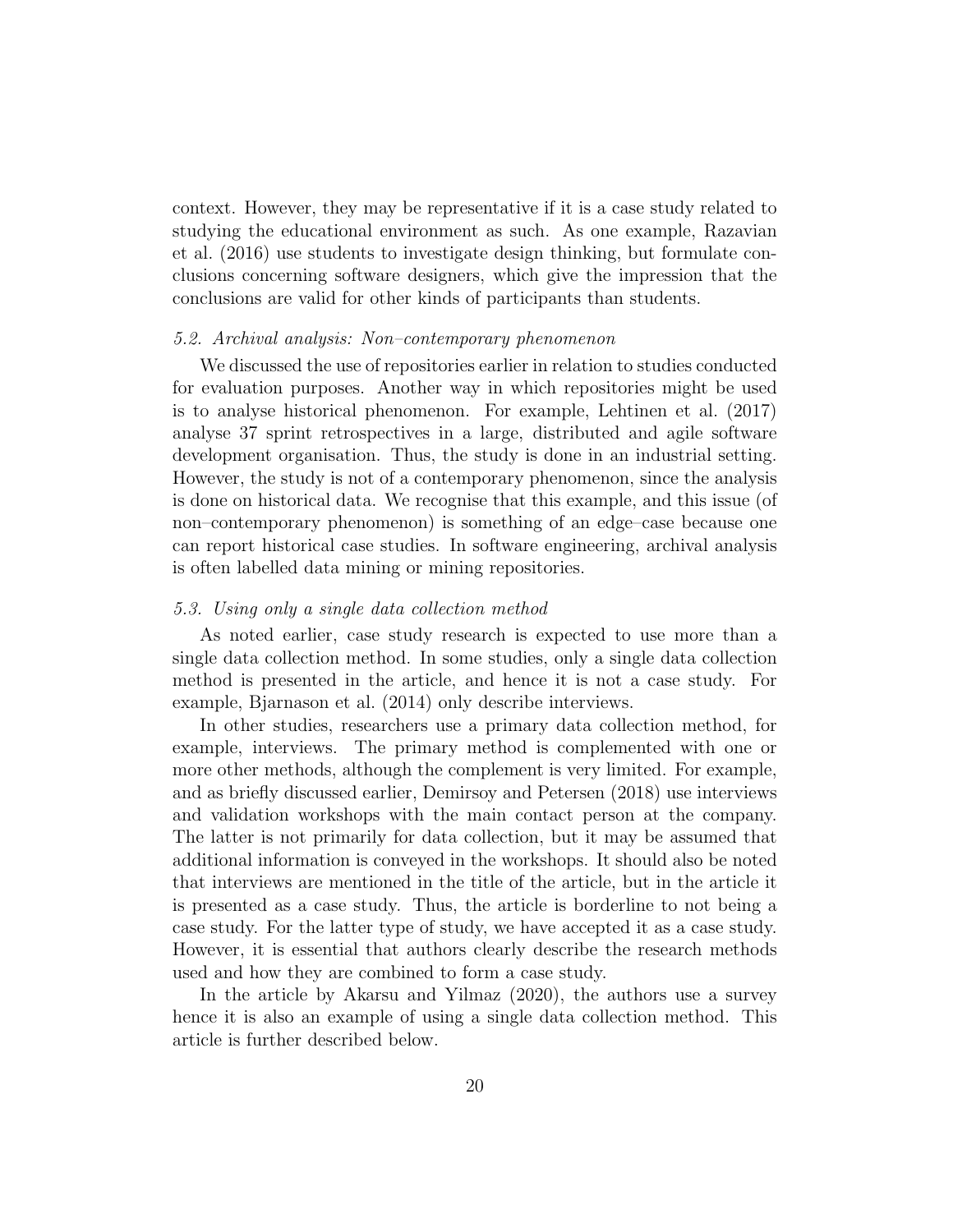#### 5.4. Discourse analysis: Archival and a single method

In one article (Wang and Redmiles, 2016), the authors use what is best described as discourse analysis. They analysed the development logs including both quantitative and qualitative data from two open source projects. They had a particular focus on non–work related conversations to understand how these helped cooperation and created trust in software development teams.

The study by Wang and Redmiles (2016) use a single data collection method and the data is collected from archives. Thus, the study is not done in a real–life context and only a single data collection method is used.

## 5.5. Action research: Investigator's role

The distinction between case study research and action research is not clear cut; the two methodologies share many aspects. The main difference relates to the role of the researchers. Action research focuses on setting research into action, and hence not primarily to create propositional knowledge to be used in other settings. Thus, action research focuses on the researchers being involved in a change process, i.e., also having some responsibility for the change. Further information concerning action research in a software engineering context are described by Staron (2020), and Wohlin and Runeson (2021). As an example concerning action research, Nashaat et al. (2019) describe how the researchers were treated as part of a stakeholder group. It gave the research team a possibility to integrate theory with practice and then continuously validate their hypotheses.

#### 5.6. Survey: What is the case?

We identified one article, by Akarsu and Yilmaz (2020), where the authors conducted a survey within a company. Here, we use the word "survey" in relation to people, i.e., to solicit the opinion or knowledge of individuals. In this example, it is difficult to identify what the case actually is. The survey is conducted at one site within a company, but neither the whole company nor the site is being studied. The overall aim of the study is to explore the personality traits of software development teams. The 132 software practitioners surveyed are drawn from 20 teams within one site of one company. Thus, the research objective appears to concern teams, rather than individuals, sites or companies; but overall, the case is hard to identify and no specific case, within its context, appears to be studied.

The Akarsu and Yilmaz (2020) article also uses a second data collection method. The authors validated the survey through interviews with experts at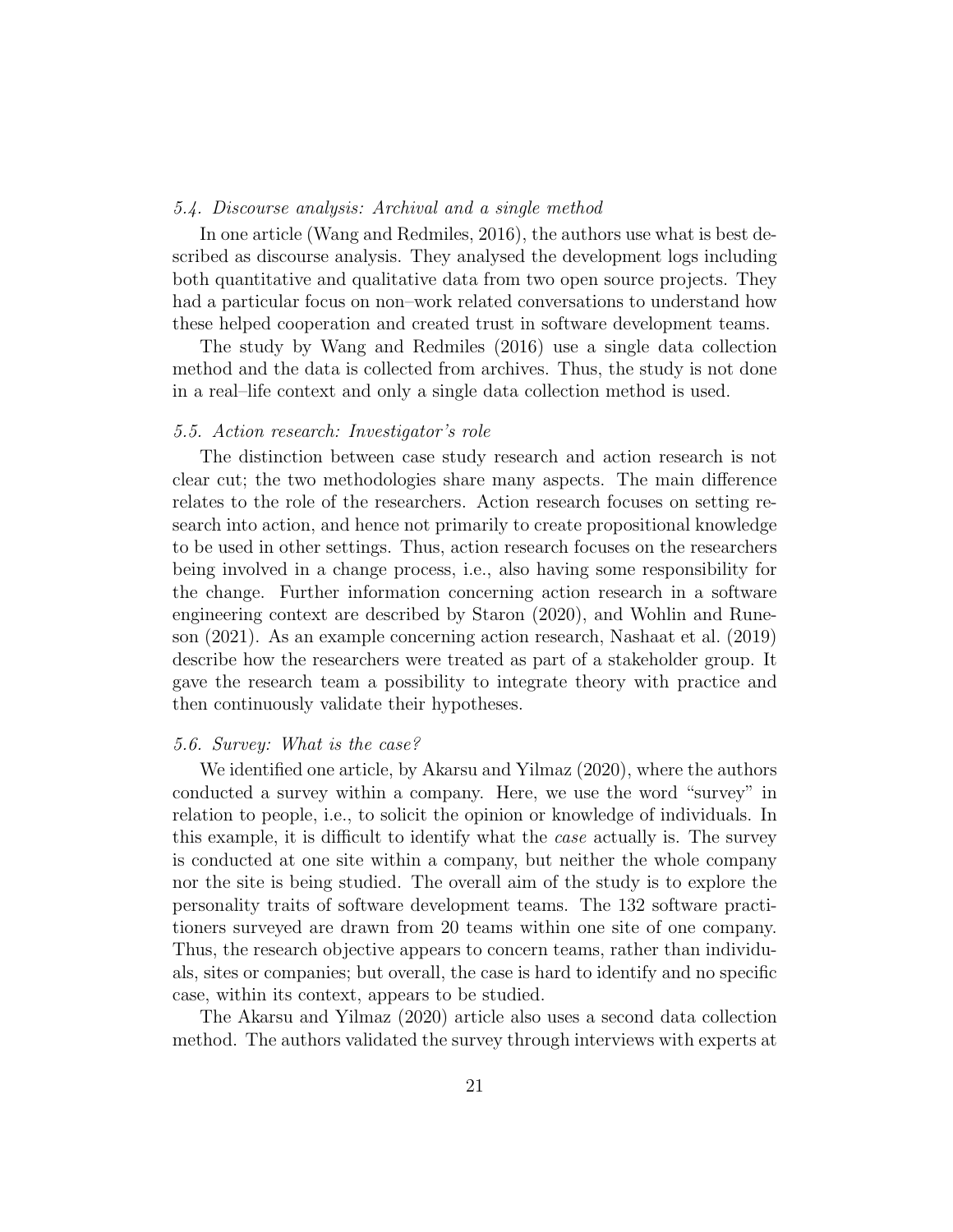the company site. Despite the authors using more than a single data collection method, it does not make the study into a case study, since the case itself is unclear. The study might be better described as a survey complemented with validation interviews.

## 5.7. Summary

The examples presented in this section illustrate how the term "case study" is (unintentionally) misused in many different ways. Studies are labelled "case study" without taking the definitions of case study research sufficiently into account. Unfortunately, *case study* has become a collective term for studying an instance in some way. Or, as Wohlin (2021) phrased it, "It is a Case, and it is a Study, but is it a Case Study?" In subsequent sections of this article, we introduce novel contributions that are intended to support researchers in determining whether or not they are conducting a case study (according to the definitions).

## 6. Checklist for case study research

In this section, we first present a simple checklist to help researchers self– check whether they are designing a case study, or for reviewers, editors or readers to assess whether a study is a case study. We then apply the checklist to six articles to illustrate the checklist. Our selection of the six articles was explained in Section 3.4. Finally, we apply the checklist to all six papers identified by the Empirical Standards (Ralph, 2021) as exemplars of case studies.

#### 6.1. Checklist

Given the identified issue with the usage of the term "case study", we propose a simple checklist to help researchers self–check whether they are designing a case study according to the definitions cited in Runeson and Höst (2009) and suggested by Wohlin (2021). The most appropriate point at which to consider the checklist is obviously during the design of the study itself. Thus, the objective is to consider each *study* being designed, rather than, for example, consider the design of a research article. Whilst the checklist is primarily intended to help researchers design their studies, the checklist may also help others to evaluate studies, e.g., when reviewing a manuscript submitted for publication.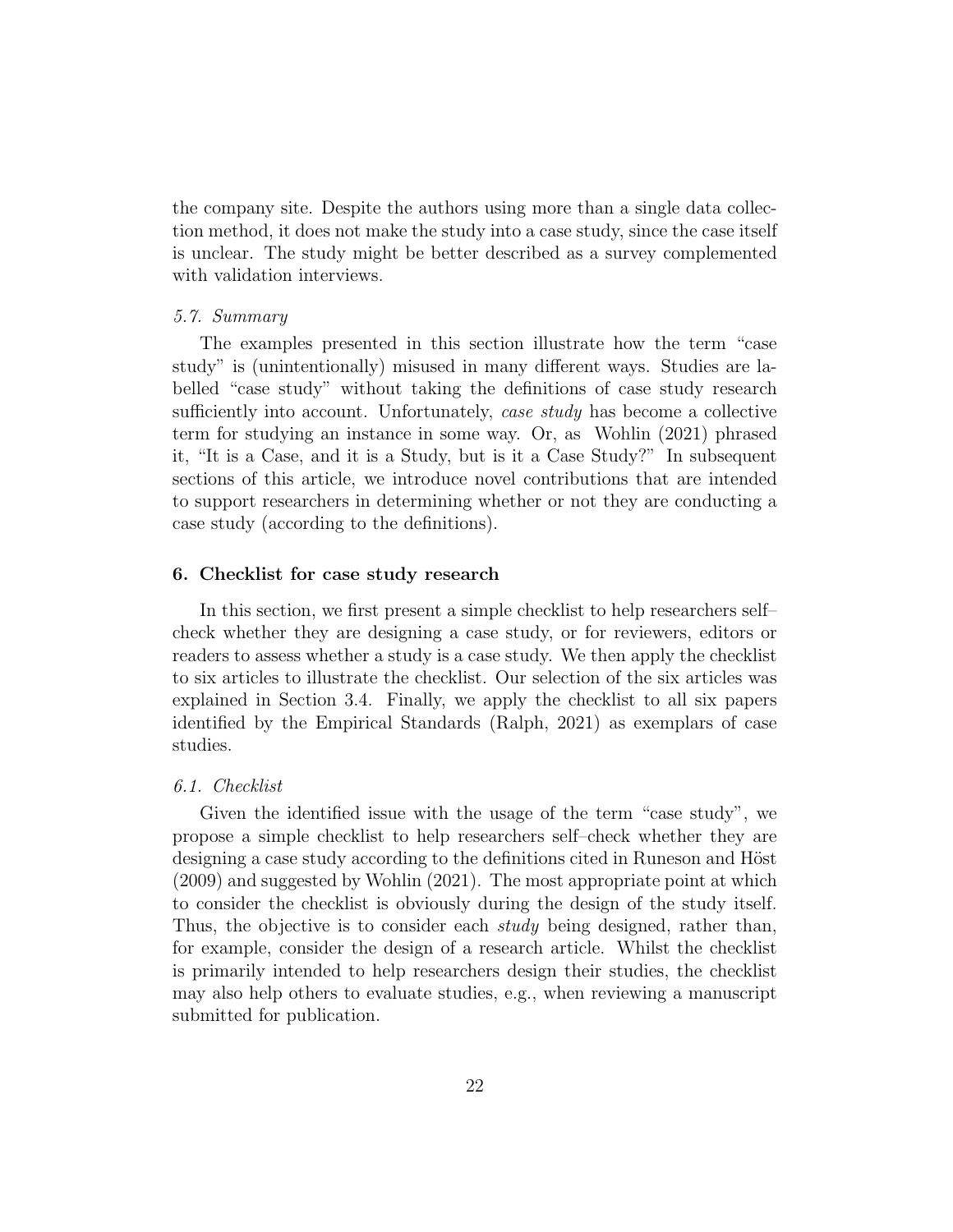The checklist consists of five steps, intended to be used as a flow chart. For conciseness, the checklist is *briefly* summarised in Table 3 however the full checklist – the one we encourage researchers to actually use – is presented through a link provided in Appendix A.

The five steps are formulated as closed questions with each question supported by a brief explanation. The order of the steps align with the five components of Wohlin's (2021) definition – the five components are identified in Section 2.1 – and are intended to be easy to answer. It is required that the answers to the questions in Steps 1–4 are "Yes", and "No" in Step 5 to qualify for being a case study. A different answer to a question in the sequence strongly indicates that the researcher will not be conducting a formal case study, or alternatively, that the researcher needs to redesign the study before it is conducted. Once a different answer, than those needed for a case study, has been encountered, the researcher should not need to proceed with answering the remaining questions.

The formulation concerning the study being an empirical investigation does not distinguish case studies from several other research methods. Thus, the focus is on the formulation of "the case" in the study. There is a need to be able to define the case, which is the first assessment criterion and it is formulated as a question.

In summary, the first four questions in the five steps should all be answered with "Yes", and the final question with "No" otherwise, the study is most likely not a case study. To qualify as a case study, an empirical study must clearly satisfy the five components. If researchers are not able to clearly satisfy all components, they are unlikely to be doing a case study, according to the established definitions of case study, and hence they ought to not label their research as case study research.

#### 6.2. Illustration of the checklist

The six articles for illustration of the case study checklist were independently assessed by both authors. The first author used the checklist, whilst the second author assessed the six articles using the approach we used for the 188 articles. After our independent assessments, we were in agreement for four of the articles. For the remaining two articles (articles  $\#5$  and  $\#7$ ), we agreed after a short discussion. For these two articles, we decided to classify the articles based on the guidance of the checklist. These articles were borderline articles and, as per our approach in Section 3.1, we accepted the articles as case studies.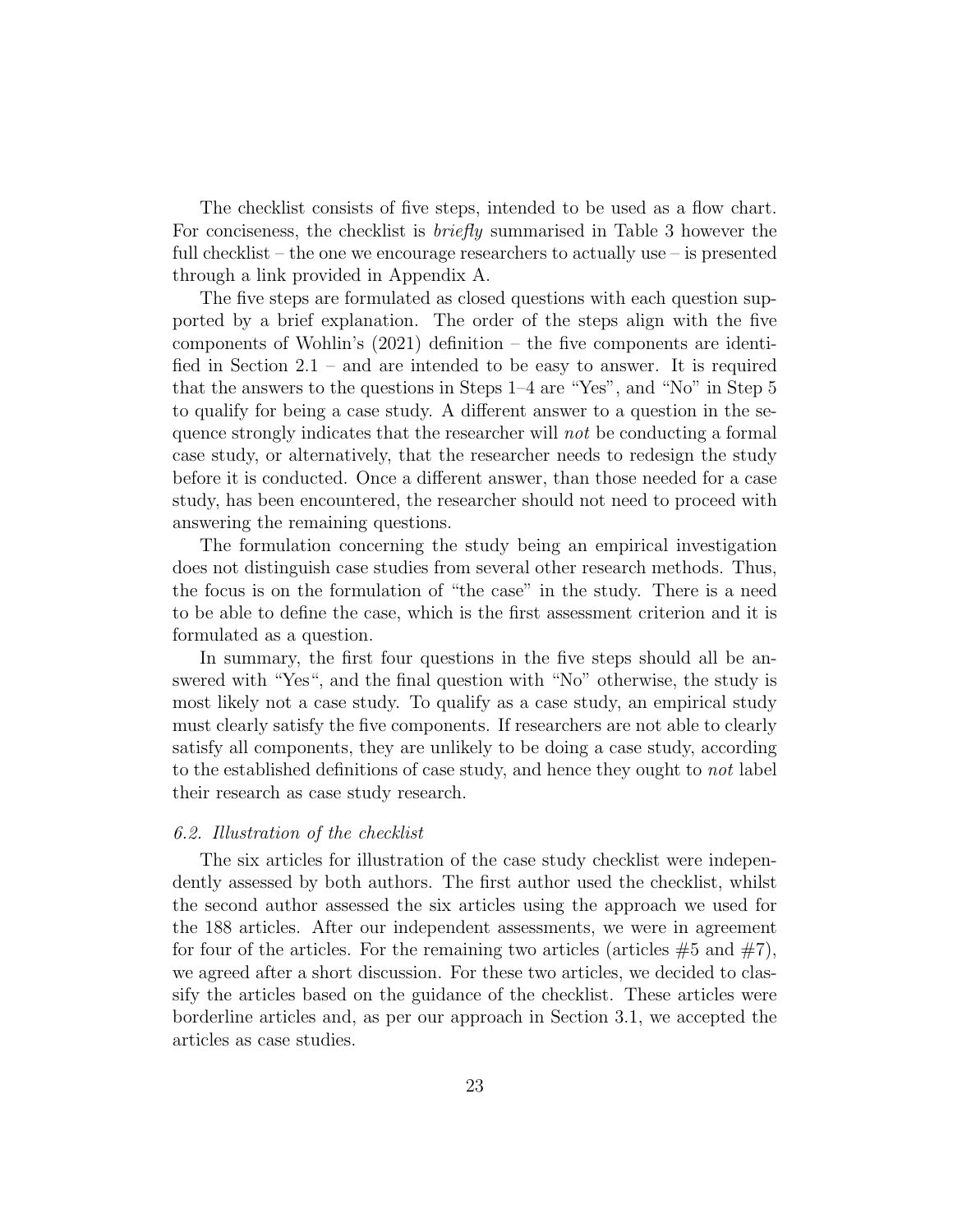| Step 1: Will/Did the empirical study investigate an identifiable case or case(s)?                           |  |  |  |  |
|-------------------------------------------------------------------------------------------------------------|--|--|--|--|
| $\Box$ No or uncertain: the study is most likely not a case study.                                          |  |  |  |  |
| $\Box$ Yes: proceed to the next step.                                                                       |  |  |  |  |
| <i>Explanation</i> : For a study to be a case study it must be possible to define the case, for we need     |  |  |  |  |
| to be able to identify what it is we are studying. Describing the case can be difficult, because            |  |  |  |  |
| the boundary between the case and the context may not be clearly evident (Yin, 2018).                       |  |  |  |  |
| Step 2: Will/Was the study (be) conducted in a real-life context?                                           |  |  |  |  |
| $\Box$ No or uncertain: the study is most likely not a case study.                                          |  |  |  |  |
| $\Box$ Yes: proceed to the next step.                                                                       |  |  |  |  |
| <i>Explanation</i> : For a study to be a case study, it must be conducted in a real-life context. What      |  |  |  |  |
| constitutes "real-life" will depend on the "target population" to which the research findings are           |  |  |  |  |
| intended to apply.                                                                                          |  |  |  |  |
| Step 3: Will/Did the study use more than a single method of data collection?                                |  |  |  |  |
| $\Box$ No or uncertain: the study is most likely not a case study.                                          |  |  |  |  |
| $\Box$ Yes: proceed to the next step.                                                                       |  |  |  |  |
| <i>Explanation</i> : For a study to be a case study it should use multiple methods of data collection so    |  |  |  |  |
| as to collect multiple sources of evidence and support triangulation.                                       |  |  |  |  |
| Step 4 Will/Did the study investigate a contemporary phenomenon, i.e., a phenomenon occurring               |  |  |  |  |
| at the time of the study?                                                                                   |  |  |  |  |
| $\Box$ No or uncertain: the study is probably a small-scale evaluation of an instance or archival           |  |  |  |  |
| analysis, depending on the research question.                                                               |  |  |  |  |
| $\Box$ Yes: proceed to the next question.                                                                   |  |  |  |  |
| <i>Explanation</i> : In general, contemporary refers to events occurring in the present. In a software      |  |  |  |  |
| development context, it is more realistic to understand "contemporary" to refer to a period                 |  |  |  |  |
| of reasonably recent events for which it is possible to collect <i>new</i> information (e.g., through       |  |  |  |  |
| interviews) that can complement any other collected information, e.g., repositories of code or              |  |  |  |  |
| emails.                                                                                                     |  |  |  |  |
| Step 5 Will/Did the researchers take active part in establish a long-term change beyond the                 |  |  |  |  |
| duration of the research?                                                                                   |  |  |  |  |
| $\Box$ Yes: the study is more likely to be action research, i.e., if at least one researcher is part of the |  |  |  |  |
| decision-making team for change.                                                                            |  |  |  |  |
| $\Box$ No: the study is more likely to be a case study.                                                     |  |  |  |  |
| Explanation: In action research, one or more researchers are actively involved in implementing              |  |  |  |  |
| change based on the research, i.e., the researcher acts as a change agent.                                  |  |  |  |  |

Of the six articles, we found that three articles satisfy the components of case studies, as described in Section 2.1. The three articles are: Ljungberg et al.  $(2021)$  (article  $#5$ ), Tsai  $(2021)$  (article  $#7$ ) and Hussein and Zein  $(2021)$  (article  $\#11$ ). This is illustrated in Table 4 with a "Yes" on the four first case study components, and "No" on the fifth and final component. Furthermore, when an article fails on one component, the remaining components are not assessed. For the three articles that failed our checklist, we have the following reasons for not classifying the articles as case studies according to the definitions:

• Article  $#1$  by Brataas et al. (2021): the study only uses a single data collection method, interviews, and hence it is not a case study. The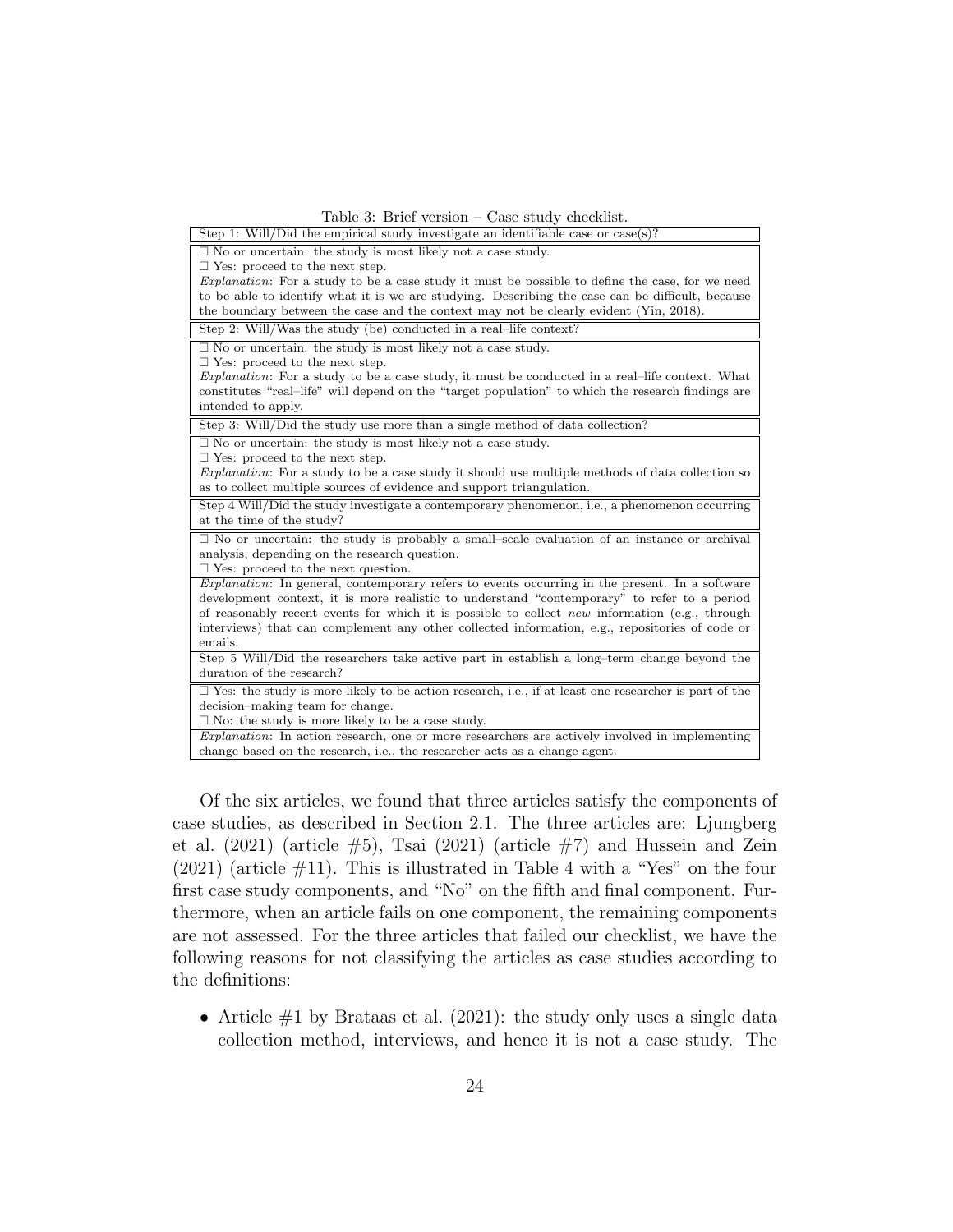study fails on the third case study component, i.e., do the study use more than a single method of data collection? The study is best labelled as an interview study.

- Article  $#3$  by Laverdière et al. (2021): the authors investigate the security evolution of two open source projects for web applications. Given that the authors investigate two applications, it becomes unclear what the case is, the article refers to one case study. Thus, it fails on the first case study component, does the empirical study investigate an identifiable case or case(s)? If the article would have referred to two cases, it would not fail on the first component. However, it is worth noting that even if studying one of the applications, the study fails on other case study components. For example, the study is not conducted in a real–life context. The study is best labelled as a small– scale evaluation.
- Article #9 by Sheikh Bahaei et al. (2021): the authors develop a framework for assessing risk of AR-equipped socio-technical systems. Through their contacts with a company they gain access to a system developed in industry. The authors use the system from the company to demonstrate or illustrate the modelling and analysis capabilities of their proposed framework. Hence, the researchers are not investigating a contemporary phenomenon in its real-world setting, but using that phenomenon to demonstrate their framework. This study is also best labelled as being a small–scale evaluation.

|                | Case study components |              |                     |               |                 |                |
|----------------|-----------------------|--------------|---------------------|---------------|-----------------|----------------|
| Article<br>no. | Case?                 | Real-life?   | Data<br>collection? | Contemporary? | Responsibility? | Case<br>study? |
|                | Yes                   | $_{\rm Yes}$ | No                  |               |                 | No             |
| 3              | No.                   |              |                     |               |                 | No             |
| 5              | Yes                   | Yes          | $_{\rm Yes}$        | Yes           | No              | Yes            |
|                | Yes                   | Yes          | $_{\rm Yes}$        | $_{\rm Yes}$  | No              | $_{\rm Yes}$   |
|                | $_{\rm Yes}$          | No           |                     |               |                 | No             |
| 11             | Yes                   | Yes          | $_{\rm Yes}$        | Yes           | No              | Yes            |

Table 4: Case study classification using our case study checklist.

The main outcome of using the checklist is to decide whether or not a study qualifies as being a case study. The checklist is not intended to help with deciding which *other* type of study it may be.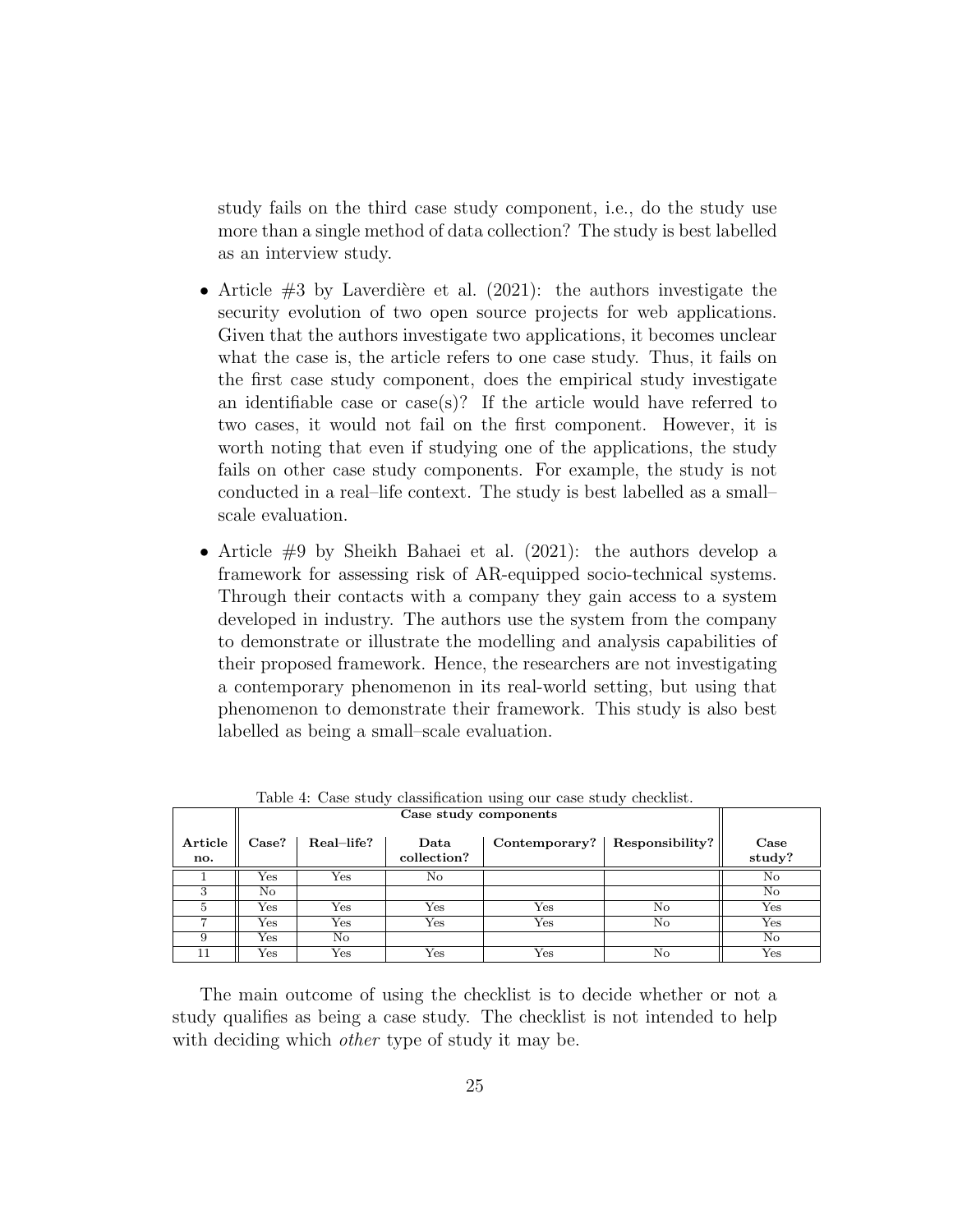#### 6.3. Empirical Standards and the checklist

Concerning the Empirical Standards (Ralph, 2021), it starts from the definition of case study by Yin (2018). The standard highlights six essential attributes. The essential attributes are (Ralph, 2021):

- "justifies the selection of the case(s) or site(s) that was(were) studied,
- describes the site(s) in rich detail,
- reports the type of case study,
- describes data sources (e.g. participants' demographics and work roles),
- defines unit(s) of analysis or observation,
- presents a clear chain of evidence from observations to findings."

None of these are controversial as such, although the three latter attributes are valid for all empirical studies, and not unique for case study research. However, the attributes do not cover several essential elements of the definition of a case study. The real–world context and the contemporary nature of case study research are not covered. Furthermore, it does not highlight the need for more than a single data collection method, which is one of the four principles highlighted by Yin (2018). Use of more than a single data source and triangulation is listed as a desirable attribute, and not an essential attribute in the Empirical Standards. To further compare the standards' view on case study research with our assessment of case study research, we assess the exemplar articles listed in the standard with the five components of case study research listed in Section 2.2.

In the Empirical Standards (Ralph, 2021), six articles are listed as exemplars for case study and ethnographic research. It should be noted that case study subsumes ethnography according to the standard. Based on the case study checklist presented in Section 6.1, we assessed the six exemplars. An overview of the outcome is presented in Table 5. When we considered articles to be borderline of being or not being a case study, we accepted the study as a case study, as done in the previous classification, see Section 3.1.

The articles by Felderer and Ramler (2016) and Stol and Fitzgerald (2014) are both clearly case studies according to the definitions of case study research. Furthermore, both studies refer to the books by Yin (2003) and Runeson et al. (2012). Mockus et al. (2002) present studies of two open source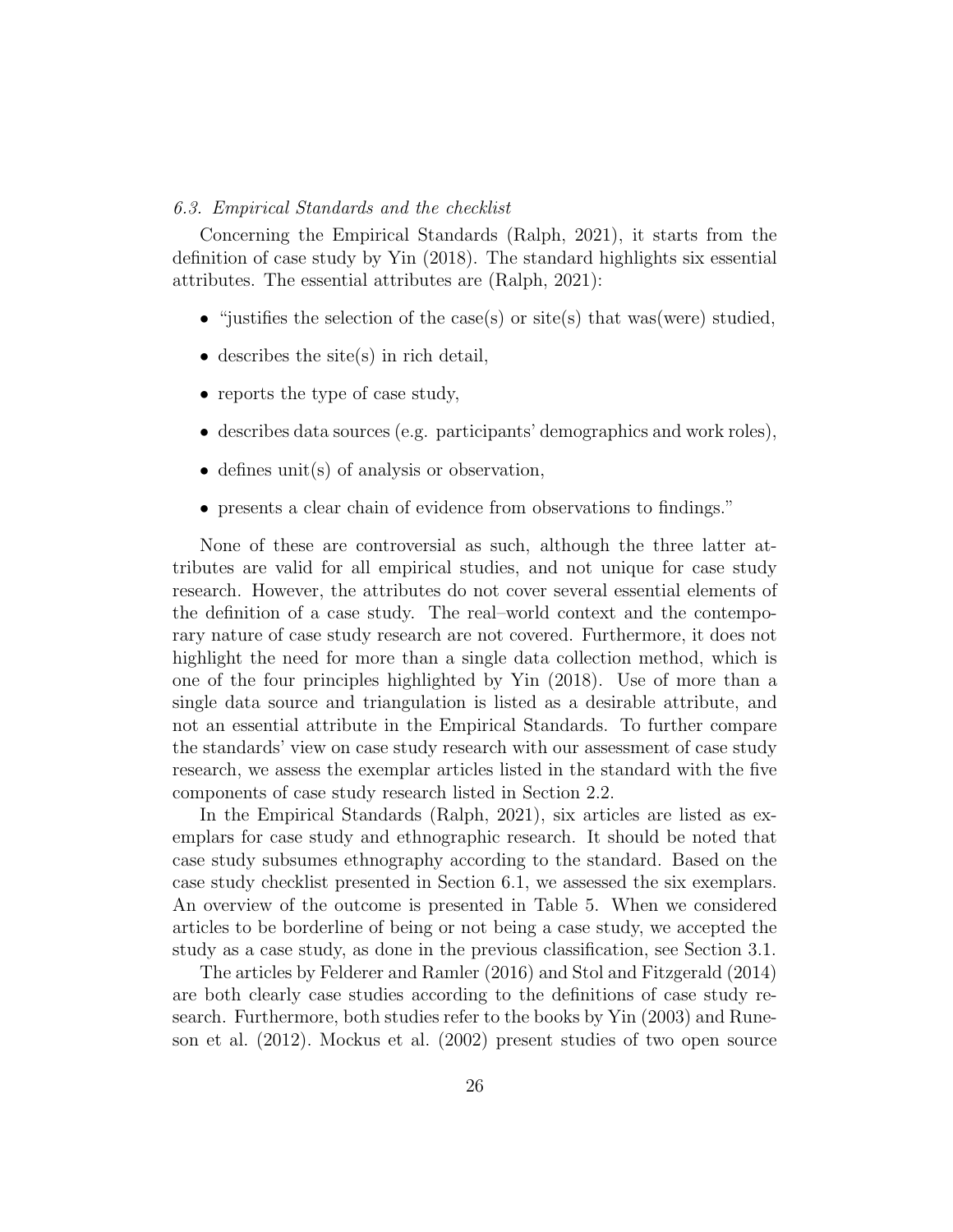|               | Case study components |            |                     |               |                 |             |
|---------------|-----------------------|------------|---------------------|---------------|-----------------|-------------|
| Article       | Case?                 | Real-life? | Data<br>collection? | Contemporary? | Responsibility? | Case study? |
| Alami and     | Yes                   | Yes        | Yes                 | Yes           | Yes             | No          |
| Wasowski      |                       |            |                     |               |                 |             |
| Felderer and  | Yes                   | Yes        | Yes                 | Yes           | $\rm No$        | Yes         |
| Ramler        |                       |            |                     |               |                 |             |
| Mockus et     | Yes                   | Yes        | Yes                 | Yes           | $\rm No$        | Yes         |
| al.           |                       |            |                     |               |                 |             |
| Sharp and     | Yes                   | Yes        | Yes                 | Yes           | $\rm No$        | Yes         |
| Robinson      |                       |            |                     |               |                 |             |
| Spinellis and | Yes                   | Yes        | Yes                 | No            |                 | No          |
| Avgeriou      |                       |            |                     |               |                 |             |
| Stol and      | Yes                   | Yes        | Yes                 | Yes           | $\rm No$        | Yes         |
| Fitzgerald    |                       |            |                     |               |                 |             |

Table 5: Case study classification using our case study checklist.

projects, namely Apache and Mozilla. The study is primarily using archival data, but the authors also produce software development process descriptions which are reviewed by core team members of the two project. Thus, the results are triangulated, and the studies qualify to be labelled as case studies. The article does not refer to the case study literature, which is partially explained by its publication year.

The article by Sharp and Robinson (2004) is somewhat special. It is presented as an ethnographic study and there is no mentioning of case study in the article. However, if accepting that case study subsumes ethnographic studies then the article fulfils the definition of case study. However, it is interesting to note that Sharp et al. (2016) disagree with the view that ethnography is a special form of case study research, and then the ethnographic study by Sharp and Robinson (2004) is used as an exemplar article for case study research. Easterbrook et al. (2008) also view ethnography as a main research method on the same level as, for example, case study research and action research.

Finally, we have two (even) more problematic articles:

• The article by Alami and Wasowski (2019) is presented as being action research since both authors are active participants in the open–source project studied. They actively take part in improving the quality and quality assurance in the project. The authors do not mention case study research in the article and they do not refer to case study research literature. The article is better described as action research than case study research.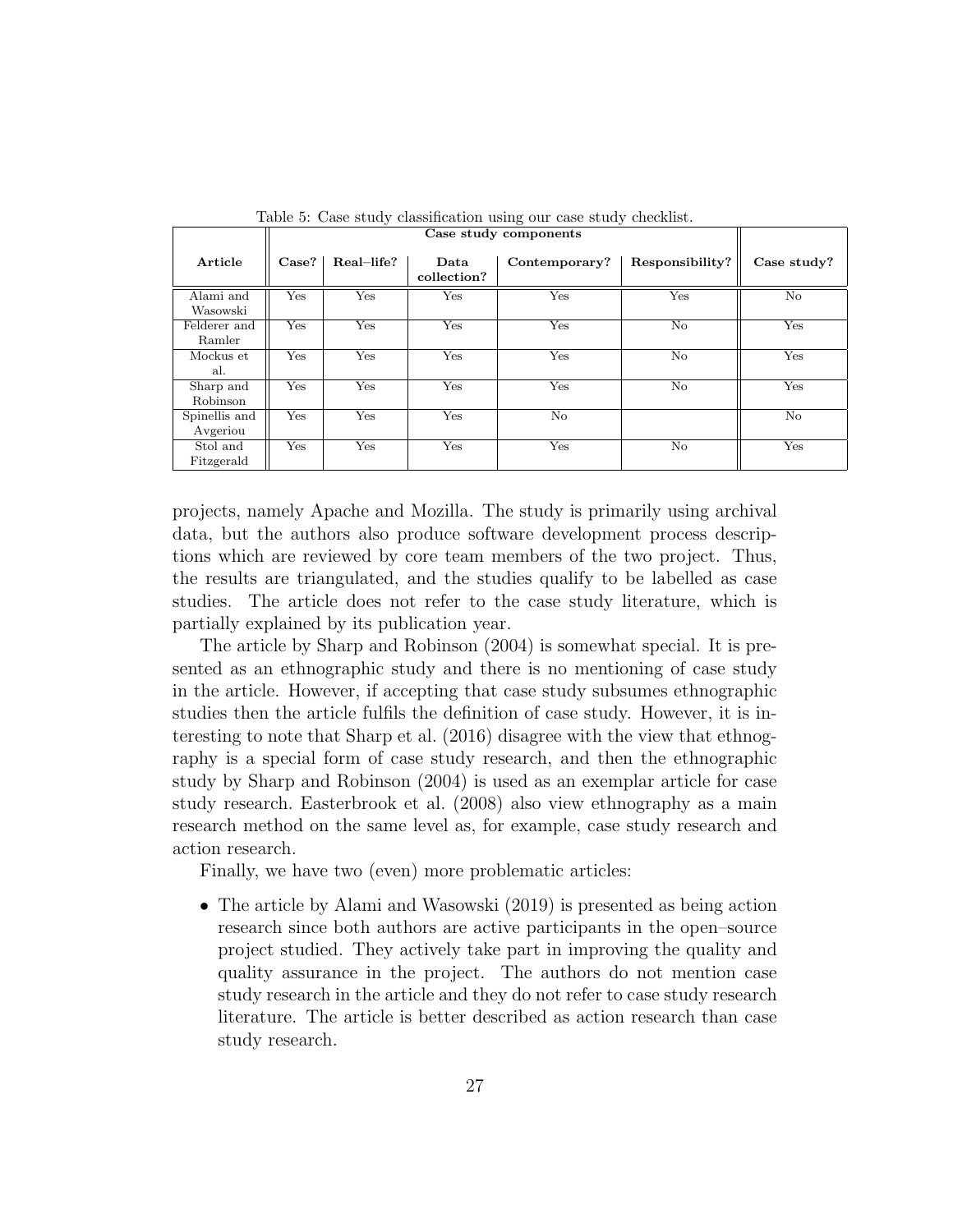• Spinellis and Avgeriou (2019) present their work as being case study research. The article refers to the case study book by Runeson et al. (2012). Data is collected from analysis of source code, reference documentation, and related publications. The case is the Unix open source project. It is done in real–life, i.e., open source development. However, it is not contemporary given that the data collection is done from archival records. The authors write: "The case study as an empirical method is used for investigating a phenomenon in its real life context." However, this is only a partial view of the definition of a case study. It is not mentioned that it should be a study of a contemporary phenomenon. The study meets all components for case study research except for being contemporary. The study is best described as being archival analysis.

In summary, four out of six of the exemplar articles for case study research come out as being case studies using the checklist for case study research, including one article that is presented as being an ethnographic study. Unfortunately, two of the exemplar articles are better described as action research respectively archival analysis. The findings are disappointing given that it is an empirical standard, particularly in relation to the need to avoid research method label creep.

## 7. Small–scale evaluations

Given that small–scale evaluations are in many cases labelled as "case study" (see Table 2), we consider how small–scale evaluations can be differentiated from field studies more generally. Differentiating small–scale evaluations from field studies more generally also, by implication, differentiates the small–scale study from the case study and from other types of field study, such as the interview and action research. We illustrate this differentiation with six examples. We also show how small–scale evaluations relate to the level of control in relation to the following three aspects:

- Context,
- Case in terms of artefacts or data,
- Participants.

In Section 7.1 we first consider control. We then illustrate how small-scale evaluations differ from field studies in Section 7.2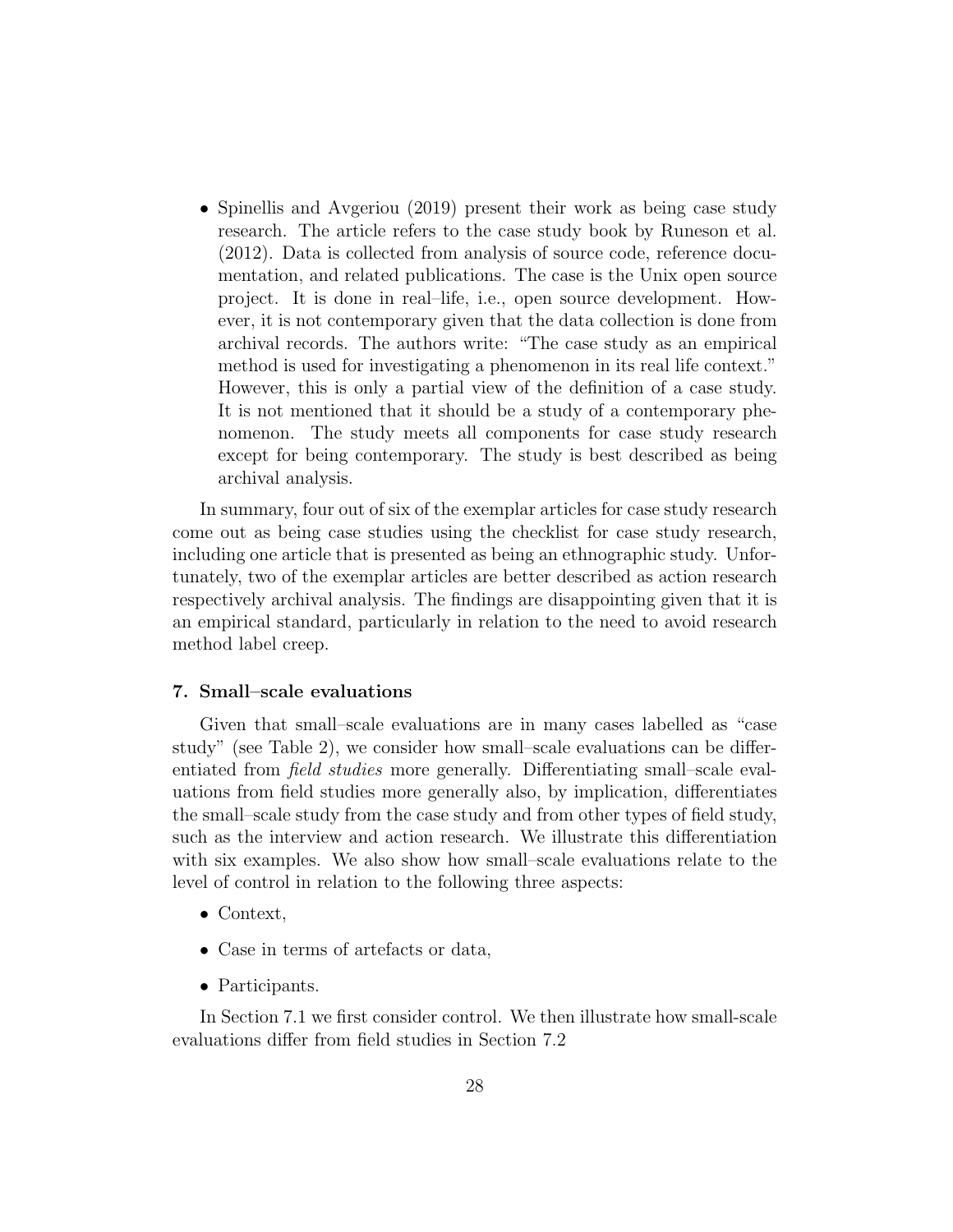#### 7.1. Control in small–scale evaluations

In terms of levels of control, the level of control in a field study, for example a case study, is limited because the study investigates a contemporary phenomenon in a real–world context. When the researchers are able to exercise a higher level of control, this suggests the study is more likely to be an evaluation, rather than a field study. For example, in a small–scale evaluation the context is often within a more controlled context than a real–life context.

In terms of artefacts or data, where an artefact is moved from its natural context, this suggests the study is a small–scale evaluation. Similarly, where data is not collected in a real–life context, or is in some way removed from its natural context, this again suggests the study is a small–scale evaluation. For example, using historical data from a repository means that the study is not conducted in a contemporary, natural setting and studies that use that data are therefore more likely to be small–scale evaluations rather than case studies, or any other type of field study.

In terms of the participants, the study of participants who are doing their work in a natural context is more likely to be a field study, for example, a case study. Placing professional software engineers in an artificial or in some form of controlled setting, however realistic that setting may be, suggests the study being conducted is a small–scale evaluation.

To ease identification of small–scale evaluations, we propose a self–assessment scheme focusing on the three aspects listed above. The purpose of the self– assessment scheme is to help researchers decide whether they are conducting a small–scale evaluation or some other type of study. However, the assessment scheme does not specify which type of study the researchers will be conducting, for example, case study or interview.

#### 7.2. Illustrations identification of small–scale evaluation

We assessed six articles to investigate whether the studies presented ought to be classified as small–scale evaluations rather than case studies. The authors assessed the articles independently, and were in agreement concerning all six articles without a need to come to a consensus. It is sufficient to have one "No" response in a row in Table 6 to most likely be a small-scale evaluation. The three studies by Bredahl Rasmussen et al. (2021) (article  $\#4$ ), Muñoz and Rodríguez (2021) (article  $\#6$ ) and Heeager and Nielsen  $(2020)$  (article  $\#12$ ) are not small–scale evaluations. The nature of this assessment means that we cannot determine what type of study they should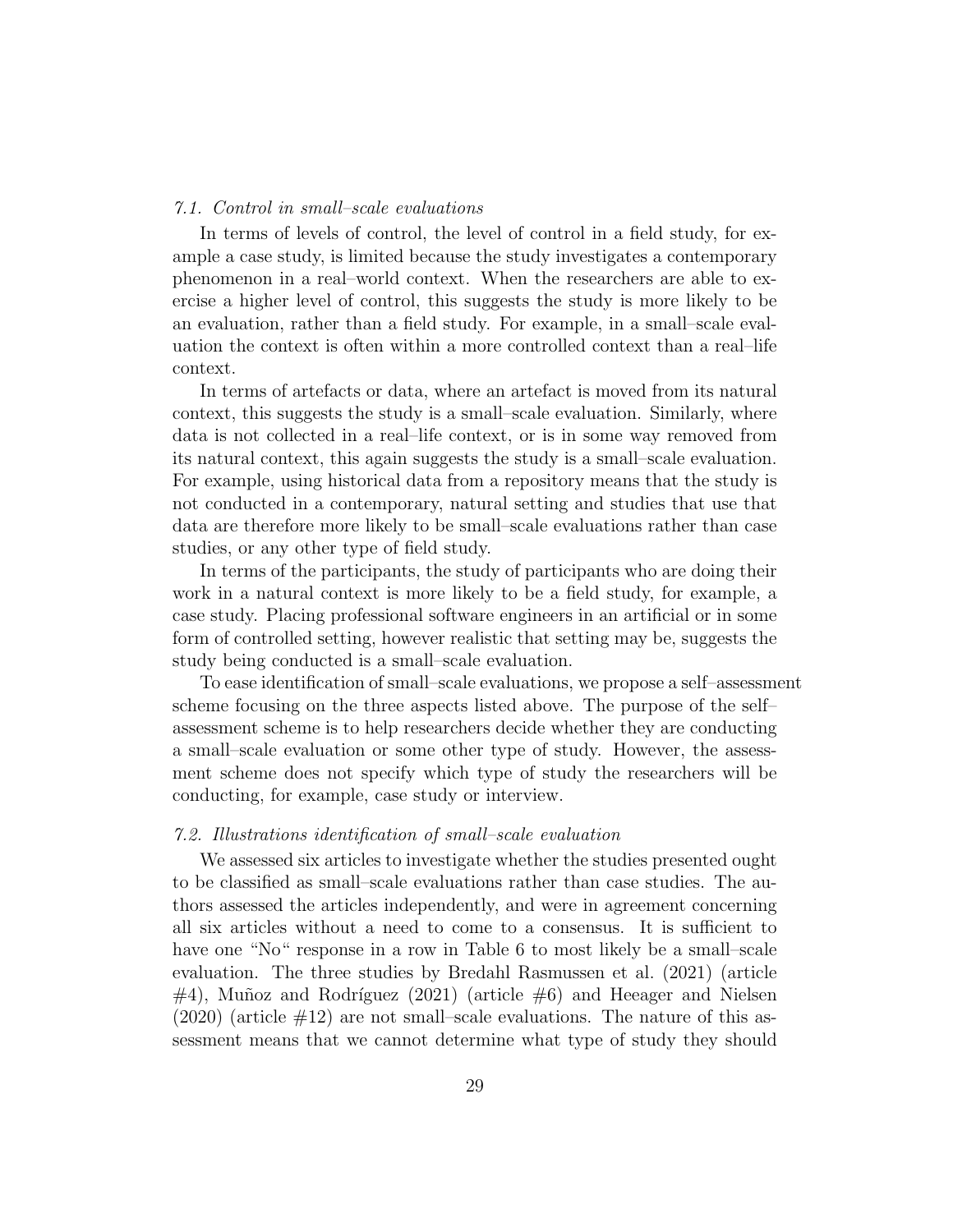actually be, only that they are or are not likely to be small–scale evaluations. These three studies might be case studies or interview studies or some other form of field study.

| Article | Real-life? | Artefacts/data from | Regular work for | Small-scale |
|---------|------------|---------------------|------------------|-------------|
| no.     |            | studied context?    | participants or  | evaluation? |
|         |            |                     | contributors?    |             |
|         | No         | No                  | No               | Yes         |
|         | Yes        | $_{\rm Yes}$        | Yes              | No          |
|         | Yes        | Yes                 | $_{\rm Yes}$     | No          |
|         | Partially  | No                  | No and Yes       | Yes         |
| 10      | No         | No                  | No               | Yes         |
| 12      | Yes        | $_{\rm Yes}$        | $_{\rm Yes}$     | No          |

Table 6: Small–scale evaluation assessment.

For the other three articles, we conclude that they are small–scale evaluations, and therefore not case studies, for the following reasons:

- Article  $\#2$  by Rahad et al. (2021): The study uses code from several projects on GitHub in the research. Thus, the study is not done in a real–life context, since it uses existing code. Furthermore, the study does not investigate any specific context. Finally, there are no real participants in the study. The analysis is conducted by the researchers using the code from GitHub projects.
- Article  $#8$  by Márquez et al. (2021): The researchers have developed and implemented a framework, which is then evaluated by stakeholders from industry. Although the evaluation involves practitioners, the practitioners are not evaluating the framework through their normal work in their natural setting. Thus, the evaluation is related to a real–life context, but not conducted in a real–life context.
- Article  $\#10$  by Hernández et al. (2021): The researchers evaluate and compare two tools using open source software. Thus, it is not conducted in a real–life context. Furthermore, it is not conducted in a specific context, and it is not the regular work of the researchers. From a study point of view, the article has much in common with article  $#2$ , by Rahad et al. (2021).

In summary, to evaluate these three aspects helps researchers to identify studies as more likely being small–scale evaluations and not, incorrectly, label them as case studies.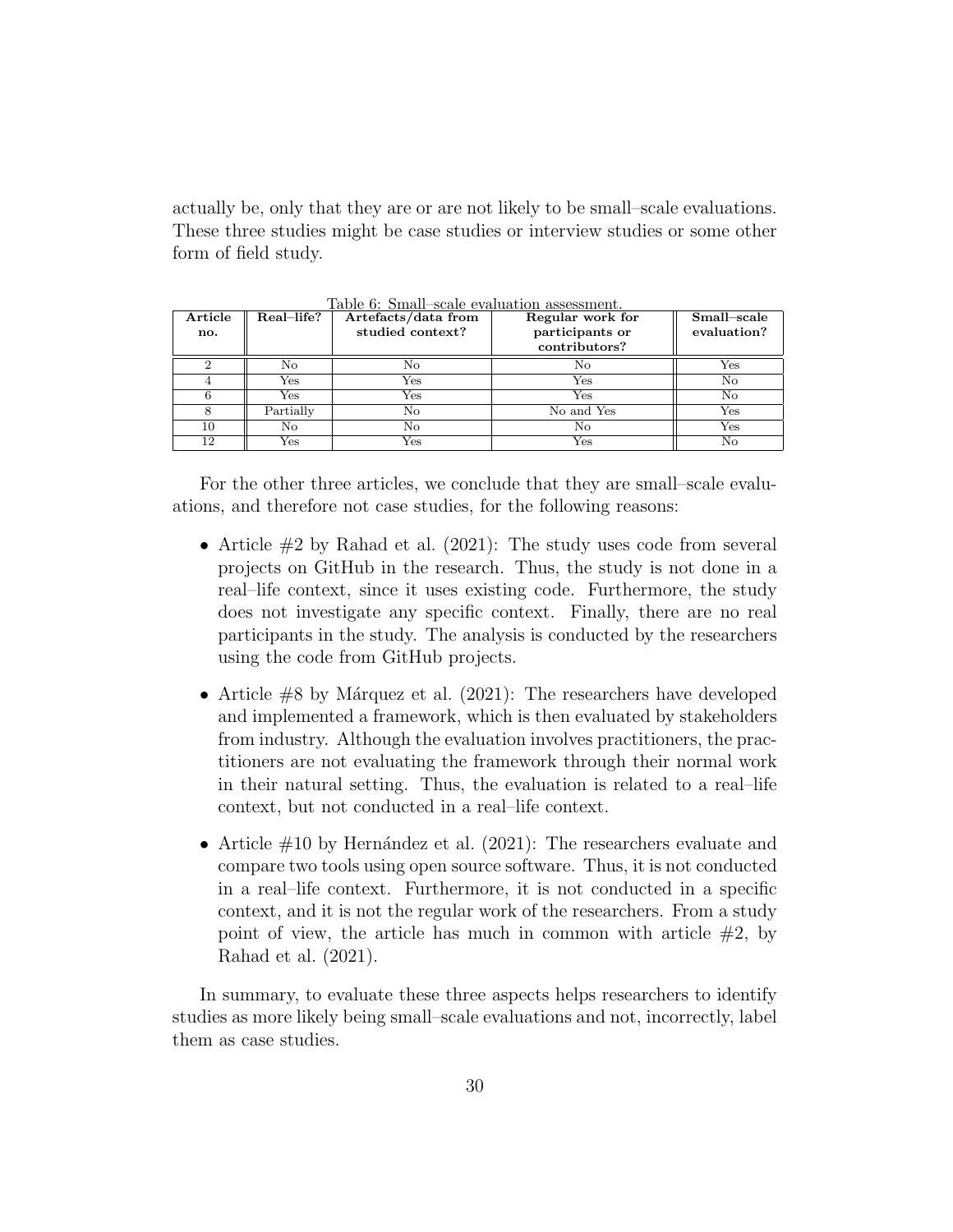#### 8. A smell indicator for incorrect classifications of case studies

In this section, we propose and evaluate a simple indicator for suggesting when an article has been *incorrectly* classified as a case study. The indicator is therefore a kind of complement to the checklist. The checklist primarily helps researchers to prospectively check whether they are correctly designing and reporting a case study (though the checklist may also be applied retrospectively, as we have done in Section 6.2), whilst the indicator helps researchers to *retrospectively* check whether an article has been *incor*rectly classified. We evaluate the indicator's performance with a development dataset, an evaluation dataset and the Empirical Standards (Ralph, 2021). Because the indicator is counter–intuitive, we also discuss how the indicator, and its performance, should be interpreted. We discussed the development of the indicator in Section 3.7. Here we discuss the application of the indicator.

#### 8.1. Explanation of the smell indicator

The smell indicator is intended to indicate articles that *incorrectly* classify a study as a case study. These misclassifications may be understood as "false case studies". It is essential to highlight that the smell indicator should only be used on studies that are already classified as case studies.

The indicator we selected is essentially based on a simple rule:

If the main body of the article reporting the ''case study'' has less than three occurrences of the word ''interview'' then the article is NOT reporting a case study.

We limit our rule to the main body of the article as the Reference section of an article may contain references that include the word "interview" in their titles.

The rule was implemented in a simple Python script which was then applied to the first 113 articles (the development dataset), and subsequently applied to the remaining 75 articles (the evaluation dataset).

For all included articles (i.e., the 113 articles and later the 75 articles) the following algorithm was used to classify articles using the smell indicator:

- 1. Download the PDF of the article.
- 2. Extract the text from the PDF of the article.
- 3. Remove all text following the Reference heading of the article.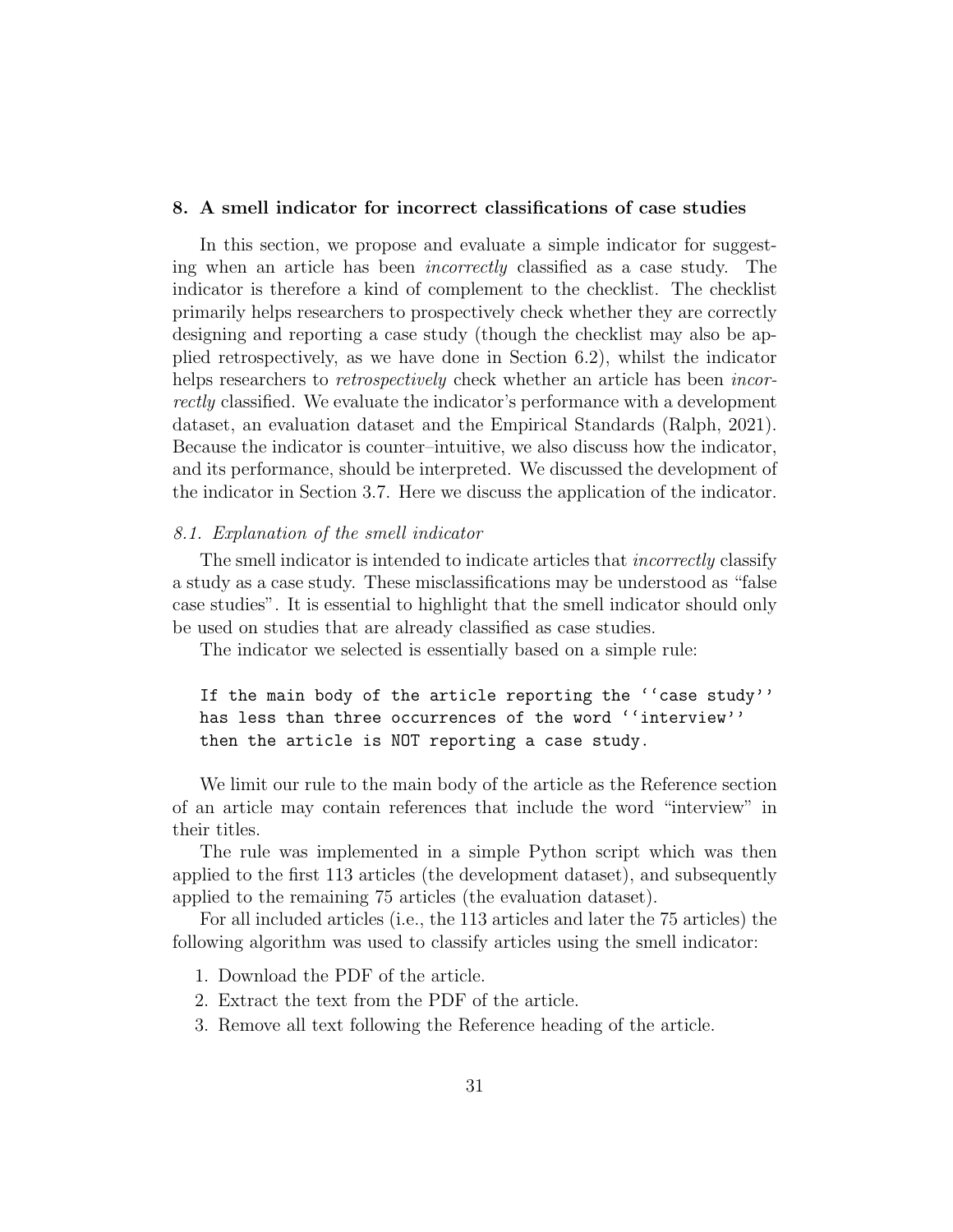- 4. Count the number of literal occurrences of the word "interview" in the remaining text.
- 5. Apply the indicator rule to the count, and label the article accordingly.

#### 8.2. Performance of the indicator with the development and evaluation datasets

Having developed an indicator, we wanted to assess the performance of the indicator. Our objective for the indicator is for it to identify articles where the authors *incorrectly* label their studies as case studies.

To assess the indicator, we compared its performance against our own classification of each article. We did this for the development dataset (i.e., the first 113 articles we analysed, from which we first developed the indicator) and then for the evaluation dataset (i.e., the subsequent 75 articles we assessed).

Table 7 presents the confusion matrix for the performance of the indicator against the development dataset and Table 8 presents the confusion matrix for the performance of the indicator against the evaluation dataset. Because of our objective for the indicator, precision and recall are not suitable measures of performance for the evaluation. We therefore use accuracy instead.

Overall the accuracy measure suggests a reasonably effective indicator.

|                       | Smell indicator suggests the study is |                |  |
|-----------------------|---------------------------------------|----------------|--|
| We think the study is | Case study                            | Not case study |  |
| Case study            | 46                                    |                |  |
| Not case study        |                                       |                |  |
|                       |                                       |                |  |
| Performance measure:  |                                       |                |  |
| Accuracy              | $(46+41)/(46+41+16+10) = 0.77$        |                |  |

Table 7: Confusion matrix for the development dataset, with performance measure.

Table 8: Confusion matrix for the evaluation dataset, with the performance measure.

| Confusion matrix:     |                                       |                |  |  |
|-----------------------|---------------------------------------|----------------|--|--|
|                       | Smell indicator suggests the study is |                |  |  |
| We think the study is | Case study                            | Not case study |  |  |
| Case study            | 19                                    | 14             |  |  |
| Not case study        | 10                                    | 32             |  |  |
|                       |                                       |                |  |  |
| Performance measure:  |                                       |                |  |  |
| Accuracy              | $(19+32)/(19+32+10+14) = 0.68$        |                |  |  |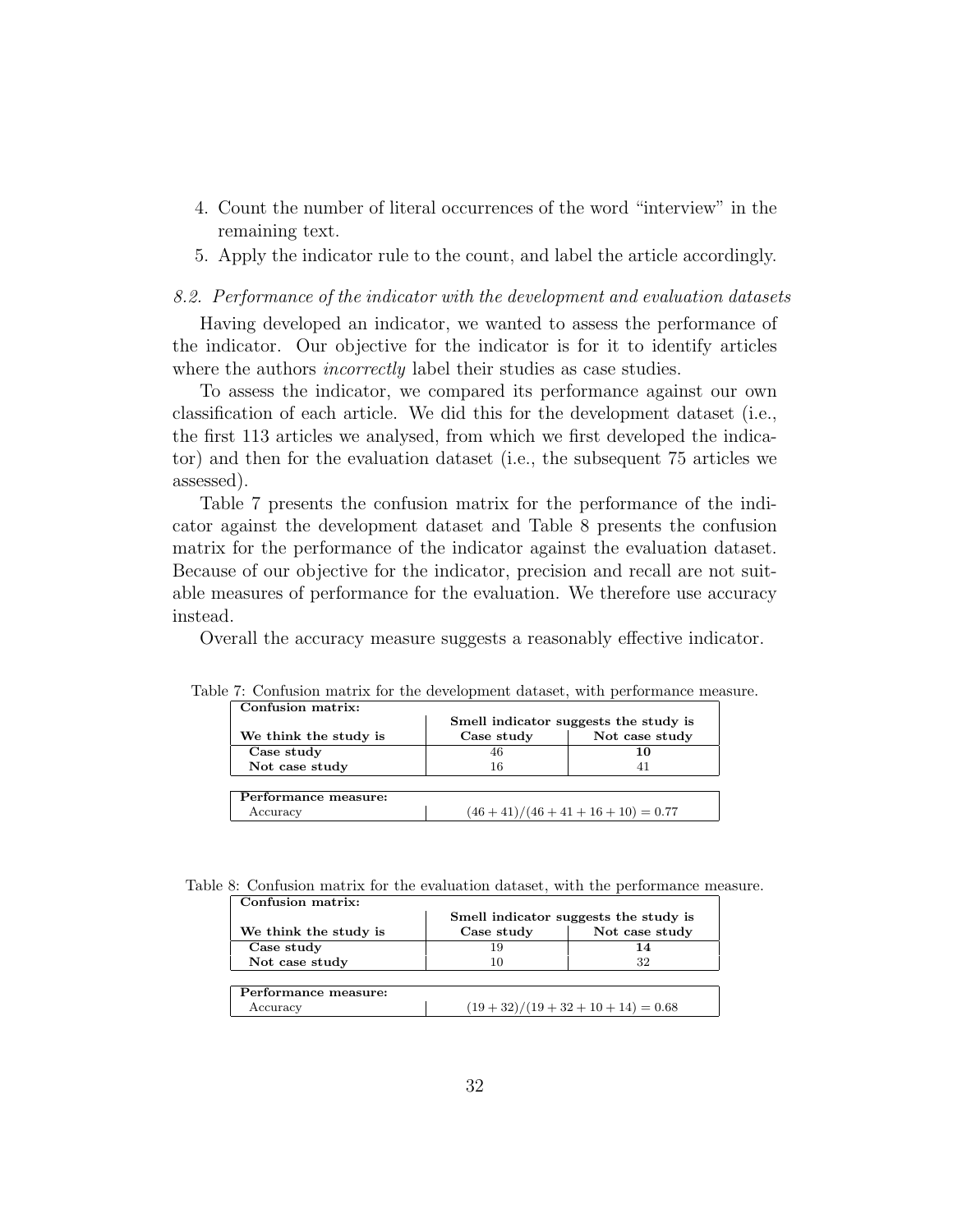## 8.3. Applying the indicator on the exemplar studies in the Empirical Standards

We applied the rule for the smell indicator to the six exemplar studies presented in the Empirical Standards (Ralph, 2021). The assessment of the articles using the case study checklist is presented in Section 6.3. A listing of the six articles and their classification can be found through the link provided in Appendix A. The outcome of the application of the smell indicator is as follows:

- Strictly speaking, the smell indicator should not be applied to the articles by Sharp and Robinson (2004) and Alami and Wasowski (2019) since these articles do not present their studies as case study, however the Empirical Standards have classified these two articles as case studies. Sharp and Robinson (2004) present their study as an ethnographic study, and Alami and Wasowski (2019) view their study as action research.
- Two studies are classified as being case studies by the indicator. These are the studies by Felderer and Ramler (2016) and Stol and Fitzgerald (2014). These two articles are clearly classified as case studies when applying the case study checklist in Section 6.1.
- Finally, two articles are not case studies according to the smell indicator. The two studies are those presented by Mockus et al. (2002) and Spinellis and Avgeriou (2019). It should be noted that the study by Mockus et al. (2002) primarily uses archival analysis, but given contacts with some core team members concerning development process descriptions, the article qualifies as being a case study. However, interviews are not used, hence the smell indicator indicates that it may not be a case study. The article by Spinellis and Avgeriou (2019) is indicated as not being a case study, which is consistent with the assessment when using the case study checklist.

Overall, the smell indicator is not applicable to two studies given that they do not present themselves as case studies. The indicator identifies the two studies most clearly being case studies. Finally, it indicates correctly that one article is not a case study, and then fails to identify the article by Mockus et al. (2002) as a case study since they did not use interviews.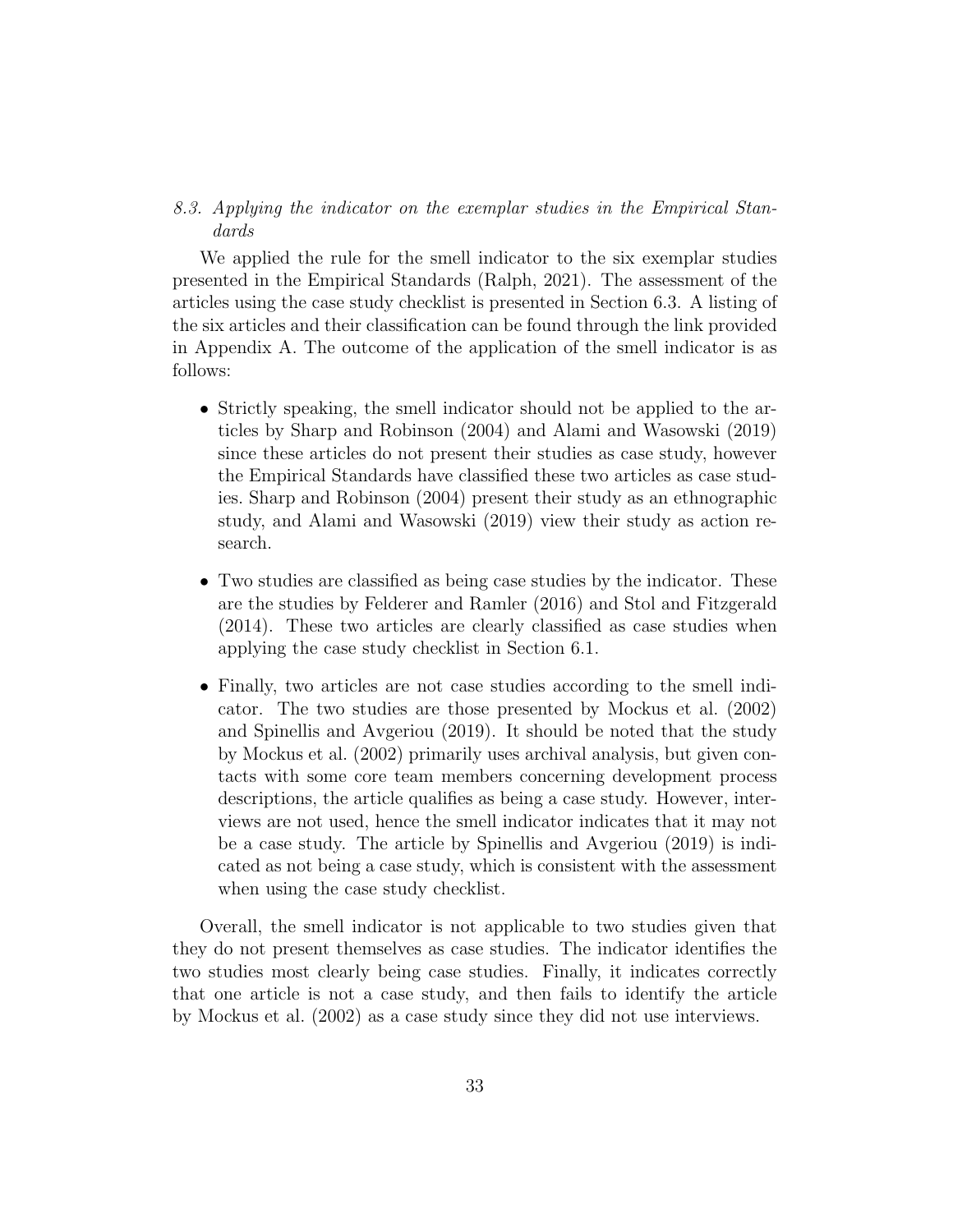#### 8.4. Reflections on the indicator

We are surprised at the effectiveness of the rule, especially given its simplicity. The rule is so simple as to appear simplistic. However, Yin (2018) highlights the interview as one of the most essential sources of evidence in a case study. The interview demonstrates the importance of gathering information from people as they participate in the real–life context. We did evaluate an alternative indicator which is more aligned with the definition of case study, albeit more complex. However, the alternative indicator did not perform as well as the simpler indicator that is based only on the occurrence of the word "interview".

One obvious weakness with the rule is that, when interview studies are presented as case studies, the rule equates interview studies and case studies. Most case studies include the conduct of interviews as a method of data *collection*, however interview  $studies$  – in which interviews are, usually, the single method of data collection – by definition exclude other methods of data collection. Given this weakness to our indicator, the results from applying the indicator need to then be complemented by a subsequent analysis to distinguish actual case studies from actual interview studies. A second weakness of the indicator is that the indicator does not recognise case studies that do not use interviews.

But, on the other hand, the rule exploits what appears to be a natural relationship between case studies and interview studies, i.e., that case studies and interview studies appear to be more similar to each other than they are to, for example, small–scale evaluations. Phrased another way, and informally, interview studies and case studies cluster together and cluster separately from small–scale evaluations.

## 8.5. Summary

Overall, our two evaluations suggest that the indicator is reasonably accurate, (i.e., with measures of accuracy of 0.68 and 0.77) at identifying articles that incorrectly report their studies as case studies. We have recognised two weaknesses in the indicator, i.e., that it equates interview studies, labelled as case studies, with case studies, and that it fails to identify case studies that do not include interviews. These weaknesses exploit the relative similarity of case studies and interview studies compared to small–scale evaluations. This similarity between case studies and interviews requires that a separate analysis of the data collection methods used in a study needs to be conducted to separate interview studies from case studies. Also, our development and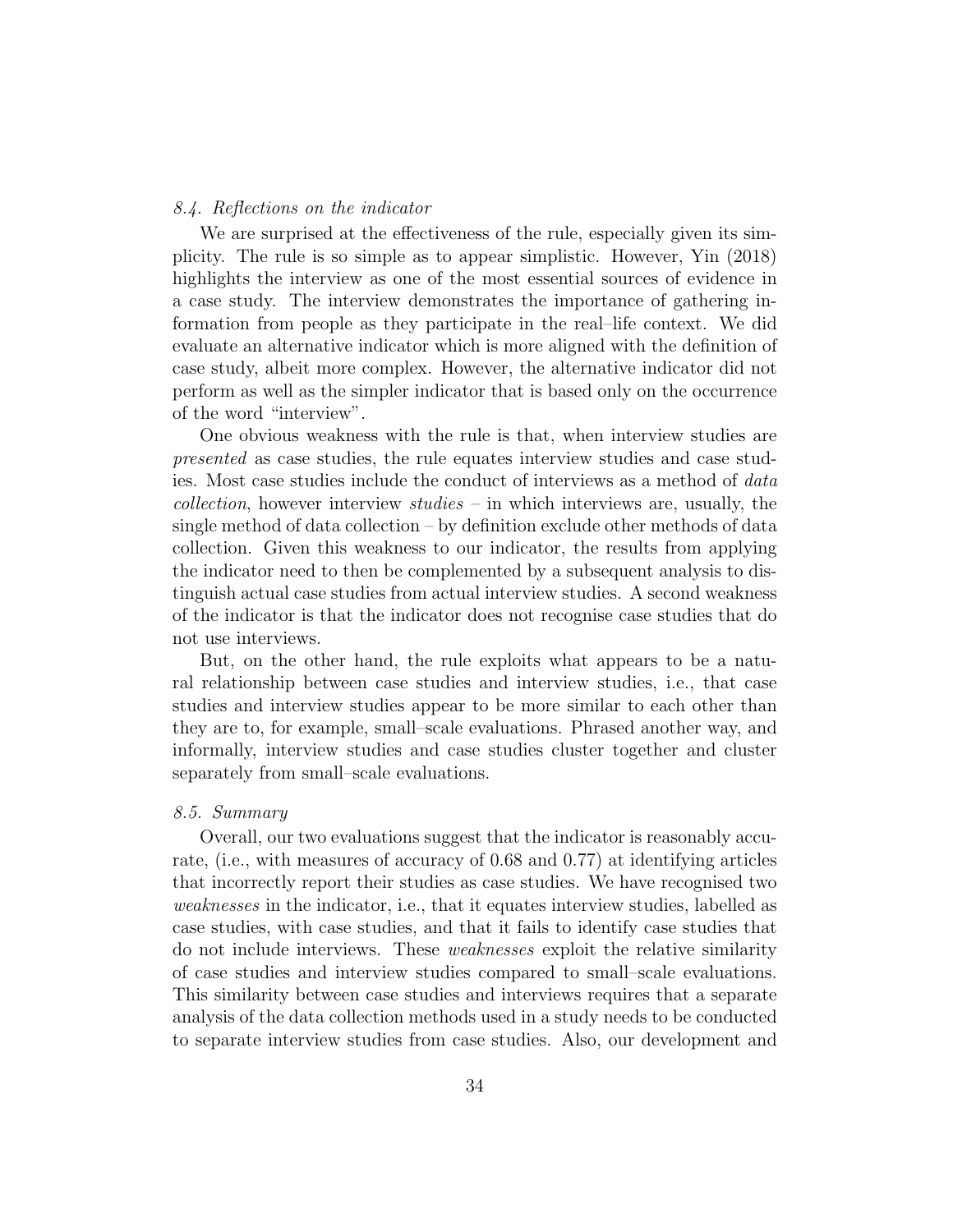evaluation datasets for the indicator comprise journal articles that explicitly cite the Runeson and Höst (2009) guidelines and that are reported as being case studies, and the exemplars in the Empirical Standards (Ralph, 2021). Our indicator may not perform as effectively for other kinds of dataset.

#### 9. Limitations

As with all research, our research comes with some limitations. First, we only used one database for generating our main dataset, i.e., Scopus. We could have used other databases too. However, our objective was to highlight a problem; hence, using multiple databases would most likely not change the outcome. There is no reason why articles in other databases should show a substantially different pattern. Furthermore, Scopus has good coverage of articles published by various publishers, and several authors highlight Scopus as being a good alternative (Dieste et al., 2009), (Garousi and Mäntylä, 2016) and (Mourão et al., 2020).

Second, it is essential to highlight that we did not conduct any quality assessment of the journal articles analysed. Our focus was on articles being reported as case study research. On the one hand, higher–quality case studies may be more likely to follow case study definitions. On the other hand, studies not being case studies may be of high quality, although misusing the case study label.

Third, we chose to primarily base our assessment on consensus discussions based on individual assessment. However, the individual assessments were foremost seen as a basis for our discussions; hence we have not calculated any agreement index for the assessment.

Finally, the research includes providing methodological guidelines, which is difficult to evaluate empirically, in particular by the researchers formulating the support. The support provided has been used, although its usefulness can only be argued based on it being based on one of the definitions of case study research.

#### 10. Conclusions

Several authors, including Zannier et al. (2006), Runeson and Höst (2009) and Wohlin (2021) recognise that the term "case study" is misused in software engineering research. In the current article, we have further analysed the misuse of the term by investigating journal articles citing the case study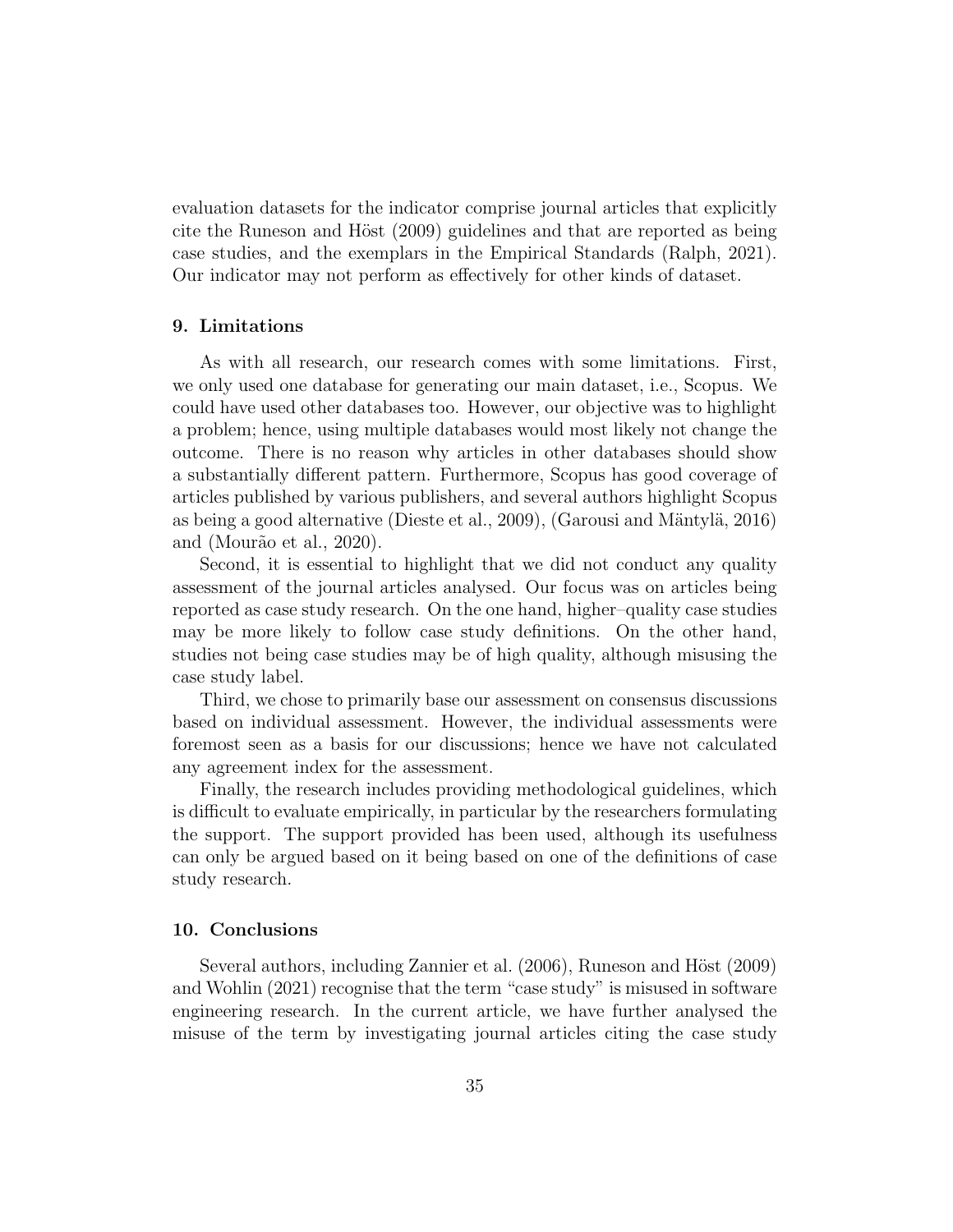guidelines by Runeson and Höst  $(2009)$ . We chose to investigate articles citing the guidelines because those articles ought to be more likely to follow the definitions for case study research than an arbitrary article presenting a "case study".

In our analysis of articles citing the case study guidelines by Runeson and Höst (2009), we find that more than  $50\%$  of the articles claiming to present case studies did not actually report a case study, according to the definitions. The percentage is consistent with the findings by Wohlin (2021), who collected a different dataset. Thus, we conclude that approximately half of the studies presented in software engineering research as case studies are not case studies according to the established definitions. Given the way we analysed the dataset, this statistic may be over–reporting the number of true case studies.

We also provide support for authors, reviewers, editors and readers to decide whether a specific study is a case study or not. We developed a case study checklist to help ensure or assure that a study actually is a case study. The checklist targets the five components identified in the definition of case study by Wohlin (2021), and helps the user of the checklist to decide whether or not a study is a case study. We intend for this checklist to be used primarily by researchers during the design of the study to ensure the study is a case study. Furthermore, we suggest an assessment scheme, primarily for authors, to identify if a study is a small–scale evaluation. The objective is to ensure that studies being small–scale evaluations are not mislabelled as, for example, case study.

Finally, we also developed a case study smell indicator, which can be used as a first indication of whether or not a reported study is in fact a case study. The development and the evaluation of the implemented indicator is based on the dataset analysed and presented in Section 4.

Further research includes, preferably, independent evaluation of the checklist, the assessment scheme and the smell indicator using other datasets. Based on these evaluations, we expect there will be the need to consider further improvements of the three instruments we present in this article. Furthermore, we also intend to address the limitations of the smell indicator, in particular the indicator's current inability to distinguish between true case studies and interview studies reported as being case studies, and true case studies not using interviews.

In summary, we corroborate claims about the misuse of the term "case study", and provide support for researchers to ensure and assure the proper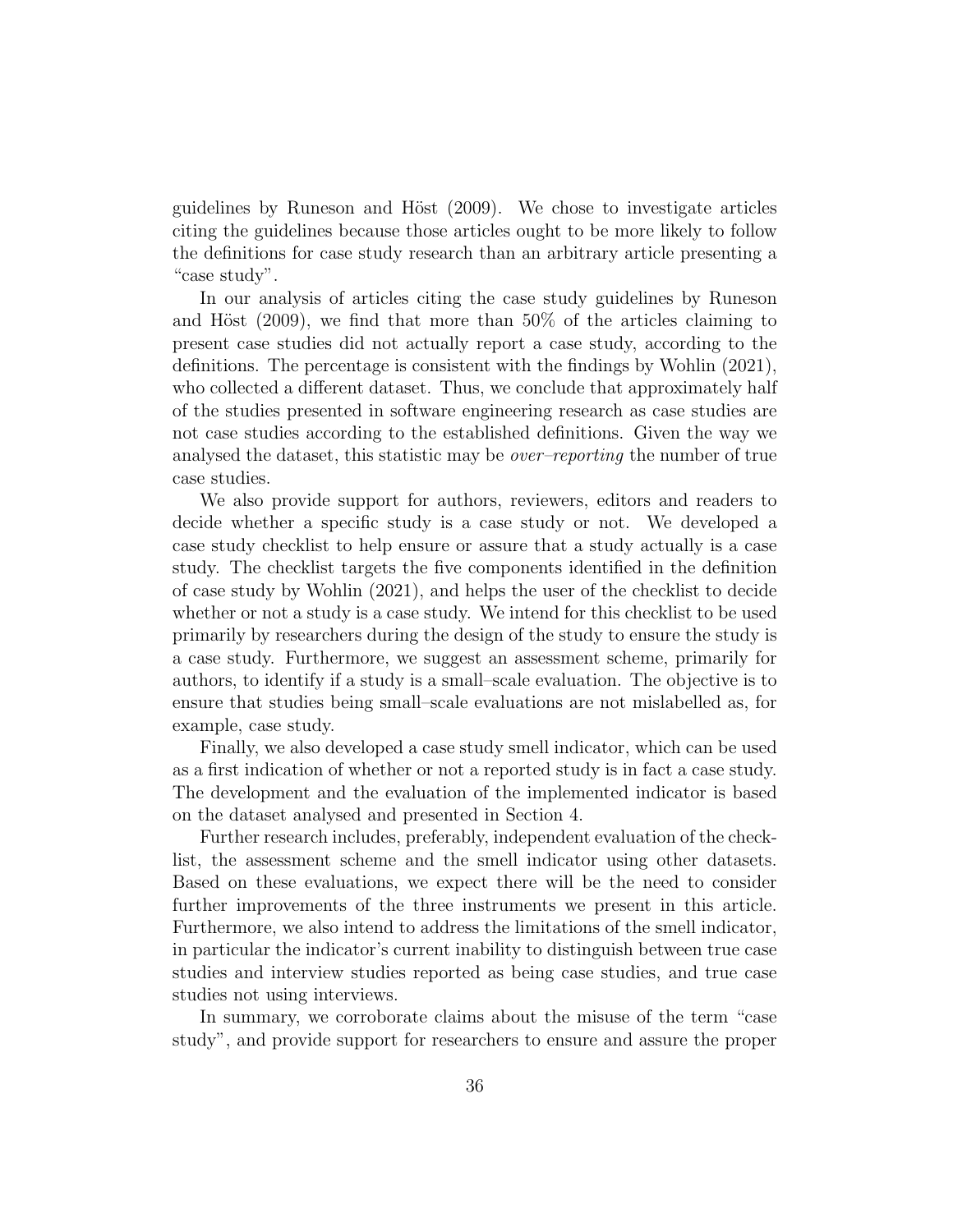use of the term "case study". Unfortunately, our study illustrates that there is either a lack of awareness concerning the use of research method labels, or a lack of appreciation of the need to adhere to the definitions of research methods in software engineering.

#### Acknowledgement

We thank the anonymous reviewers for their time and effort. We appreciate their constructive feedback which helped us improve the article.

## Appendix A. Supplementary material

The following is the supplementary material is related to this article.

S1: A listing of the articles classified (Link to be provided by the publisher.)

S2: The case study checklist (Link to be provided by the publisher.)

## References

- Akarsu, Z., Yilmaz, M., 2020. Managing the social aspects of software development ecosystems: An industrial case study on personality. Journal of Software: Evolution and Process 32, e2277.
- Alami, A., Wasowski, A., 2019. Affiliated participation in open source communities, in: International Symposium on Empirical Software Engineering and Measurement, pp. 1–11.
- Aleti, A., 2015. Designing automotive embedded systems with adaptive genetic algorithms. Automated Software Engineering 22, 199–240.
- Allen, G., 2003. A critique of using grounded theory as a research method. Electronic Journal of Business Research Methods 2, 1–9.
- Amanatidis, T., Mittas, N., Moschou, A., Chatzigeorgiou, A., Ampatzoglou, A., Angelis, L., 2020. Evaluating the agreement among technical debt measurement tools: building an empirical benchmark of technical debt liabilities. Empirical Software Engineering 25, 4161–4204.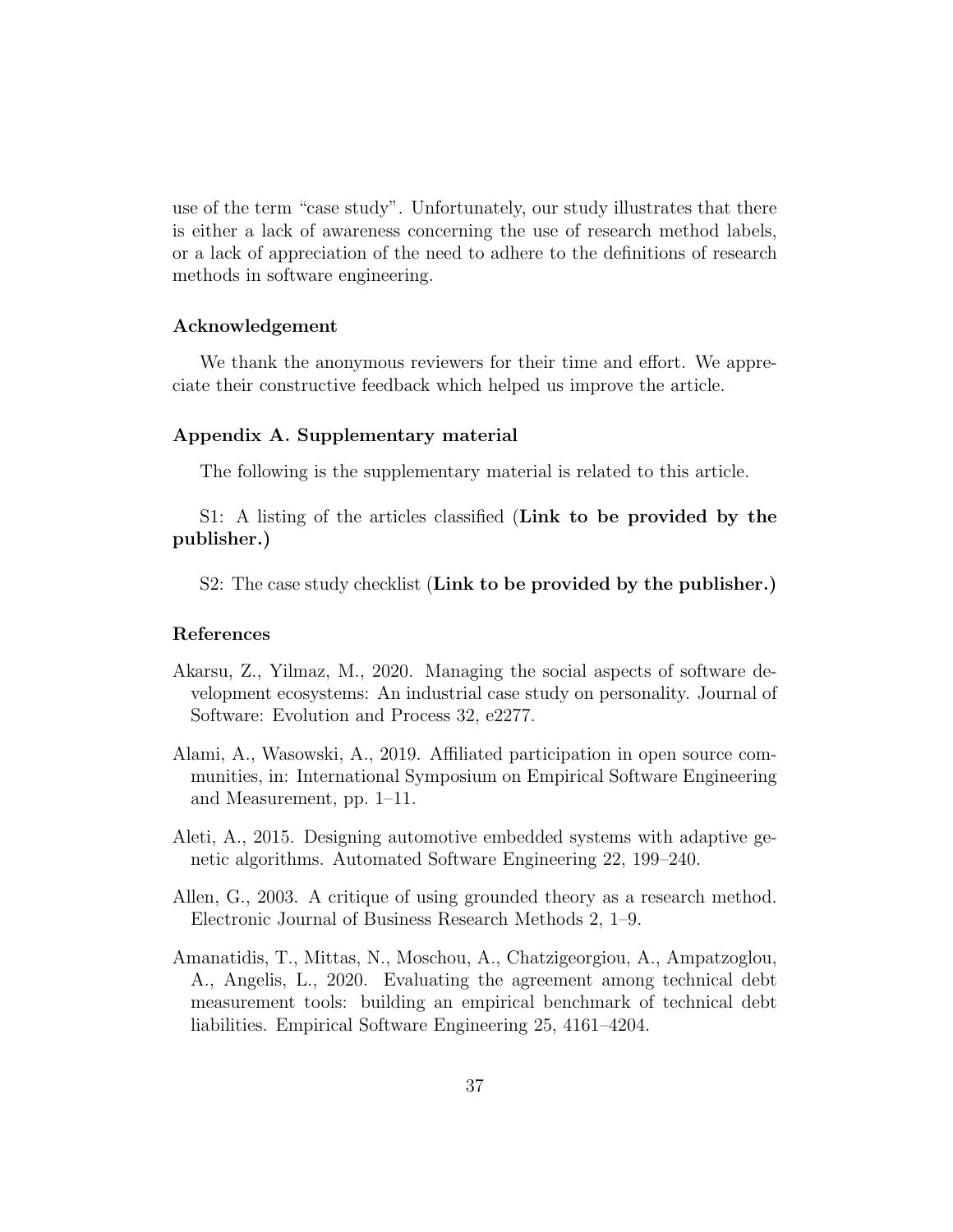- Arcaini, P., Mirandola, R., Riccobene, E., Scandurra, P., 2020. Msl: A pattern language for engineering self-adaptive systems. Journal of Systems and Software 164, 110558.
- Ayala, C., Turhan, B., Franch, X., Juristo, N., 2021. Use and misuse of the term experiment in mining software repositories research. IEEE Transactions on Software Engineering doi: http://doi.org/10.1109/TSE.2021.3113558.
- Baker, C., Wuest, J., Stern, P.N., 1992. Method slurring: the grounded theory/phenomenology example. Journal of Advanced Nursing 17, 1355– 1360.
- Benbasat, I., Goldstein, D.K., Mead, M., 1987. The case research strategy in studies of information systems. MIS Quarterly 11, 369–386.
- Bjarnason, E., Runeson, P., Borg, M., Unterkalmsteiner, M., Engström, E., Regnell, B., Sabaliauskaite, G., Loconsole, A., Gorschek, T., Feldt, R., 2014. Challenges and practices in aligning requirements with verification and validation: a case study of six companies. Empirical Software Engineering 19, 1809–1855.
- Brataas, G., Martini, A., Hanssen, G.K., Ræder, G., 2021. Agile elicitation of scalability requirements for open systems: A case study. Journal of Systems and Software 182, 111064.
- Bredahl Rasmussen, J., Haug, A., Shafiee, S., Hvam, L., Henrik Mortensen, N., Myrodia, A., 2021. The costs and benefits of multistage configuration: A framework and case study. Computers & Industrial Engineering 153, 107095.
- Demirsoy, A., Petersen, K., 2018. Semantic knowledge management system to support software engineers: Implementation and static evaluation through interviews at Ericsson. e-Informatica Software Engineering Journal 12, 237–263.
- Dieste, O., Grimán, A., Juristo, N., 2009. Developing search strategies for detecting relevant experiments. Empirical Software Engineering 14, 513– 539.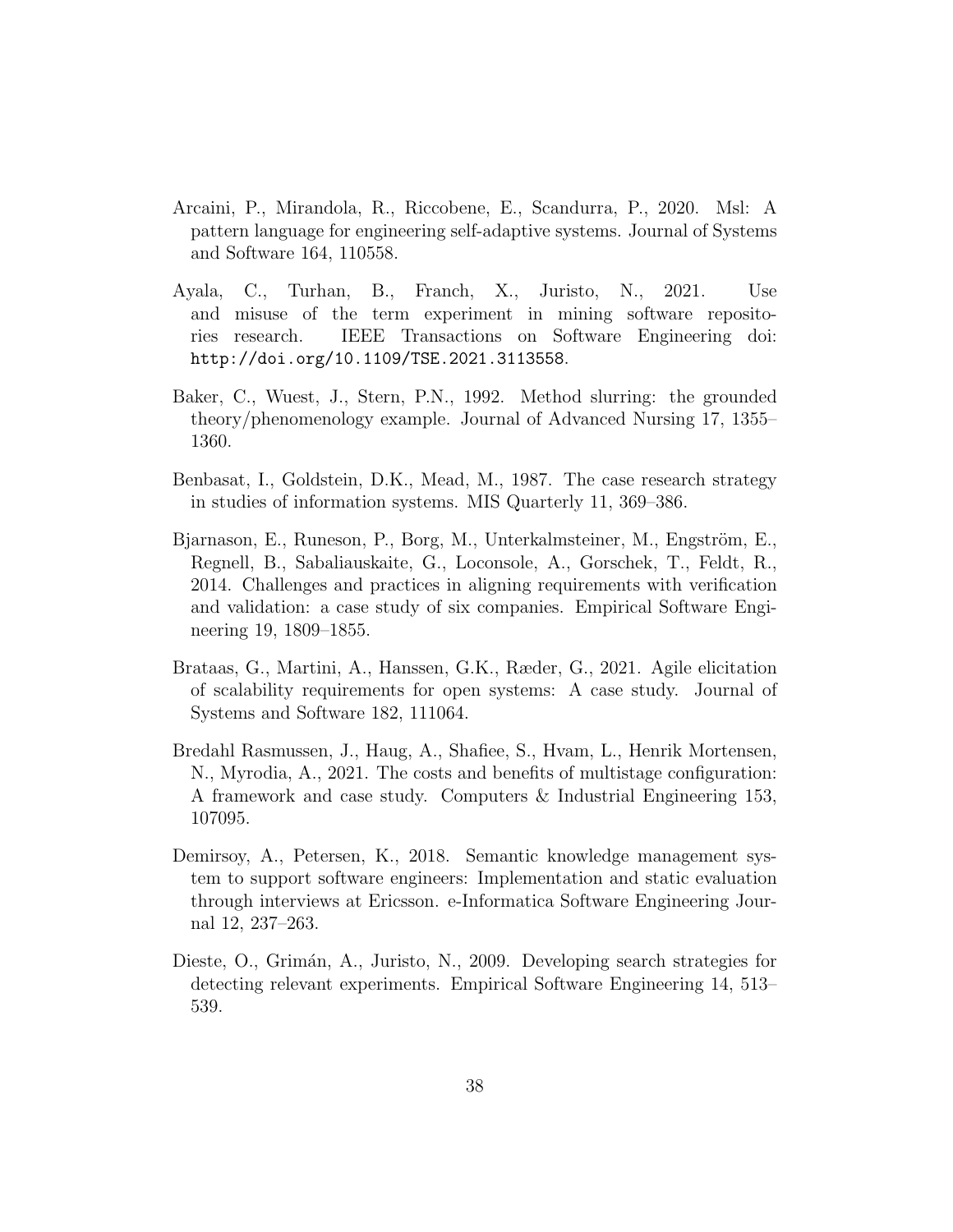- Easterbrook, S., Singer, J., Storey, M.A., Damian, D., 2008. Selecting empirical methods for software engineering research, in: Shull, F., Singer, J., Sjøberg, D.I. (Eds.), Guide to advanced empirical software engineering, pp. 285–311.
- Felderer, M., Ramler, R., 2016. Risk orientation in software testing processes of small and medium enterprises: an exploratory and comparative study. Software Quality Journal 24, 519–548.
- Garousi, V., Mäntylä, M.V., 2016. Citations, research topics and active countries in software engineering: A bibliometrics study. Computer Science Review 19, 56–77.
- Haslam, N., 2016. Concept creep: Psychology's expanding concepts of harm and pathology. Psychological Inquiry 27, 1–17.
- Heeager, L.T., Nielsen, P.A., 2020. Meshing agile and plan-driven development in safety-critical software: a case study. Empirical Software Engineering 25, 1035–1062.
- Herbold, S., Trautsch, A., Grabowski, J., 2017. Global vs. local models for cross-project defect prediction. Empirical Software Engineering 22, 1866– 1902.
- Hernández, C.M., Martínez, A., Quesada-López, C., Jenkins, M., 2021. Comparison of end-to-end testing tools for microservices: A case study, in: Rocha, A., Ferrás, C., López-López, P.C., Guarda, T. (Eds.), Information Technology and Systems, pp. 407–416.
- Hussein, M.A., Zein, S., 2021. Quadruple factors interference and its effects on quality of outsourcing testing: A case study. International Journal of Advanced Trends in Computer Science and Engineering 10, 228–236.
- Kitchenham, B., Pickard, L., Pfleeger, S., 1995. Case studies for method and tool evaluation. IEEE Software 12, 52–62.
- Laverdière, M.A., Julien, K., Merlo, E., 2021. RBAC protection-impacting changes identification: A case study of the security evolution of two PHP applications. Information and Software Technology 139, 106630.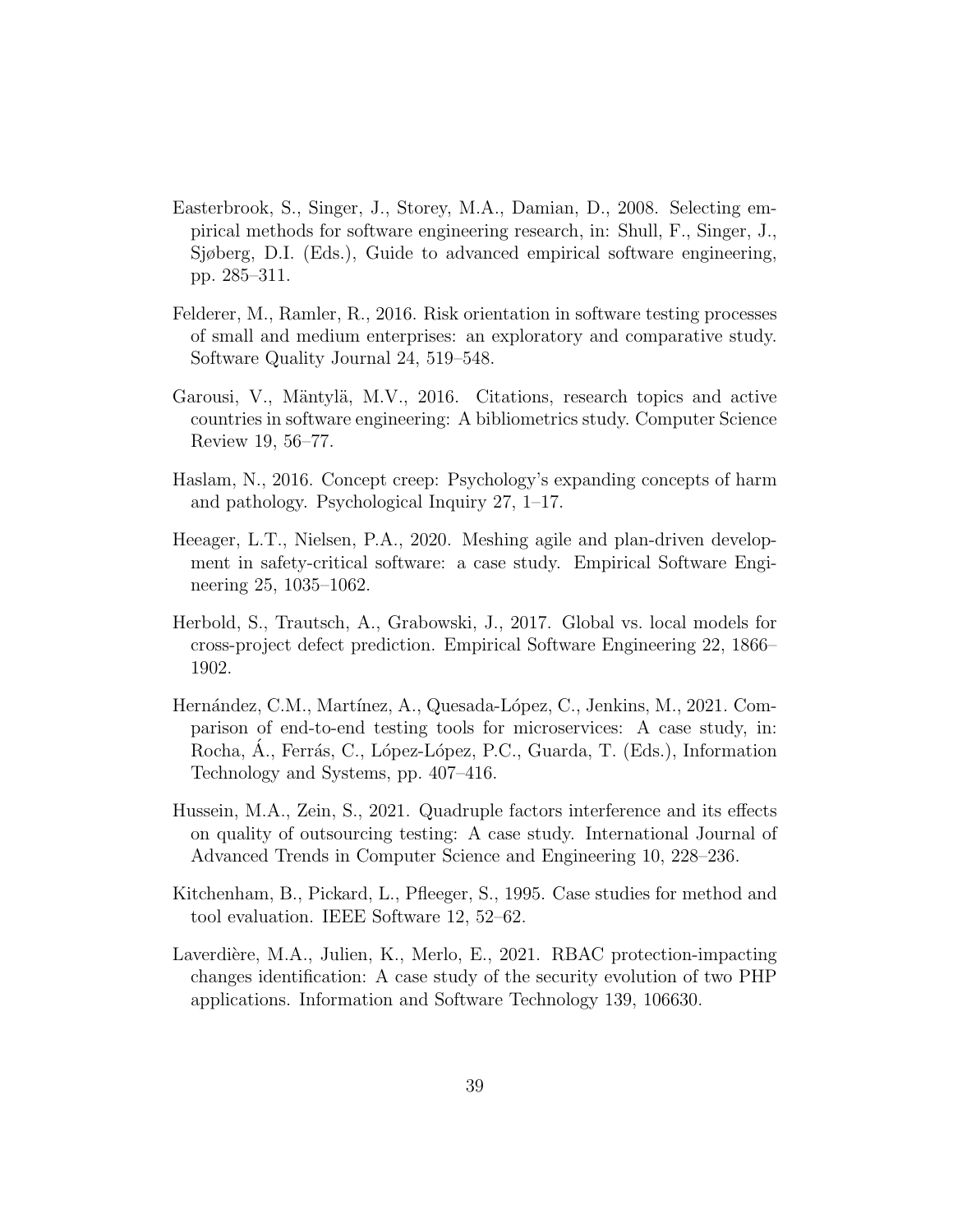- Lehtinen, T.O.A., Itkonen, J., Lassenius, C., 2017. Recurring opinions or productive improvements—what agile teams actually discuss in retrospectives. Empirical Software Engineering 22, 2409–2452.
- Ljungberg, A., Åkerman, D., Söderberg, E., Lundh, G., Sten, J., Church, L., 2021. Case study on data-driven deployment of program analysis on an open tools stack, in: Proceedings 43rd International Conference on Software Engineering: Software Engineering in Practice (ICSE-SEIP), pp. 208–217.
- Llerena, L., Rodriguez, N., Castro, J.W., Acuña, S.T., 2019. Adapting usability techniques for application in open source software: A multiple case study. Information and Software Technology 107, 48–64.
- Márquez, G., Taramasco, C., Astudillo, H., Zalc, V., Istrate, D., 2021. Involving stakeholders in the implementation of microservice-based systems: A case study in an ambient-assisted living system. IEEE Access 9, 9411– 9428.
- Mockus, A., Fielding, R.T., Herbsleb, J.D., 2002. Two case studies of open source software development: Apache and Mozilla. ACM Transactions on Software Engineering and Methodology 11, 309–346.
- Mour˜ao, E., Pimentel, J.F., Murta, L., Kalinowski, M., Mendes, E., Wohlin, C., 2020. On the performance of hybrid search strategies for systematic literature reviews in software engineering. Information and Software Technology 123, 106294.
- Muñoz, M., Rodríguez, M.N., 2021. A guidance to implement or reinforce a DevOps approach in organizations: A case study. Journal of Software: Evolution and Process , e2342,doi:https://doi.org/10.1002/smr.2342.
- Nashaat, M., Ghosh, A., Miller, J., Quader, S., Marston, C., 2019. Mlean: An end-to-end development framework for predictive models in b2b scenarios. Information and Software Technology 113, 131–145.
- Pohlmann, U., Hüwe, M., 2019. Model-driven allocation engineering: specifying and solving constraints based on the example of automotive systems. Automated Software Engineering 26, 315–378.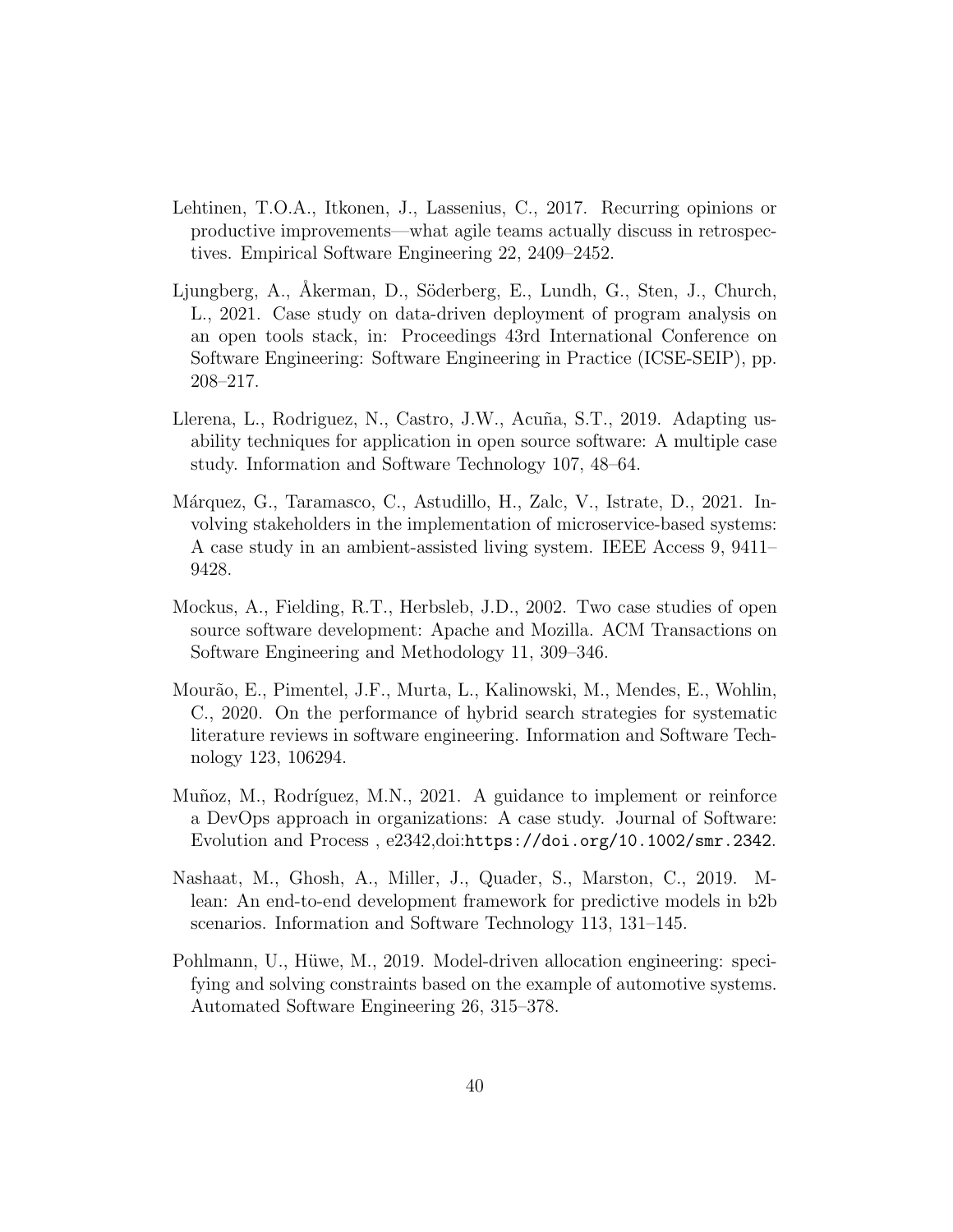- Rahad, K., Badreddin, O., Mohsin Reza, S., 2021. The human in modeldriven engineering loop: A case study on integrating handwritten code in model-driven engineering repositories. Software: Practice and Experience 51, 1308–1321.
- Rainer, A., 2010. Representing the behaviour of software projects using multi-dimensional timelines. Information and Software Technology 52, 1217–1228.
- Ralph, P., 2021. Empirical standards for software engineering research case study and ethnography. https://acmsigsoft.github.io/EmpiricalStandards/docs/ ?standard=CaseStudy. This is an online resource, edited by P. Ralph.
- Razavian, M., Tang, A., Capilla, R., Lago, P., 2016. In two minds: how reflections influence software design thinking. Journal of Software: Evolution and Process 28, 394–426.
- Robson, C., 2002. Real World Research : A Resource for Social Scientists and Practitioner-researchers. Wiley Publishing.
- Robson, C., 2017. Small-scale evaluation: Principles and practice. Sage Publications.
- Runeson, P., Höst, M., 2009. Guidelines for conducting and reporting case study research in software engineering. Empirical Software Engineering 14, 131.
- Runeson, P., Höst, M., Rainer, A., Regnell, B., 2012. Case Study Research in Software Engineering: Guidelines and Examples. Wiley Publishing.
- Sharp, H., Dittrich, Y., de Souza, C.R.B., 2016. The role of ethnographic studies in empirical software engineering. IEEE Transactions on Software Engineering 42, 786–804.
- Sharp, H., Robinson, H., 2004. An ethnographic study of XP practice. Empirical Software Engineering 9, 353–375.
- Sheikh Bahaei, S., Gallina, B., Vidović, M., 2021. A case study for risk assessment in ar-equipped socio-technical systems. Journal of Systems Architecture 119, 102250.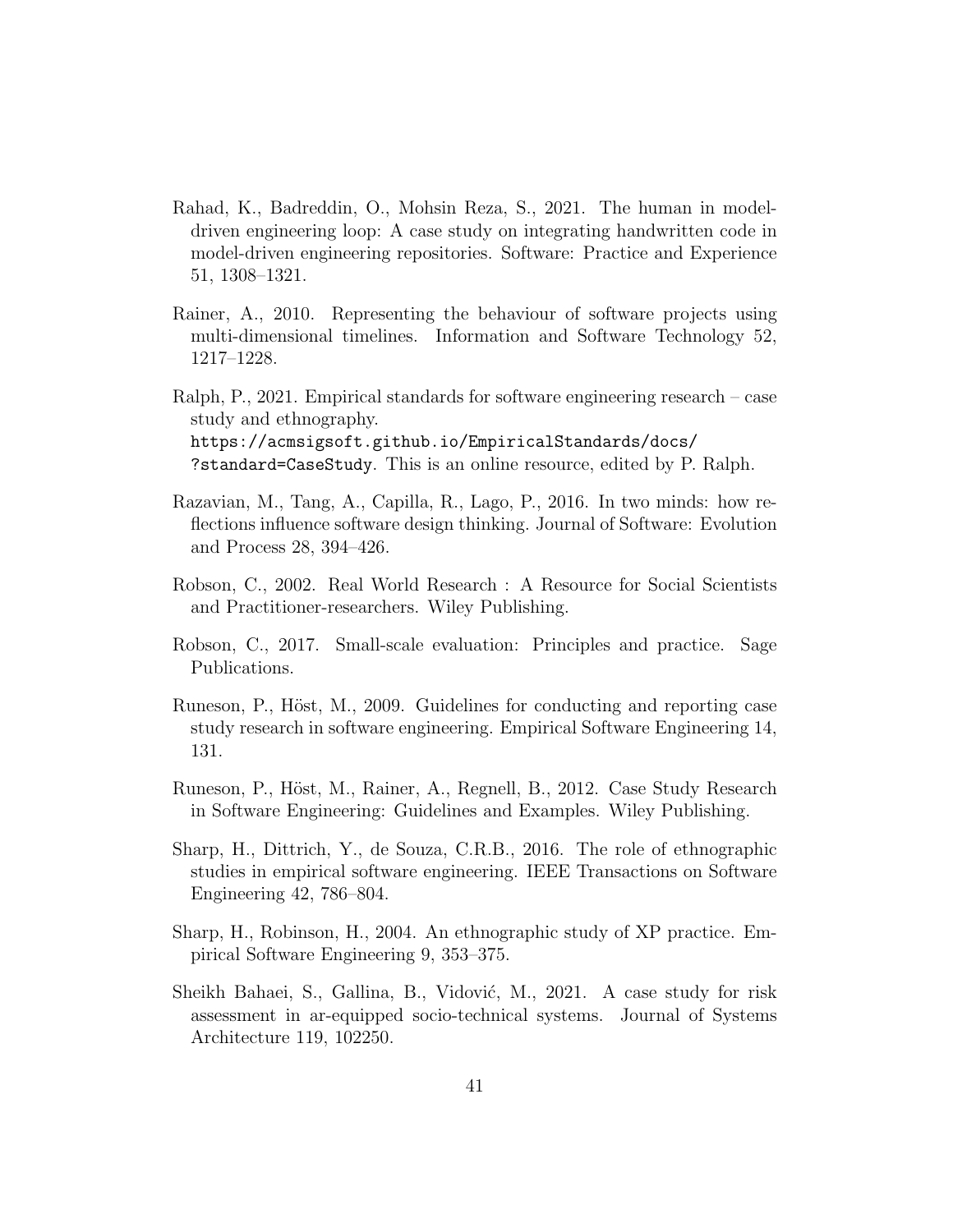- Spinellis, D., Avgeriou, P., 2019. Evolution of the Unix system architecture: an exploratory case study. IEEE Transactions on Software Engineering 47, 1134–1163.
- Staron, M., 2020. Action Research in Software Engineering Theory and Applications. Springer Nature.
- Stol, K.J., Fitzgerald, B., 2014. Two's company, three's a crowd: a case study of crowdsourcing software development, in: Proceedings of the 36th International Conference on Software Engineering, pp. 187–198.
- Stol, K.J., Ralph, P., Fitzgerald, B., 2016. Grounded theory in software engineering research: A critical review and guidelines, in: Proceedings of the 38th International Conference on Software Engineering, pp. 120–131.
- Tsai, W.L., 2021. The impact of project teams on cmmi implementations: a case study from an organizational culture perspective. Systemic Practice and Action Research 34, 169–185.
- Verner, J.M., Sampson, J., Tosic, V., Bakar, N.A.A., Kitchenham, B.A., 2009. Guidelines for industrially-based multiple case studies in software engineering, in: Proceedings Third International Conference on Research Challenges in Information Science, pp. 313–324.
- Wang, Y., Redmiles, D., 2016. Cheap talk, cooperation, and trust in global software engineering. Empirical Software Engineering 21, 2233–2267.
- Wohlin, C., 2021. Case study research in software engineering—it is a case, and it is a study, but is it a case study? Information and Software Technology 133, 106514.
- Wohlin, C., Runeson, P., 2021. Guiding the selection of research methodology in industry–academia collaboration in software engineering. Information and Software Technology 140, 106678.
- Yang, C., Liang, P., Avgeriou, P., Eliasson, U., Heldal, R., Pelliccione, P., Bi, T., 2017. An industrial case study on an architectural assumption documentation framework. Journal of Systems and Software 134, 190– 210.